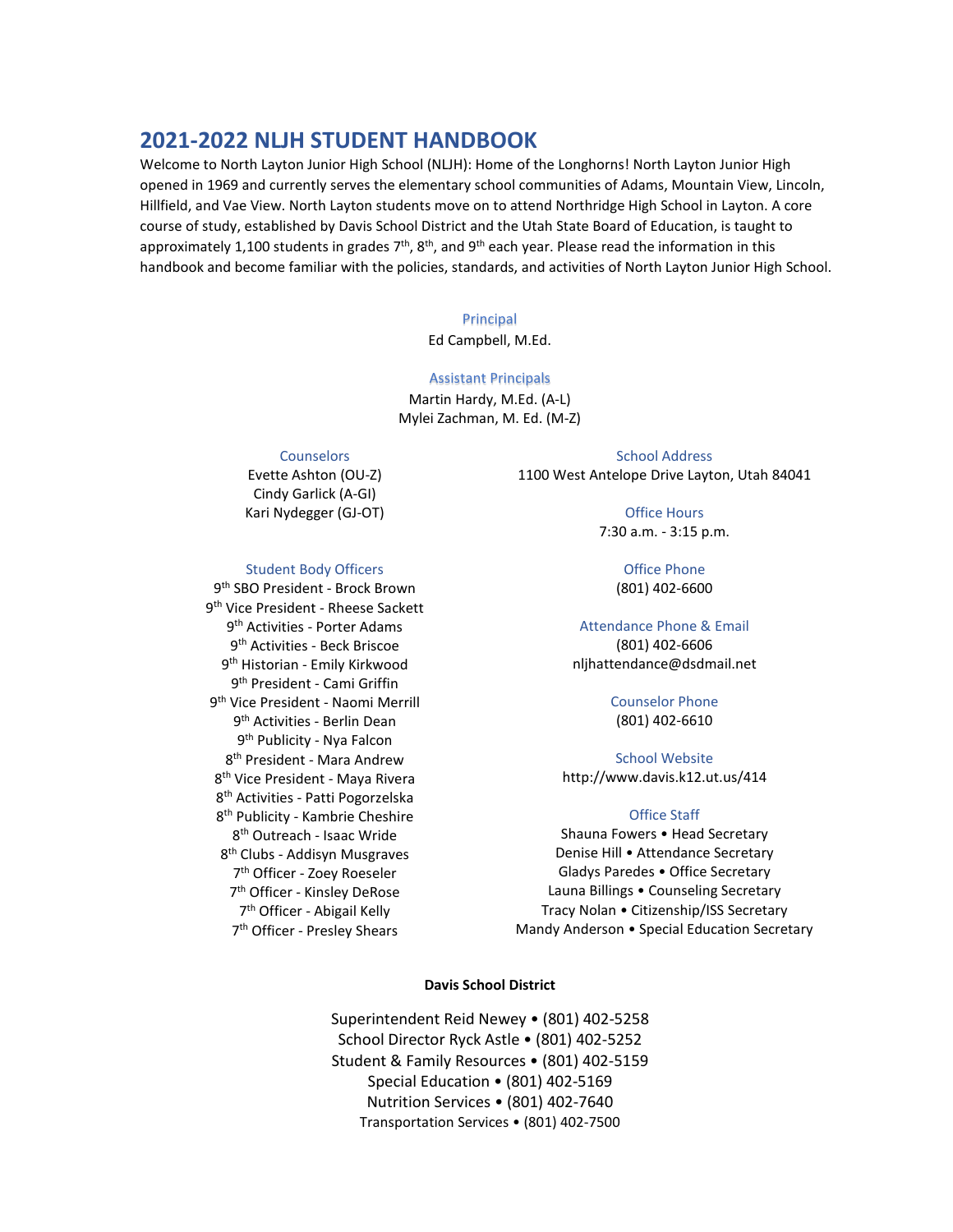## **Academics and Honors**

All students can improve their grades by attending class daily, completing and handing in assignments on time, and studying for exams. Students may also receive teacher assistance before and/or after school with most teachers.

> Academic Honor Roll Highest Honor Roll – 4.0 grade point average High Honor Roll - 3.75 to 3.99 grade point average Honor Roll - 3.45 to 3.74 grade point average

Students may receive awards and honors in connection with the honor roll that include award certificates, induction into the National Junior Honor Society, PTSA Recognition Program, and/or an invitation to the annual Honors Program.

### **Accidents and Illness**

Accidents, injuries, and illnesses are to be reported immediately to the office. Parents will be notified. If no emergency contact can be made with those listed in the student's file, paramedics may be called, depending on the severity of the student's condition.

## **Attendance**

North Layton Junior High strongly encourages all parents to support and all students to practice good attendance habits, as there is a direct correlation with good attendance and academic success. Chronic absenteeism is defined as missing 10% (or 4.5 days per term) or more of class, for any reason. We want to help students to be successful now and in the future.

- Students are expected to be to class and ready to work before the late bell rings. Students who are not prepared to begin working at the late bell may be considered tardy.
- Students arriving to class 20 minutes or more late will be considered absent. **All students arriving late or leaving early must check in or out in the main office.** Students will be given an admit to class; however, an admit does not excuse a tardy unless the student was late to class due to an office related matter and the admit so specifies.
- Parents may access student attendance information by using myDSD.
- Prearranged absence forms are available in the office for students to pick up in order to inform their teachers and the office of a pending absence, thus allowing teachers to detail the responsibilities the student should have prepared upon returning.
- Absences should be cleared within 3 days of the student's return to school. Parents may clear an absence by calling (801) 402-6606, emailing the attendance office at **nljhattendance@dsdmail.net,** or on **myDSD**.
- Absences due to school-related functions (e.g., athletic events, field trips, testing) will be listed as Excused in the attendance system. Excessive uncleared absences and non-school-related tardies may result in lowered citizenship grades or truancy citations (see **Citizenship Credit** section for more information).

### **Backpacks/Lockers**

Students will be allowed to carry backpacks to classes. Backpacks are to be used only to transport school materials to and from school and classes. Backpacks left unattended will be put in the lost and found. Lockers will not be issued to students.

| <b>LONGHORN BELL SCHEDULE</b> |                            |                         |  |  |  |  |  |  |  |
|-------------------------------|----------------------------|-------------------------|--|--|--|--|--|--|--|
| $1st$ Lunch                   | 2 <sup>nd</sup> Lunch      | 3rd Lunch               |  |  |  |  |  |  |  |
| 1/5<br>8:10-9:40              | $1/5$ 8:10-9:40            | 1/5<br>8:10-9:40        |  |  |  |  |  |  |  |
| 2/6 9:44-11:14                | 2/6 9:44-11:14             | 2/6 9:44-11:14          |  |  |  |  |  |  |  |
| $1st$ Lunch<br>11:14-11:44    | 3/7 11:18-12:03            | 3/7 11:18-12:51         |  |  |  |  |  |  |  |
| 3/7 11:48-1:21                | $2nd$ Lunch<br>12:03-12:33 | 3rd Lunch<br>12:51-1:21 |  |  |  |  |  |  |  |
| 4/8 1:25-2:55                 | 3/7 12:37-1:21             | 4/8 1:25-2:55           |  |  |  |  |  |  |  |
|                               | 4/8 1:25-2:55              |                         |  |  |  |  |  |  |  |

## **Bell Schedule**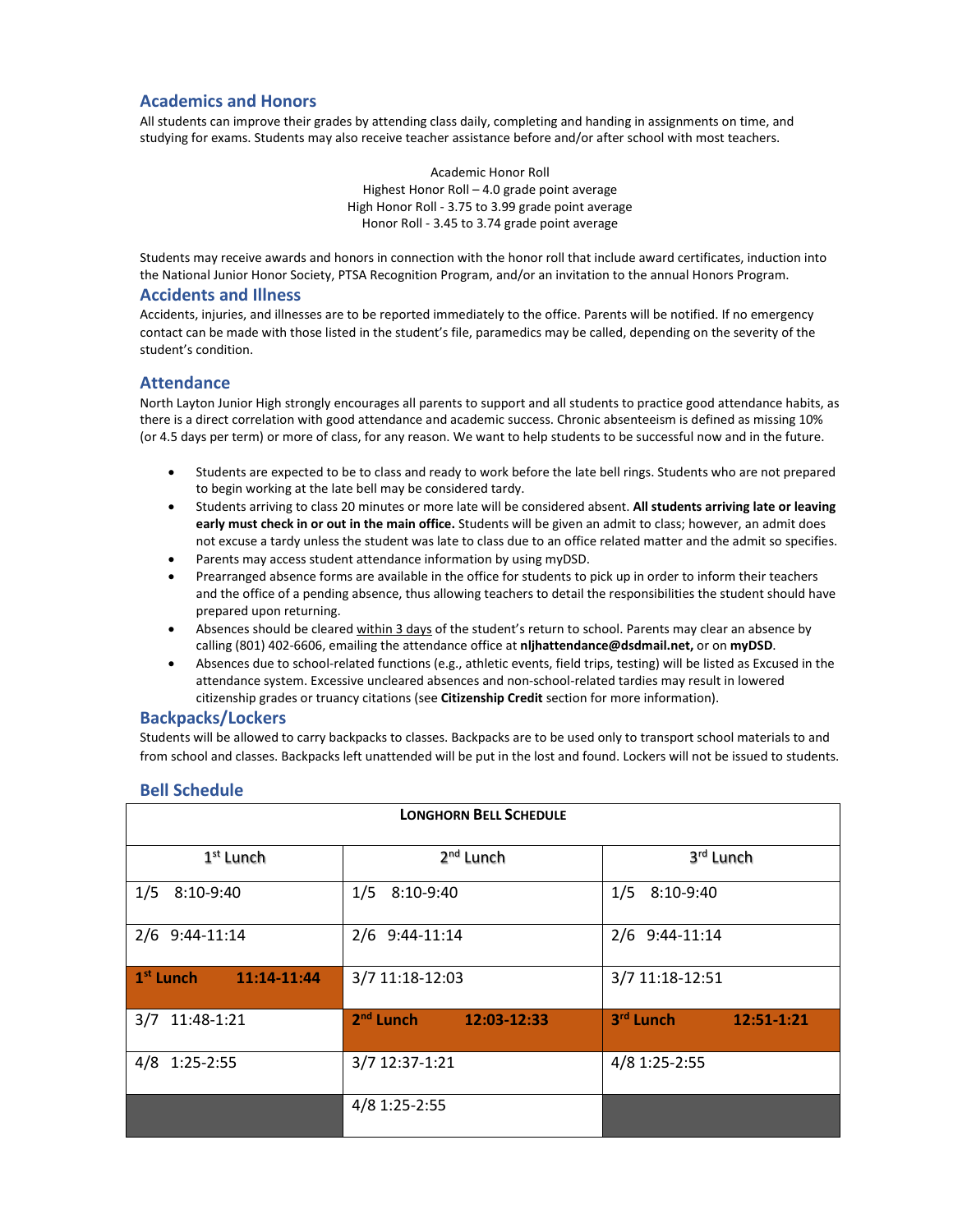| <b>WEDNESDAY LATE START BELL SCHEDULE</b> |                           |                          |  |  |  |  |  |  |  |
|-------------------------------------------|---------------------------|--------------------------|--|--|--|--|--|--|--|
| 1 <sup>st</sup> Lunch                     | 2 <sup>nd</sup> Lunch     | 3 <sup>rd</sup> Lunch    |  |  |  |  |  |  |  |
| 1/5 9:55-11:01                            | 1/5 9:55-11:01            | 1/5 9:55-11:01           |  |  |  |  |  |  |  |
| 2/6 11:05-12:09                           | 2/6 11:05-12:09           | 2/6 11:05-12:09          |  |  |  |  |  |  |  |
| $1st$ Lunch<br>12:09-12:39                | 3/7 12:13-12:43           | 3/7 12:13-1:17           |  |  |  |  |  |  |  |
| 3/7<br>12:43-1:47                         | $2nd$ Lunch<br>12:43-1:13 | 3rd Lunch<br>$1:17-1:47$ |  |  |  |  |  |  |  |
| 4/8 1:51-2:55                             | 3/7 1:17-1:47             | 4/8 1:51-2:55            |  |  |  |  |  |  |  |
|                                           | 4/8 1:51-2:55             |                          |  |  |  |  |  |  |  |

## **Bus Transportation and Conduct**

Students living two miles or more from the school are entitled to bus transportation. To determine bus eligibility, visit **https://www.davis.k12.ut.us/departments/transportation**, select "Bus Stop Information" and enter the requested information. This site provides information on eligibility status, what bus he/she rides, and bus stop location. The district uses an exact measuring system to determine the 2-mile radius for bus eligibility. Due to constraints, buses cannot transport students who are not eligible. For answers to any questions or concerns, please contact the District Transportation Office at (801) 402-7500. Some buses are not filled. If this occurs, a lottery system will be used to determine which students receive these passes. Bus passes will be issued on or before October 1st. For most current bus stop information, check **myDSD**.

Safety precautions are a must, and all students must obey the following rules. Any student who violates these precautions and/or rules may be denied the privilege of riding the bus, as well as other consequences (suspension, fines, etc.). A school administrator will contact parents and/or the police in cases where students have engaged in disorderly conduct or behaviors that endanger passengers. (For more information, visit

**https://www.davis.k12.ut.us/departments/transportation/transportation-policy-and-procedures**)

### **Bus Rules**

- Follow all bus driver's directions; the bus driver is in charge.
- Remain seated while the bus is in route.
- Treat others with courtesy, dignity, and respect.
- Communicate quietly, without swearing, or inappropriate gestures.
- Keep head, hands, and objects to yourself and inside the bus.

## **Cafeteria Service**

Breakfast and lunch are served daily. Students may not leave campus for lunch without a parent/guardian checking them out. Eating in the cafeteria is a privilege and inappropriate behavior will result in disciplinary action.

### **Cafeteria Rules:**

- Saving places or cutting in the lunch line is prohibited.
- During breakfast and lunch, students are ONLY allowed to be in approved areas of the school: the cafeteria, the commons, the hallway between the cafeteria and the commons, and the outside area on the north side of the building. Students needing to visit the counselor's office or the library during lunch should request permission from a lunchtime duty, administrator, or secretary. Students in a closed hall during lunch without permission may be issued lunch detention.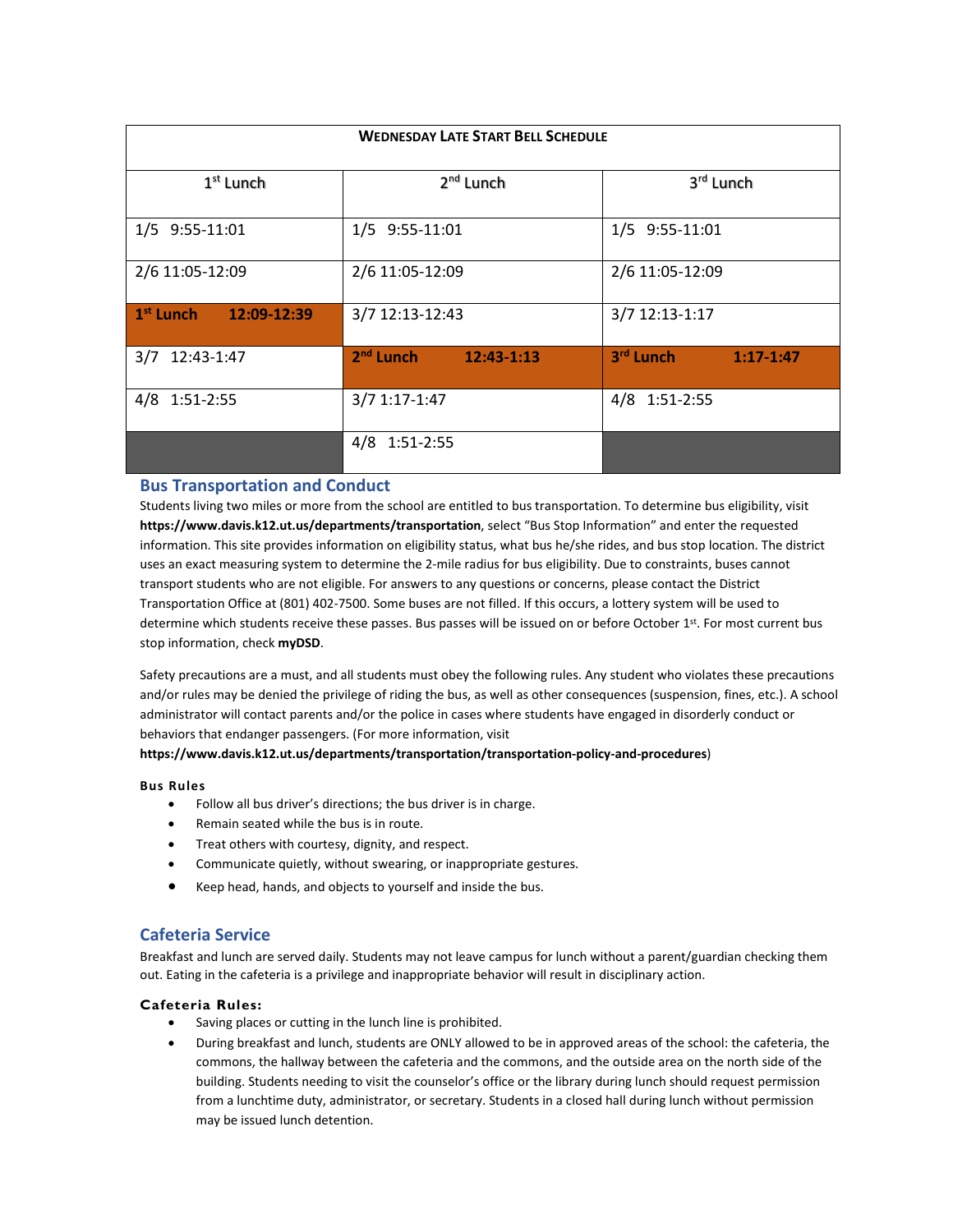- During the lunch break, students are not allowed to play tackle football, or be on the loading dock, or near the portable classrooms.
- Consequences for lunchtime misconduct may include a discipline referral, lunchroom clean-up duty or lunch detention, and parent notification.

#### **School Meal Prices & Refunds**

2021-2022 Meal Prices

All meals are free to students this school year.

### **Canvas**

- Parents and students may access course information, including class disclosure, assignments, and calendar items via Davis School District Canvas at **https://www.davis.k12.ut.us/other/canvas-login**.
- Students log into Canvas using their full school district email address (for example: 22asmith@go.dsdmail.net) and their password is the student PIN (Personal Identification Number).
- Parents can create a parent observer account, where they may view assignment due dates, announcements, and other course content, by going to the same website and selecting "Parent of a Canvas User? Click Here for an Account." Parents will be prompted to create an account but will need a "Student Pairing Code" to do so. Students will generate a pairing code by logging into Canvas and going to their Account Settings. Select "Pair with Observer," which will generate a unique code that will expire within 7 days (or after one use).

Here is a link to tutorials to help parents set up their "Canvas Observer Accounts" for their students. <https://www.davis.k12.ut.us/departments/technology-services/technology-integration-center/canvas-for-parents>

## **Cell Phones and Other Electronic Devices**

**Scope** - Electronic devices have become a common means of communication and information access in today's society. However, these devices have the potential of disrupting the orderly operation of the school. The school has therefore created this policy to govern the possession and use of electronic devices on school premises, during school hours, at school sponsored activities, and on school transportation.

#### **Electronic Device Policy**

Appropriate use of electronic devices is always expected. This includes personal and school owned electronic devices. Any electronic device used in the classroom will be at the discretion of the teacher in that classroom. Each teacher will determine the electronic policy for their individual classrooms.

**Prohibitions.** Electronic devices shall not be used in a way that threatens, humiliates, harasses, or intimidates individuals, including students, employees, and visitors; or violates local, state, or federal law. Devices may not be used to annoy, alarm, intimidate, offend, abuse, threaten, harass, frighten, or disrupt the electronic communications of another. Students should not film or take pictures of others on the school premises without their consent and for non-educational purposes. A person is guilty of voyeurism that intentionally uses any recording device that is concealed or disguised to secretly or surreptitiously record or view electronically any portion of an individual's body for which the individual has a reasonable expectation of privacy. It is also prohibited for any individual to record, display, or forward any material that could be considered pornographic, lewd, or inappropriate in a jr. high/high school setting. Electronic devices may not be used during assessments unless specifically allowed by law, student IEP, or assessment directions.

#### **Exceptions.**

- a. The use is specifically required to implement a student's current and valid IEP
- b. The use is at the direction of a teacher for educational purposes
- c. The use is determined by the administration to be necessary for other special circumstances, healthrelated reasons, or emergency.

**Discipline and Confiscation.** If a student violates this policy, his/her electronic device may be confiscated. When an employee confiscates an electronic device under this policy, he/she shall take reasonable measures to label and secure the device or turn the device over to a school administrator as soon as the employee's duties permit. The electronic device will be released/returned to the student's parent or guardian after the student has complied with any other disciplinary consequence imposed.

Disciplinary action that may be taken - Any electronic device used outside the guidelines stated will be confiscated by school officials. When this policy is violated, the following process will be used by school officials: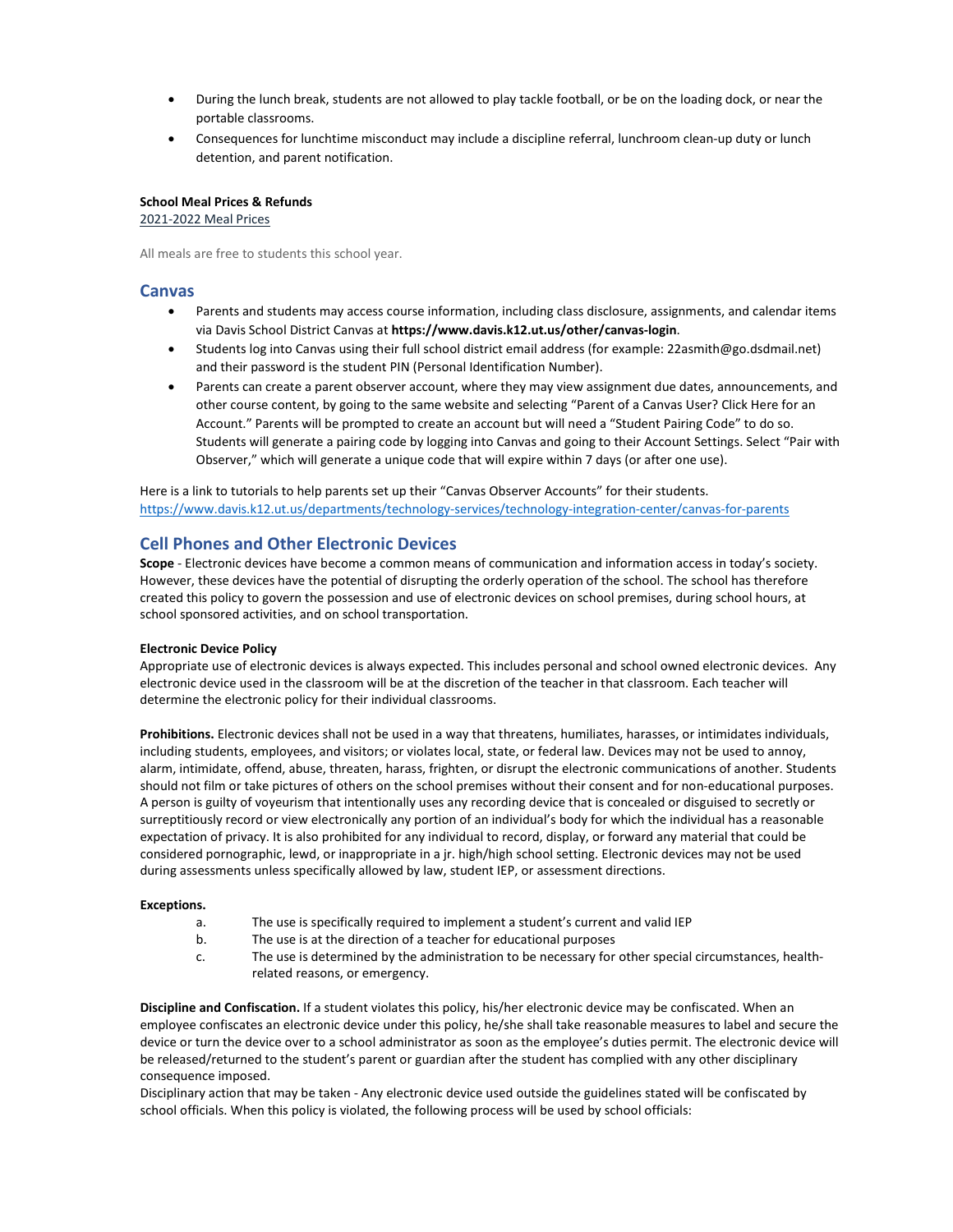- 1st Offense: Device confiscated by teacher. May be picked up in the office at the end of the day.
- 2nd Offense: Device confiscated and brought to the office. Will only be released to a student by an administrator.
- 3rd Offense: Device confiscated and given to administrator. Will only be released to a parent by an administrator.
- 4th Offense: Device confiscated and given to administrator. Meeting will be scheduled with student and parents.

Violation of this policy can result in discipline up to and including suspension or expulsion, and notification of law enforcement authorities. A student who violates this policy may be prohibited from possession of an electronic device at school or school-related events.

#### **Security of devices**

Students shall be personally and solely responsible for the security of electronic devices brought to school. The school shall not assume responsibility for theft, loss, damage, or unauthorized use of an electronic device. If devices are loaned to or

borrowed and misused by non-owners, device owners are jointly responsible for the misuse or policy violation(s). **Citizenship Credit**

|                                                                                                                                                                                                                                                                                                          | Good(G)                                                                                                                                                                                                                                                                                                                                                                          | Satisfactory (S)                                                                                                                                                                                                                                                                                               | Needs Improvement $(N)$                                                                                                                                                                                                                                                                                                                                                                                                                                                                                                                                                                                   |                                                                                                                                                                                                                                                                                                                                                                                                                                                                                                                                                                                                                                                                                                |
|----------------------------------------------------------------------------------------------------------------------------------------------------------------------------------------------------------------------------------------------------------------------------------------------------------|----------------------------------------------------------------------------------------------------------------------------------------------------------------------------------------------------------------------------------------------------------------------------------------------------------------------------------------------------------------------------------|----------------------------------------------------------------------------------------------------------------------------------------------------------------------------------------------------------------------------------------------------------------------------------------------------------------|-----------------------------------------------------------------------------------------------------------------------------------------------------------------------------------------------------------------------------------------------------------------------------------------------------------------------------------------------------------------------------------------------------------------------------------------------------------------------------------------------------------------------------------------------------------------------------------------------------------|------------------------------------------------------------------------------------------------------------------------------------------------------------------------------------------------------------------------------------------------------------------------------------------------------------------------------------------------------------------------------------------------------------------------------------------------------------------------------------------------------------------------------------------------------------------------------------------------------------------------------------------------------------------------------------------------|
| Honor (H)<br>Always on time.<br>٠<br>Always prepared.<br>٠<br>Always on task<br>٠<br>Always<br>contributes to the<br>class learning<br>environment in<br>positive ways.<br>Always follows<br>٠<br>directions, class<br>rules, and/or<br>school policies.<br>Always treats<br>٠<br>people with<br>respect | Almost always<br>$\bullet$<br>prepared.<br>Almost always on<br>٠<br>task.<br>Almost always<br>$\bullet$<br>contributes to the<br>class learning<br>environment but<br>sometimes waits<br>to be asked instead<br>of volunteering.<br>Almost always<br>٠<br>follows directions,<br>class rules, and/or<br>school policies.<br>Almost always<br>٠<br>treats people with<br>respect. | Usually prepared<br>$\bullet$<br>for class.<br>Usually<br>$\bullet$<br>contributes to the<br>class learning.<br>environment but<br>only when asked.<br><b>Usually follows</b><br>$\bullet$<br>directions, class<br>rules, and/or<br>school policies.<br>Usually treats<br>$\bullet$<br>people with<br>respect. | Seldom prepared.<br>$\bullet$<br>Seldom on task.<br>$\bullet$<br>Seldom<br>$\bullet$<br>contributes to the<br>class learning<br>environment but<br>will occasionally<br>when asked.<br>Seldom follows<br>$\bullet$<br>directions, class<br>rules, and/or<br>school policies.<br>Seldom treats<br>$\bullet$<br>people with<br>respect, sometimes<br>showing<br>disrespect to peers<br>and teachers and<br>other adults in the<br>classroom.<br>Harasses, teases,<br>$\bullet$<br>or makes fun of<br>other students in<br>the class.<br>Parent contacted<br>$\bullet$<br>by teacher for<br>behavior issues. | Unsatisfactory (U)<br>Rarely prepared<br>$\bullet$<br>Rarely on task.<br>$\bullet$<br>Rarely contributes<br>$\bullet$<br>to the class learning.<br>environment, not<br>even when asked.<br>Rarely follows<br>$\bullet$<br>directions, class<br>rules, and/or school<br>policies.<br>Rarely treats people<br>$\bullet$<br>with respect often<br>showing disrespect<br>to peers and teacher<br>or other adults in<br>the classroom.<br>Cheats: copies from<br>$\bullet$<br>others (including<br>plagiarism) or<br>allows others to<br>copy off their work.<br>Continues to harass.<br>$\bullet$<br>tease, or makes fun<br>of other students in<br>the class.<br>Parent notification<br>$\bullet$ |
|                                                                                                                                                                                                                                                                                                          |                                                                                                                                                                                                                                                                                                                                                                                  |                                                                                                                                                                                                                                                                                                                | Parent notification<br>$\bullet$<br>of "N" citizenship<br>grade.                                                                                                                                                                                                                                                                                                                                                                                                                                                                                                                                          | of "U" citizenship<br>grade.                                                                                                                                                                                                                                                                                                                                                                                                                                                                                                                                                                                                                                                                   |

## **Citizenship Rubric**

To graduate from high school in the Davis School District a 9th -12th grade student **cannot** have any **U's**. Students who receive an unsatisfactory **U** citizenship grade for any term will not be awarded .25 citizenship credit. A **U** citizenship grade can be issued by administrators for truancy, 5 or more uncleared/unexcused class periods, excessive tardies (4 or more), or serious documented negative behaviors that include, but are not limited to: fighting, theft, possession of or use of illegal substances, cheating, any safe school violation, serious classroom interruption, etc.

Students in 7th and 8th grade are also awarded citizenship grades each term and are under obligation to clear any **U**  citizenship grades to be eligible for extracurricular activities and positive behavior privileges.

**Citizenship Make-up Credit for 7th-9th grade students:** Students may make-up citizenship credit or clear citizenship **U**'s in the following way:

- Complete four hours of unpaid community service **pre-approved** by the administration (per **U**) AND pay a \$10.00 fine (per **U**)
- Complete and submit the proper **U** make-up paperwork, including documented service hours (4 hours), along with attached receipt of fine payment.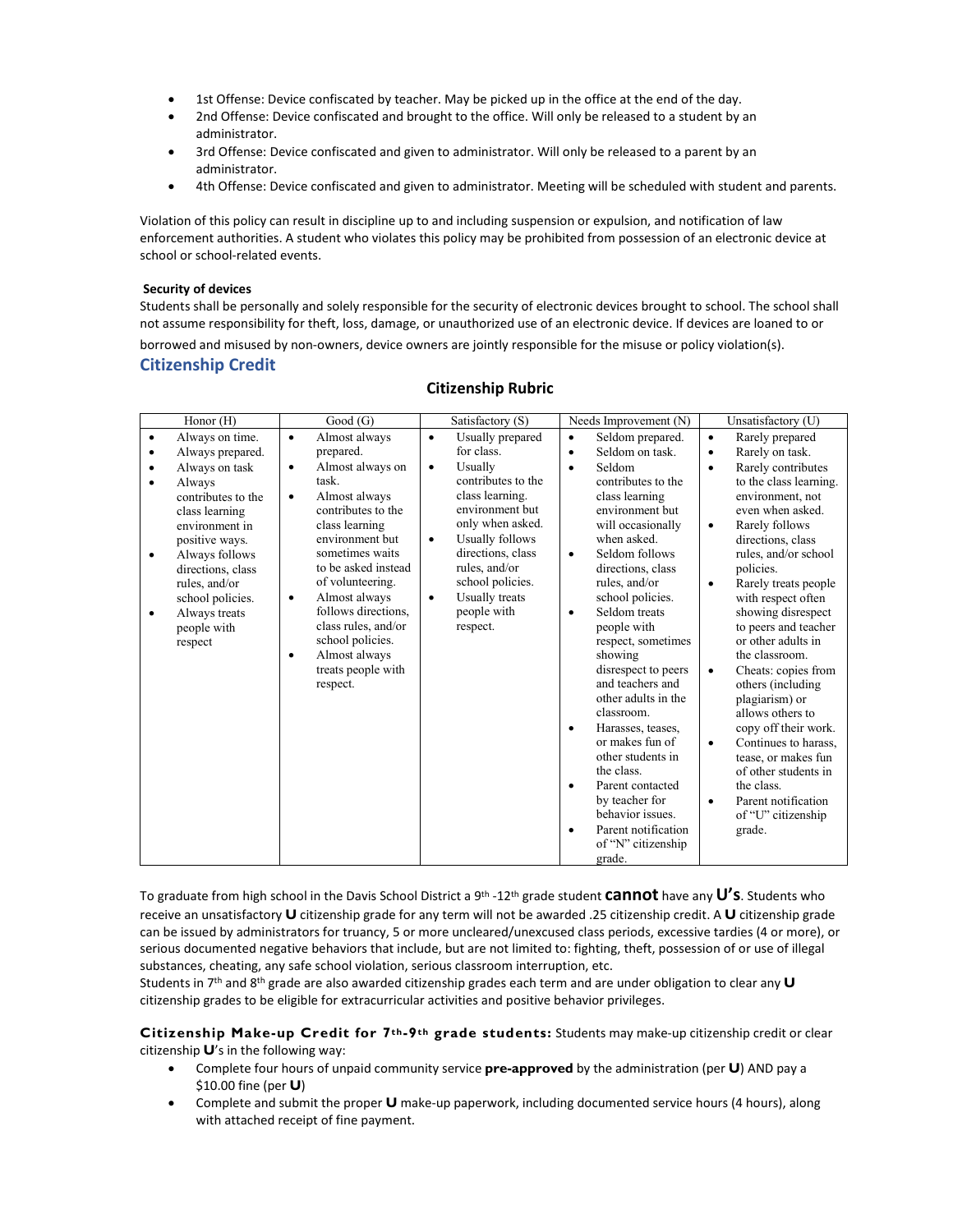## **Class Changes**

Students are encouraged to be thoughtful about their course requests during the College & Career Readiness (CCR) plan with their parents and guidance counselor (see **CCR Plan** for more information). Course selections will determine staffing and class options for the upcoming school year. Once course selections have been finalized in the spring, students will not be allowed to make further changes until student schedule pick-up and change days that occur in the fall (see the online school calendar for specific dates).

#### **Schedule Pick-up & Changes**

After registration documents and fees have been submitted, students and parents may access schedules on **myDSD** mid-August.

Schedule changes will be made based on the following guidelines:

**School Error:** If there is an error in the student's schedule due to a clerical error, the schedule will be changed free of charge.

**Student/Parent initiated Change:** If a student is not satisfied with their finalized schedule, they may choose to make a schedule change **for a \$10 fee**. Schedule changes will only be allowed during class schedule change days. (see the online school calendar for specific dates).

Students should note that maintaining manageable class sizes is a high priority for North Layton Junior High, thus schedule changes **will only be allowed if there is space available** in the desired class. Parents and students can select classes, not specific teachers.

#### **Class Change Policy After Semester Begins:**

Class changes will not be allowed after the term begins unless the parent/student follows the guidelines below. To initiate a class change, students and parents must follow these procedures:

- 1. If a problem exists within the classroom, **the student and parent(s) should, in a timely manner, contact the individual teacher** to discuss the concern and needed changes to resolve any issues.
- 2. When a serious attempt and effort on the part of the student, parent(s), and teacher has been made to remedy the situation and no satisfactory solution is found, a meeting with the student, parent(s), teacher, counselor and/or administrator may be necessary. A completed class change form and \$10 class change fee will be required.

## **Closed Campus**

North Layton Junior High School is a closed campus to help ensure the safety of every student. **All** places off school grounds are off limits to students during school hours. Furthermore, all classroom hallways are closed during lunch. Students off campus or in closed areas without a hall pass or official permission are subject to a truancy citation and/or other consequences. Likewise, students who are scheduled to be off campus and are found on school grounds are subject to a trespassing citation from the School Resource Officer.

### **Dress and Grooming**

North Layton Junior High School respects students' rights to express themselves in the way they dress. All students who attend North Layton Junior High School are also expected to respect the school community by dressing appropriately for an educational environment. Student attire should facilitate participation in learning as well as the health and safety of students and the adults that supervise them. This policy is intended to provide guidance for students, staff, and parents.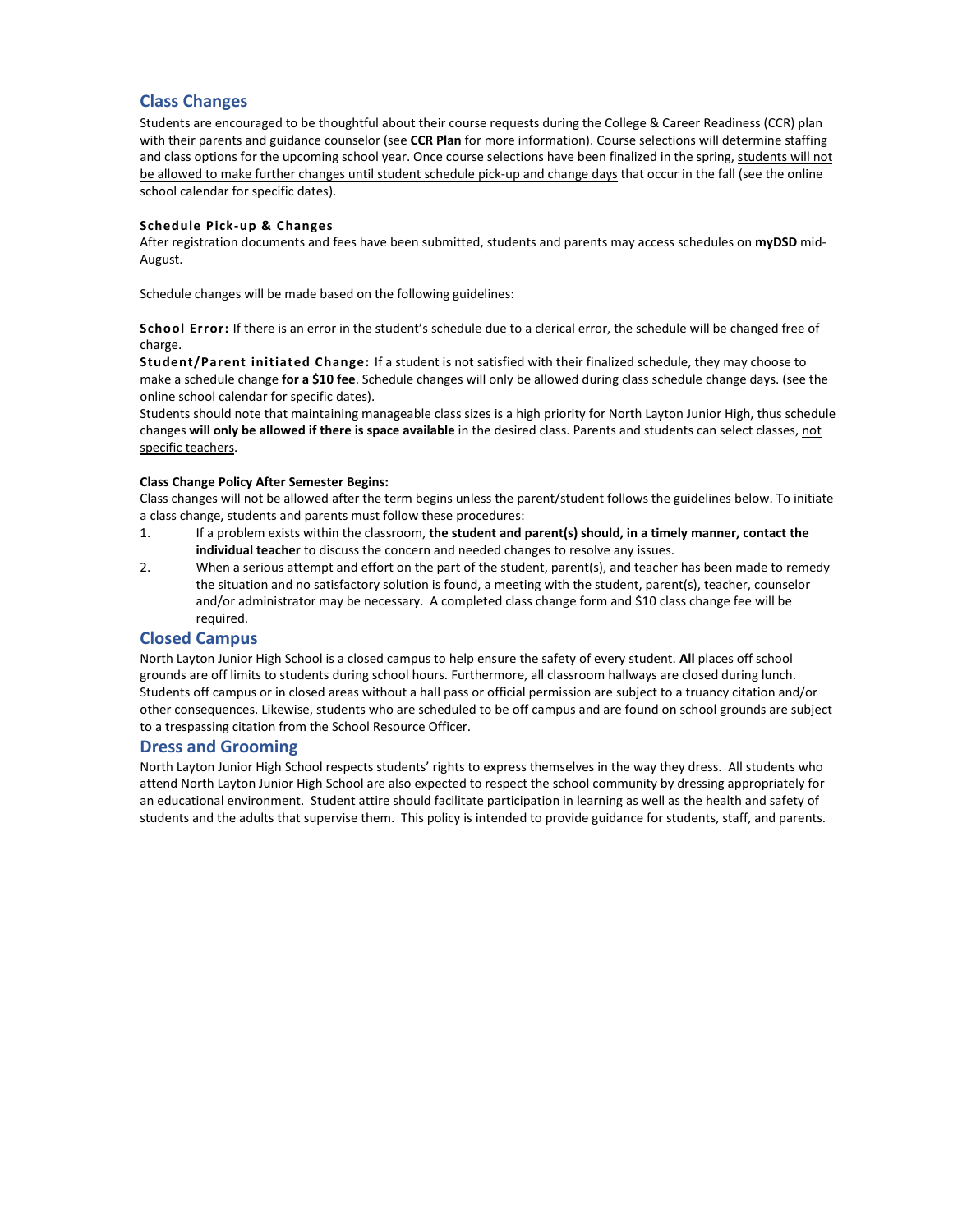- 1. All students shall maintain themselves in a clean, groomed, and well-washed manner.
- 2. Clothing must cover areas from one armpit across to the other armpit, down to mid-thigh. Tops must have sleeves. Rips or tears in clothing should be in appropriate areas.
- 3. Shoes must be worn at all times and should be safe for the school environment (pajamas, bedroom shoes or slippers shall not be worn, except for school activities approved by the principal).
- 4. See-through, mesh clothing and bare midriffs must not be worn without appropriate coverage underneath that meet the minimum requirements of the dress code.
- 5. Specialized courses may require specialized attire, such as sports uniforms or safety gear.
	- Clothing may not depict, imply, advertise, or advocate illegal, violent, or lewd conduct, weapons, or the use of alcohol, tobacco, marijuana, or other controlled substances.
	- Clothing may not depict or imply pornography, nudity, or sexual acts.
	- Clothing may not display or imply vulgar, discriminatory, or obscene language or images.
	- Clothing may not state, imply, or depict hate speech/imagery targeting groups based on race, ethnicity, gender, sexual orientation, gender identity, religious affiliation, or any other protected classification.
	- Sunglasses may not be worn inside the building.
	- Clothing and accessories that endanger student or staff safety may not be worn.
	- Apparel, jewelry, accessories, tattoos, or manner of grooming that, by virtue of its color, arrangement, trademark, or any other attribute, denotes membership in a gang that advocates illegal or disruptive behavior is prohibited.

**The administration at North Layton Jr. High school reserves the right to determine what constitutes appropriate dress.** Students who do not adhere to these guidelines will not be allowed to attend class. Parents will be called if appropriate clothing is not available or the student refuses dress-code appropriate clothing.

## **Drop Off and Pick Up**

Parents should drop off and pick up their students in the back of NLJH. Students riding on buses must be on the bus within five minutes from the dismissal bell. To eliminate safety hazards, parents **MUST NOT** use the bus drop off lot, in front of the main doors, from the hours of **7:45 a.m. - 8:15 a.m. and 2:45 p.m. - 3:15 p.m. (Monday, Tuesday, Thursday, and Friday).** For the safety of all students and staff members, the speed limit in the parking lot is **5 mph**. Follow the direction arrows and signs to avoid tickets. Students walking to NLJH are asked to use cross walks at traffic signals. On Wednesday's school will start at **9:55am and be released at 2:55pm**.

## **Emergency and Evacuation Plan**

Every public school is required to annually update and publish an Emergency Evacuation Plan to address potentially dangerous situations. An emergency supply backpack is in each classroom, as well as a posted route for evacuation. Drills will be conducted according to district guidelines and in accordance with state law.

In the case of an emergency, the school fire alarms will generally sound. **All individuals in the school building are expected to immediately evacuate the building whenever the alarm sounds**. Each classroom is to post an evacuation map near the doorway and students will be assisted by teachers in knowing the exit route from the classroom. Students and teacher will return to the building **only when directed by the administration**. If the alarm sounds before school, students will find their **first period** teacher and class in the evacuation area. If the alarm sounds during lunch or an assembly, students will find their **first period** teacher and class in the evacuation area. If the alarm sounds after school, students will evacuate to the designated area and find an adult.

## **Extracurricular Activities**

All students are encouraged to become involved in school activities, which include athletic teams, academic teams, school clubs, intramural team sports, cheerleading, and student government. *Participation in interscholastic athletics, cheerleading, student government, student clubs, graduation ceremonies, and other extracurricular activities is not a constitutionally protected civil right. Therefore, students who are suspended, transferred to an alternative placement, or* 

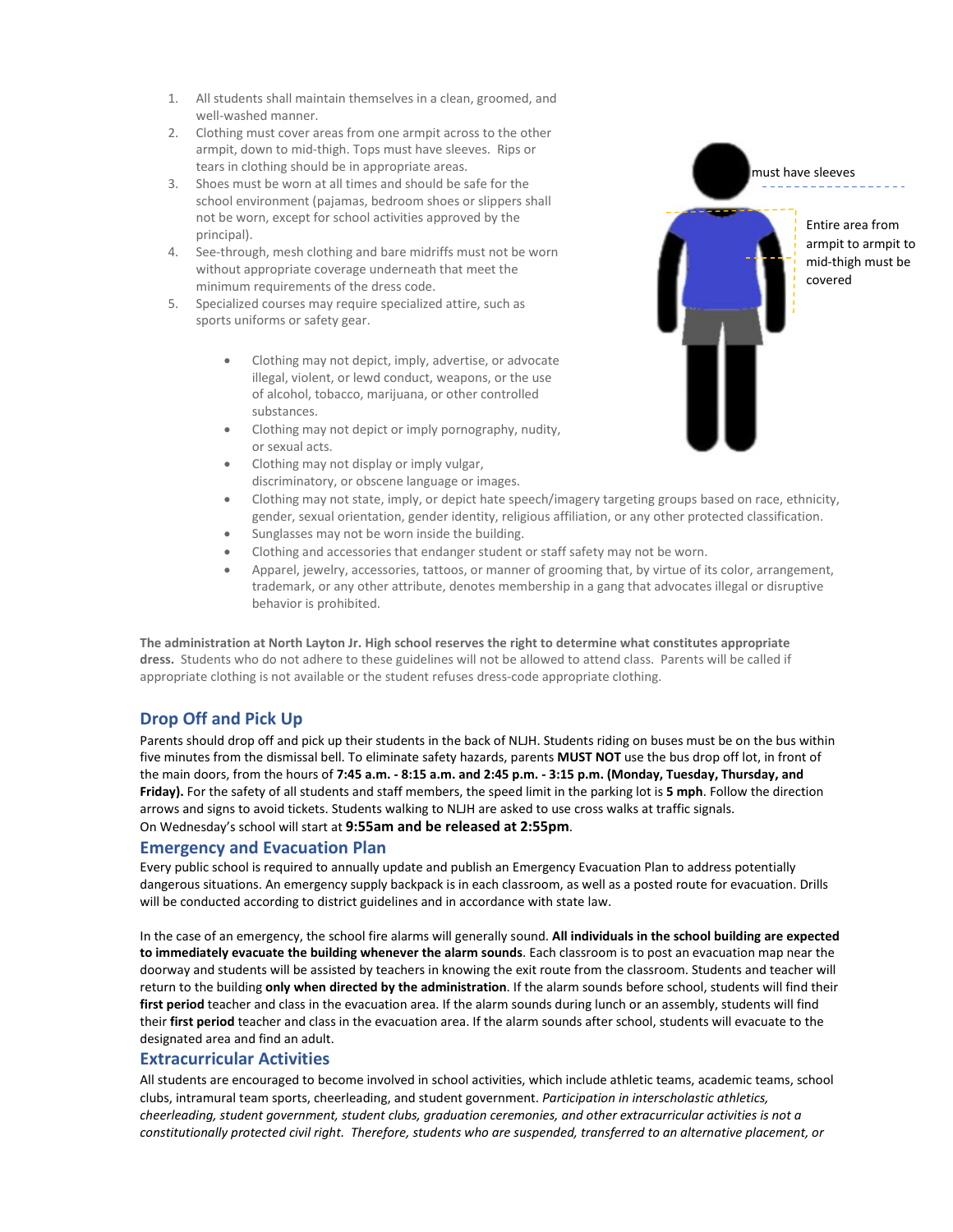*expelled, may lose the privilege of participation in all extracurricular activities during the period of discipline and will not be afforded due process procedures to challenge the denial of participation.* 

## **Academic Standard for Participation:**

- **Student Government** and **Cheerleaders** must maintain the following guidelines:
	- o 3.0 GPA (each of the three preceding terms to run for office or tryout for cheerleader, and must maintain a 3.0 GPA each term to remain in that position)
	- o A GPA of lower than 3.0 will put the student on probation until the next grading period. Midterm progress reports do not apply.
	- o A student can have only one probationary period while being an officer or cheerleader.
	- $\circ$  A failing grade (F) in any term will eliminate a student from officer or cheerleader (there will be no probationary period in such cases)
- To participate on or manage an **extracurricular athletic or academic team**:
	- o Students must have a 2.0 GPA from the previous term, with no more than one F.
	- This standard must be maintained throughout the season to participate.
- All students are eligible to participate in **intramural team sports and school clubs**.

Citizenship Standard for Participation:

- **Student Government** and **Cheerleaders** must maintain the following guidelines:
	- o May not have a **U** citizenship grade or more than 1 **N.**
	- o Two probation periods, any safe school violation, pattern of school policy violations, or an Administrative **U** will result in immediate removal from office or cheerleading.
- To participate on or manage an **extracurricular athletic or academic team**:
	- o Students with one **U** in citizenship for the term prior to participation will be subject to review by the School Standards Committee. A student may be put on probation and allowed to participate if the committee feels that there have been mitigating circumstances or that a concerted effort is being made to improve.
	- o Students receiving more than one **U** in a grading period will be ineligible to participate in extracurricular athletic or academic activities immediately and for the following term.
	- o At the discretion of the school Administration and School Standards Committee, a student with one or more **U**'s may participate when their citizenship credit has been restored.
	- All students are eligible to participate in **intramural team sports and school clubs**

### **School Standards Committee & Appeals Process:**

NLJH School Standards Committee will consist of an administrator, a faculty representative, student as necessary, and a community representative. An appeal concerning eligibility is to be presented in written form to an administrator, stating reasons why the exception should be made by both the student and staff member involved. District policy will be followed but will allow probationary students an opportunity for improvement. Improvement needs to be demonstrated by the next grading period. The committee will base their decisions in compliance with policy and the best interest of the student.

## **Fees and Fines**

Fees and fines may be paid in the main office using cash, check, money order, or credit/debit card (for a 3.5% fee), by mail (check or money order), or online with **myDSD** using an e-check or credit/debit card (for a 3.5% fee). All fees and fines must be paid and/or cleared by the office before issuance of the student yearbook. Yearbooks will **ONLY** be given out on yearbook day and **ONLY** to those without fines. **Unpaid fines and fees will be sent to Bonneville Collections for recovery.** 

| 7th Grade Required Fees         |         | 8 <sup>th</sup> Grade Required Fees |         | 9th Grade Required Fees       |         |
|---------------------------------|---------|-------------------------------------|---------|-------------------------------|---------|
| <b>Instructional Material</b>   | \$31.00 | <b>Instructional Material</b>       | \$31.00 | <b>Instructional Material</b> | \$31.00 |
| <b>School Activity Fee</b>      | \$9.00  | <b>School Activity Fee</b>          | \$9.00  | <b>School Activity Fee</b>    | \$9.00  |
| Learning Mgmt. System           | \$4.50  | Learning Mgmt. System               | \$4.50  | Learning Mgmt. System         | \$4.50  |
| Computer Equipment*             | \$15.00 | Computer Equipment*                 | \$15.00 | Computer Equipment*           | \$15.00 |
| Science Lab                     | \$15.00 | Science Lab                         | \$15.00 | Science Lab                   | \$15.00 |
| PE Shirt                        | \$5.00  |                                     |         |                               |         |
| <b>College/Career Awareness</b> | \$12.00 |                                     |         |                               |         |
|                                 |         |                                     |         |                               |         |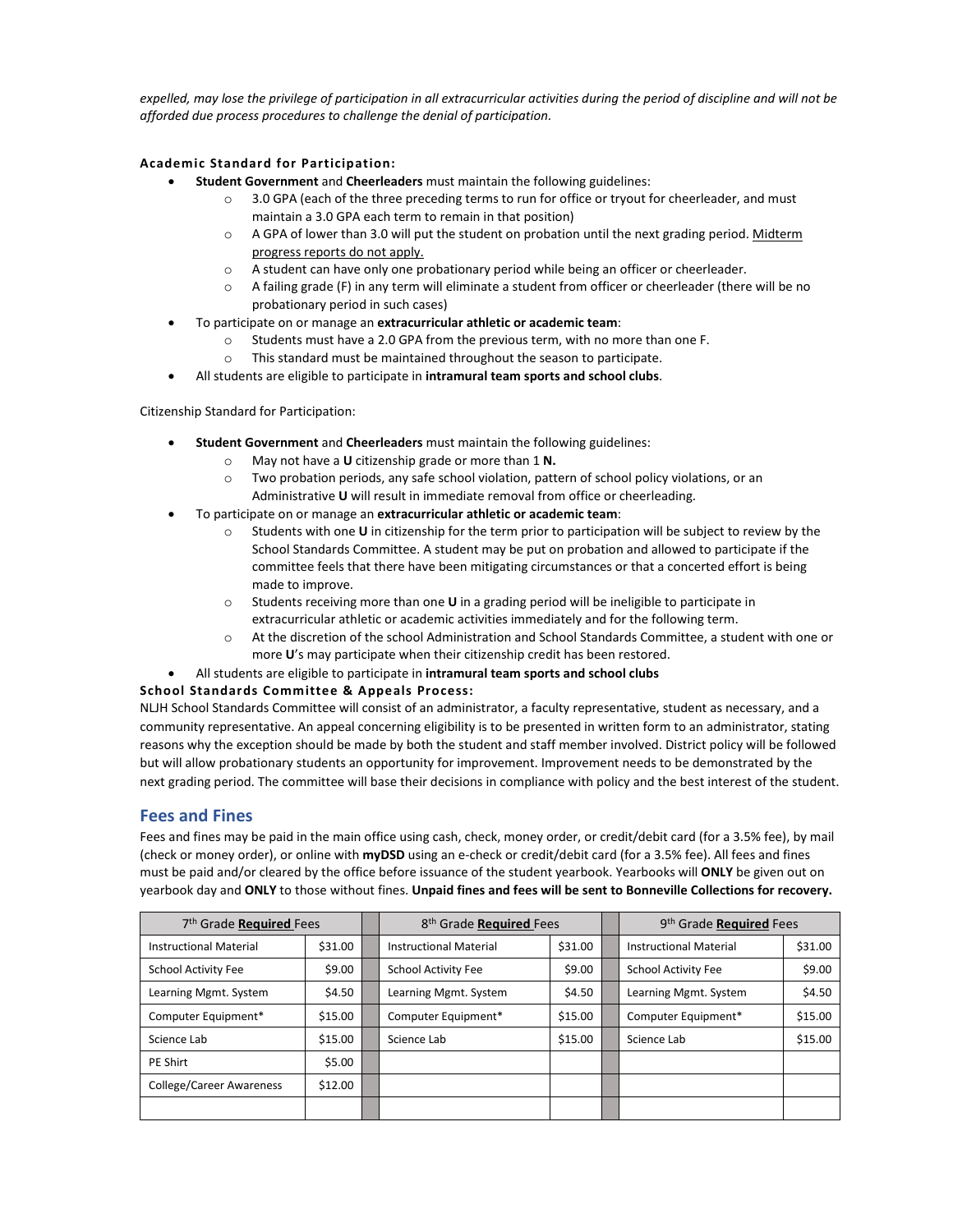| <b>Total Required Fees</b> | \$91.50 | <b>Total Required Fees</b> | \$74.50 | <b>Total Required Fees</b> | \$74.50 |
|----------------------------|---------|----------------------------|---------|----------------------------|---------|
| * Non-Refundable Fees      |         |                            |         |                            |         |

| 7 <sup>th</sup> Grade Optional Fees |         | 8 <sup>th</sup> Grade Optional Fees |         | 9 <sup>th</sup> Grade Optional Fees |                                    |         |
|-------------------------------------|---------|-------------------------------------|---------|-------------------------------------|------------------------------------|---------|
| PTSA Membership -Stu                | \$6.50  | PTSA Membership-Stu                 | \$6.50  |                                     | PTSA Membership-Stu                | \$6.50  |
| PTSA Membership-Par                 | \$6.50  | PTSA Membership-Par                 | \$6.50  |                                     | PTSA Membership- Par               | \$6.50  |
| Yearbook                            | \$24.00 | Yearbook                            | \$24.00 |                                     | Yearbook                           | \$24.00 |
| Yearbook Name Engraved              | \$5.00  | Yearbook Name Engraved              | \$5.00  |                                     | Yearbook Name Engraved             | \$5.00  |
| Registration Late Fee (Aug.<br>20)  | \$10.00 | <b>PE Shirt</b>                     | \$5.00  |                                     | <b>PE Shirt</b>                    | \$5.00  |
| Late Yearbook (Nov.1)               | \$29.00 | Registration Late Fee (Aug.<br>20)  | \$10.00 |                                     | Registration Late Fee (Aug.<br>20) | \$10.00 |
| <b>Instrument Rental</b>            | \$95.00 | Late Yearbook (Nov. 1)              | \$29.00 |                                     | Late Yearbook (Nov. 1)             | \$29.00 |
|                                     |         | <b>Instrument Rental</b>            | \$95.00 |                                     | <b>Instrument Rental</b>           | \$95.00 |
|                                     |         |                                     |         |                                     |                                    |         |
|                                     |         |                                     |         |                                     |                                    |         |
| <b>Total Optional Fees</b>          |         | <b>Total Optional Fees</b>          |         |                                     | <b>Total Optional Fees</b>         |         |

| <b>Total Required Fees</b> | \$91.50 | <b>Total Required Fees</b> | \$74.50 | <b>Total Required Fees</b> | \$74.50 |
|----------------------------|---------|----------------------------|---------|----------------------------|---------|
| <b>Total Optional Fees</b> |         | <b>Total Optional Fees</b> |         | <b>Total Optional Fees</b> |         |
| <b>TOTAL DUE</b>           |         | <b>TOTAL DUE</b>           |         | <b>TOTAL DUE</b>           |         |
| (Required & Optional)      |         | (Required & Optional)      |         | (Required & Optional)      |         |

Courses with class fees (FACS, CTE, Art, etc.) are **NOT** included on this form. Those amounts will be assessed at the beginning of each semester.

## **In School Suspension**

In School Suspension (ISS) is designed to provide a place where students in violation of school policies may quietly complete schoolwork, while under direct supervision. Students are assigned to ISS by the school administration based on student inappropriate behavior. Misbehavior in ISS will result in escalated consequences.

## **Lost and Found**

Lost and found items should be turned in to the main office or the library. Students should check for any lost items in the library. Unclaimed items left after each semester will be donated. Failure to make a reasonable attempt to return lost property can become a legal matter.

## **Medication at School**

A student who needs to take over the counter or prescription medication during the school day may bring one day's dosage of the medicine to school. This medication should remain in the student's possession (on his/her person) and may **NOT** be shared with other students, under any circumstance. Parents should determine whether their student is mature enough to appropriately administer the medication on his/her own. Prescription medications generally should be kept in the office and require a medical release form (available in the main office), completed by the prescribing physician. Urgent medical items, such as asthma inhalers, epi pens, and diabetic supplies, should be kept with the student. Parents desiring the school to dispense prescription or nonprescription medication to their students, should contact the main office.

## **myDSD**

Parents and students may access grades, attendance, teacher email links, and more via **myDSD** at **https://mydsd.davis.k12.ut.us/Account/Login?ReturnUrl=%2f** (a direct link is available on all Davis School District webpages). Students log into **myDSD** using their district username (for example: 22asmith). Parents can create a parent user account, where they may view all the same information connected to their student, by going to the same website and selecting "Create an account now." Parents will be prompted to enter their email address the school has on file for them. An email will be sent to that address with a link to create an account with a password. Parents who do not have an email on file may contact the school to add an email to the student's file or they may click the link "I don't have an email address on file with the school," and enter the student's school ID number and student PIN. After creating an account, parents and students may download the **myDSD** free app at the Appstore and Google Play Store to any e-device.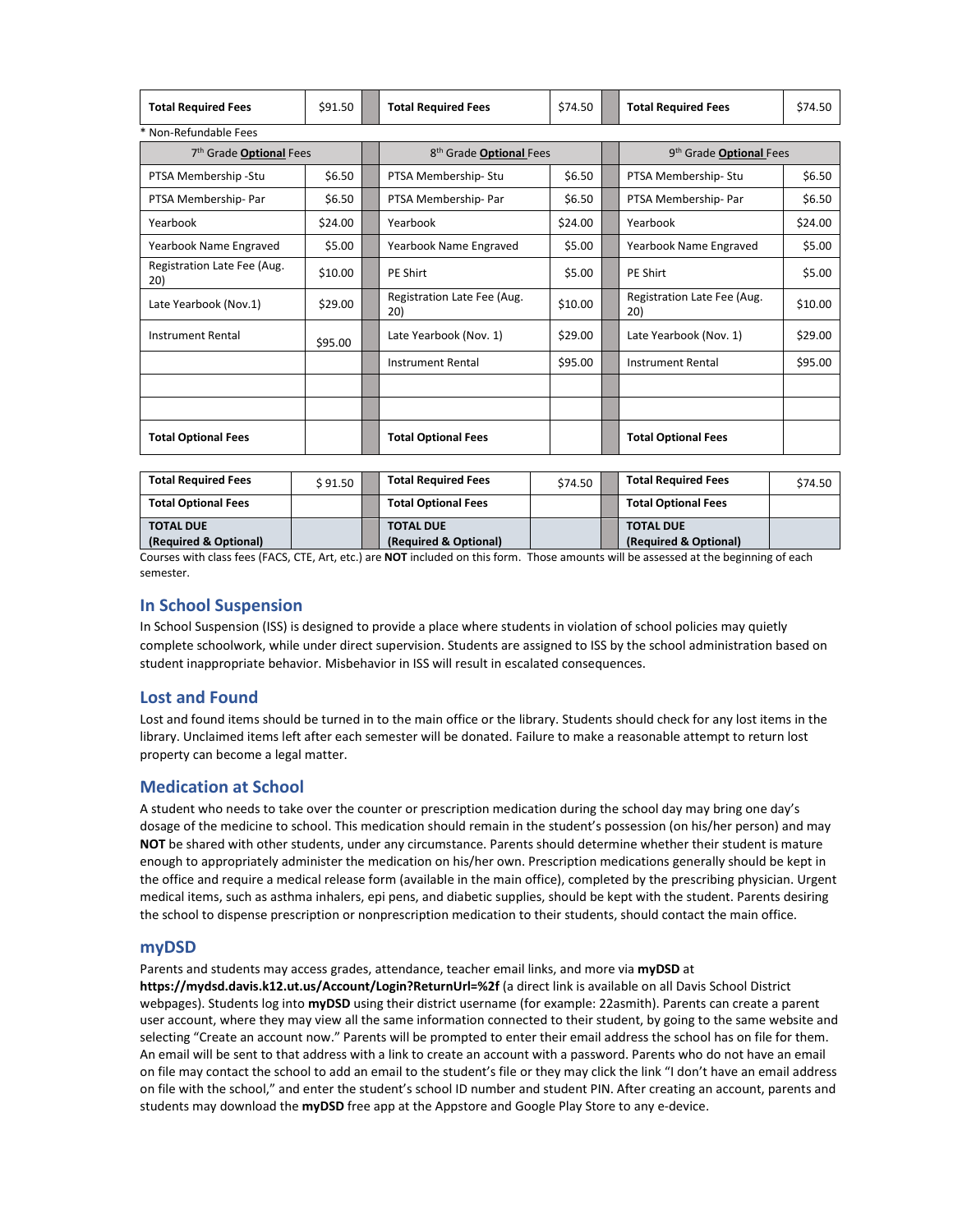Here is a link to tutorials to help parents set up their "myDSD" accounts. <https://www.davis.k12.ut.us/departments/technology-services/information-systems/mydsd-videos>

## **Nondiscrimination Policy and Complaint Procedures**

#### **1. STATEMENT OF NONDISCRIMINATION**

The Davis School District (District) does not discriminate on the basis of race, color, religion, national origin, sex, disability, age, or veteran status in its programs and activities. Additionally, the District provides equal access of District facilities to the Boy Scouts and other youth groups. This policy extends to all aspects of the District's education programs, as well as to the use of all District facilities, and participation in all District-sponsored activities.

### **2. COMPLIANCE OFFICERS**

- The District Compliance Officers will be responsible for implementing the complaint procedures of this policy.
- 2.1. Students. Allegations of discriminatory conduct toward a student should be directed as follows:
	- 2.1.1. **Disability**. Complaints alleging general claims of discrimination toward a student based on the student's disability may be directed to the following Compliance Officer:

Midori Clough, District 504 Coordinator, Educational Equity Department Disability Compliance Officer Davis School District 70 East 100 North, P.O. Box 588 Farmington, UT 84025 (801) 402-5180 [mclough@dsdmail.net](mailto:mclough@dsdmail.net)

- [a] Section 504 Student Accommodations. Complaints alleging violations of Section 504 relative to identification, evaluation, or educational placement must be submitted and processed according to the procedures outlined in District policy 11IR-101 Section 504 Student Accommodations.
- [b] Individuals with Disabilities Education Act (IDEA). Complaints alleging violations of the IDEA. IDEA State Complaints and requests for Due Process Hearings must be submitted according to Utah Special Education Rules.
- 2.1.2 **Gender in Athletic Programs**. Complaints alleging discriminatory conduct in athletic programs in violation of Title IX may be directed to the following Compliance Officer:

Tim Best, Healthy Lifestyles Coordinator Title IX Compliance Officer Davis School District 70 East 100 North, P.O. Box 588 Farmington, UT 84025 (801) 402-7850 [tbest@dsdmail.net](mailto:tbest@dsdmail.net)

#### 2.1.3 **Race, Color, National Origin, Religion, in other than Athletic Programs**.

Complaints alleging discriminatory conduct against students, parents of students, and visitors relative to race, color, national origin, religion - in other than athletic programs may be directed to the following Compliance Officer:

Caray Long, Educational Equity Department Compliance Officer Davis School District 70 East 100 North, P.O. Box 588 Farmington, UT 84025 (801) 402-5357 [clong@dsdmail.net](mailto:clong@dsdmail.net)

### 2.1.4 **Gender in other than Athletic Programs**.

Complaints alleging discriminatory conduct against a student relative to sex or gender – in other than athletic programs may be directed to the following Compliance Officer: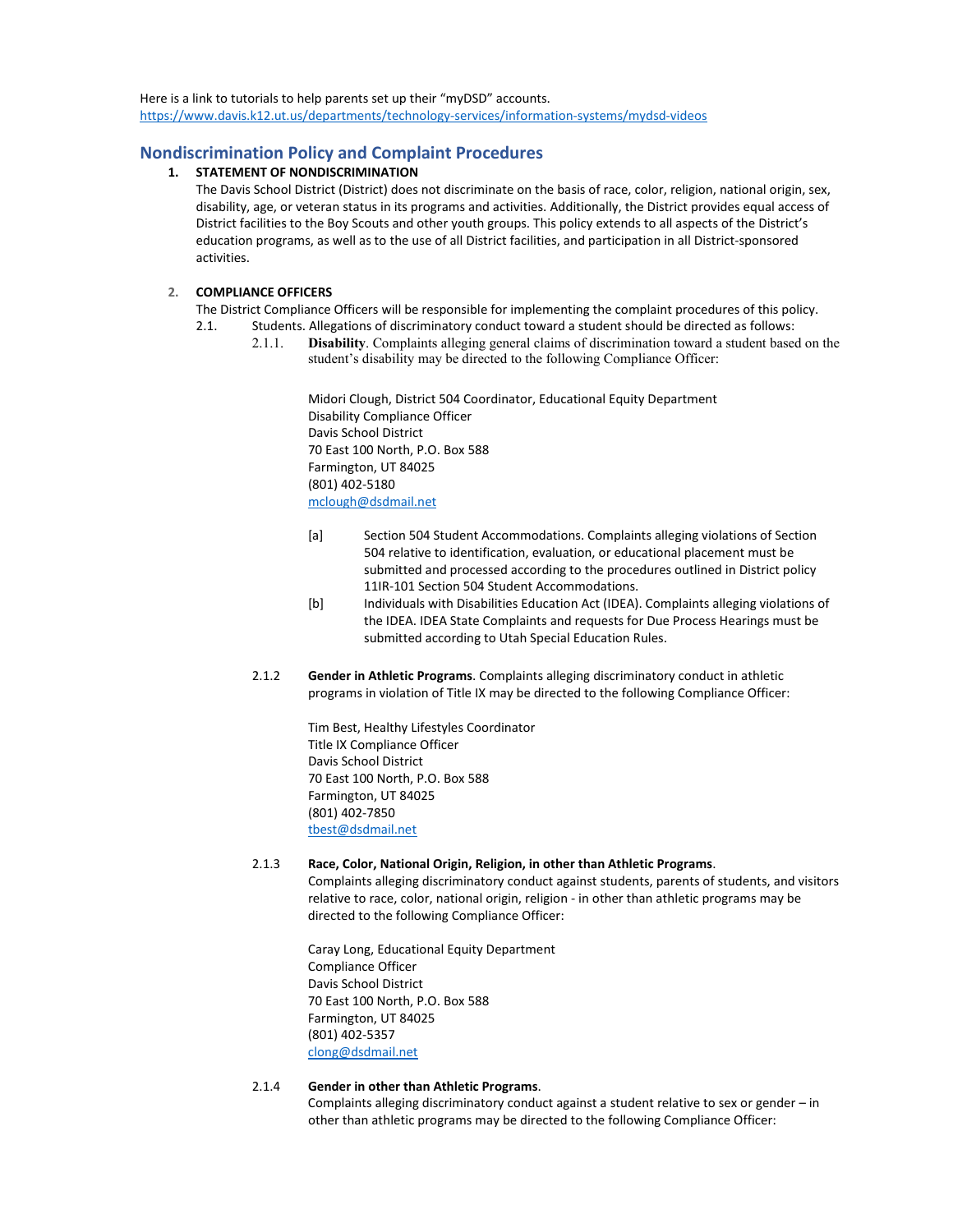Bianca Mittendorf, Educational Equity Department Title IX Coordinator Davis School District 70 East 100 North, P.O. Box 588 Farmington, UT 84025 (801) 402-5447 [bmittendorf@dsdmail.net](mailto:bmittendorf@dsdmail.net)

- [a] **Sexual Harassment**. Complaints alleging sexual harassment as defined in Title IX must be submitted and processed according to the procedures outlined in District policy **5S-102 Sexual Harassment Under the Jurisdiction of Title IX Protections.**
- 2.2. Employment. Complaints alleging discriminatory conduct in employment practices on the basis of race, color, religion, national origin, sex, disability, age, sexual orientation, gender identity, or veteran status may be directed to the following Compliance Officer:

Suzi Jensen, Director Human Resources Department Compliance Officer Davis School District 45 East State Street, P.O. Box 588 Farmington, UT 84025 (801) 402-5132 [sjensen@dsdmail.net](mailto:sjensen@dsdmail.net)

- 2.2.1. **Reasonable Accommodation to Individuals with Disabilities**. Complaints alleging violations of Title I of the ADA related to a request for a reasonable accommodation must be submitted and processed according to the procedures outlined in District policy **11IR-102 Provisions for Reasonable Accommodation to Individuals with Disabilities**.
- 2.2.2 **Sexual Harassment**. Complaints alleging sexual harassment must be submitted and processed according to the procedures outlined in District policy 2HR-206 Employee Sexual Harassment Under the Jurisdiction of Title VII.
- 2.3. Facilities. Complaints alleging failure to maintain applicable accessibility standards of school facilities resulting in discrimination against students, parents of students, visitors, or Boy Scouts or other youth groups may be directed to the following Compliance Officer:

Scott Zigich, Director of Risk Management Compliance Officer Davis School District 20 North Main Street, P.O. Box 558 Farmington, UT 84025 (801) 402-5307 [szigich@dsdmail.net](mailto:szigich@dsdmail.net)

### **Religious Expression in Public Schools**

In compliance with existing federal and State law regarding religion and religious expression in public schools, the District or school may neither advance nor inhibit religion. It is the District's policy to:

1) allow students and employees to engage in expression of personal religious views or beliefs within the parameters of current law, and

2) maintain the schools' official neutrality regarding sectarian religious issues according to the constitutional principle of separation between church and state.

### **School Hours**

School will start at **8:10am** and be released at **2:55pm** (**Monday, Tuesday, Thursday, and Friday**), on **Wednesdays** school will begin at **9:55am** and be released at **2:55pm**.

### **Skateboard, Scooters, and Bikes**

Students may not use bicycles, roller blades, skateboards, "wheelies" style shoes, and other similar (including motorized) devices on school property, whether school is in or out of session. Bicycles that are used as transportation to and from school by students are to be walked on campus and kept on bicycle racks. Skateboards, roller blades, bicycles, and other devices used by the students as transportation to and from school are to be walked on campus, are the responsibility of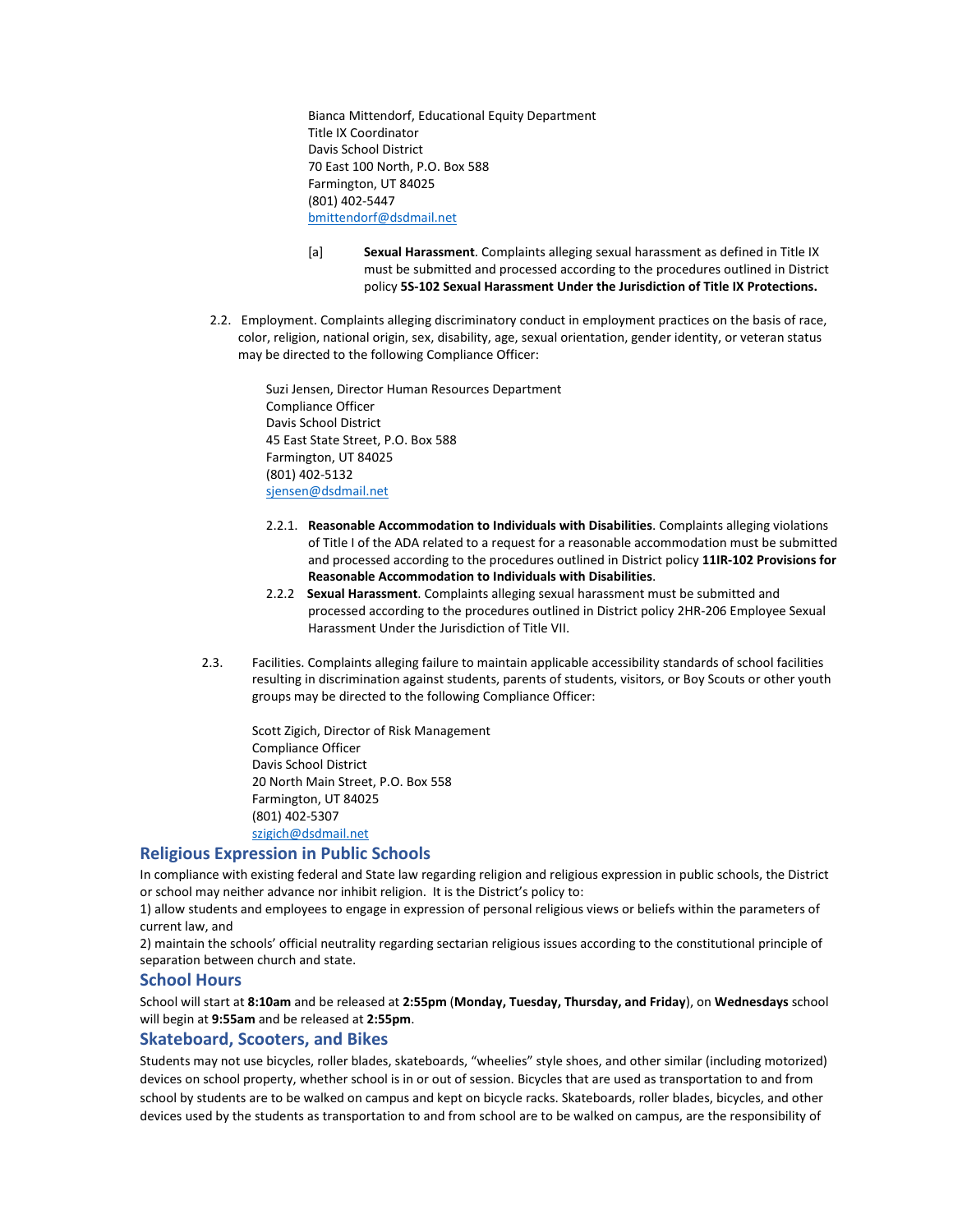the student, and should be kept locked on the bicycle rack. Wheeled items ridden in the school building will be confiscated and returned to a parent and the student in violation will be given a discipline referral.

## **Student Conduct and Discipline**

Subject: 5S-100 Student Conduct and Discipline Index: Student Services – Student Conduct and Discipline Revised: October 6, 2020

**1. PURPOSE AND PHILOSOPHY** It is the purpose of this policy to promote a safe and orderly school environment for all students and employees. The Davis School District (District) holds all students, employees, and other adults to the highest standards of behavior on school grounds and during school-sponsored activities. Criminal acts or disruptive behavior of any kind will not be tolerated and any individual who engages in such activity will be subject to school disciplinary action, prosecution, or both.

### **2. GROUNDS FOR SUSPENSION, EXPULSION, OR CHANGE OF PLACEMENT**

- 2.1. A student may be suspended or expelled from school for any of the following reasons:
	- 2.1.1. frequent, flagrant, or willful disobedience, defiance of proper authority, or disruptive behavior including but not limited to fighting, noncompliance with school dress code, or the use of foul, profane, vulgar, or abusive language, or other unreasonable and substantial disruption of a class, activity, or other function of the school;
	- 2.1.2. willful destruction or defacing of school property;
	- 2.1.3. behavior or threatened behavior which poses an immediate and significant threat to the welfare, safety, or morals of other students or school personnel or to the operation of school;
	- 2.1.4. possession, distribution, control use, sale, or arranging for the sale of an alcoholic beverage as defined in Utah Code Ann. §32B-1-102;
	- 2.1.5. possession, distribution, use sale, or arranging for the sale of cigars, cigarettes, electronic cigarettes, tobacco, alternative nicotine product, or electronic cigarette substance or product defined by Utah Code Ann. §76-10-101;
	- 2.1.6. possession, distribution, control, use, sale, or arranging for the sale of contraband, including but not limited to fireworks, matches, lighters, mace, pepper spray, laser pointers, or any other material or item that has caused or will imminently cause substantial disruption to school operations;
	- 2.1.7. possession or use of pornographic material, in any format, on school property;
	- 2.1.8. sexting that causes disruption to school operations regardless of where it occurs;
	- 2.1.9. behavior which threatens harm or causes harm to the school or school property, to a person associated with the school, or property associated with any such person, regardless of where it occurs;
	- 2.1.10. bullying, including sexual, racial, ethnic, religious, or disability-related;
	- 2.1.11. inappropriate use of privately-owned electronic devices, District electronic resources, or violation of the District Acceptable Use Agreement; or
	- 2.1.12. criminal activity.
- 2.2. A student shall be suspended or expelled from school (or considered for a change in placement if a student with a disability) for:
	- 2.2.1. any serious violation affecting another student or a staff member, or any serious violation occurring in a school building, in or on school property, or in conjunction with any school activity;
	- 2.2.2. making a threat against a school as described in Utah Code §76-5-107.1;
	- 2.2.3. any violations listed under Section 2.1 of this policy if the violation is serious or persistent; or
	- 2.2.4. the commission of an act involving the use of force or the threatened use of force which if committed by an adult would be a felony or class A misdemeanor.
- 2.3. Weapons Mandatory One Year Expulsion

Any student who, in a school building, in a school vehicle, on District property, or in conjunction with any school activity, (a) possesses, controls, sales, arranges for the sale of, uses, or threatens use of a real weapon, explosive, noxious or flammable material; or (b) actually uses or threatens to use a lookalike or pretend weapon with the intent to intimidate another person or to disrupt normal school activities; shall be expelled from all District schools, programs, and activities for a period of not less than one year, subject to the following: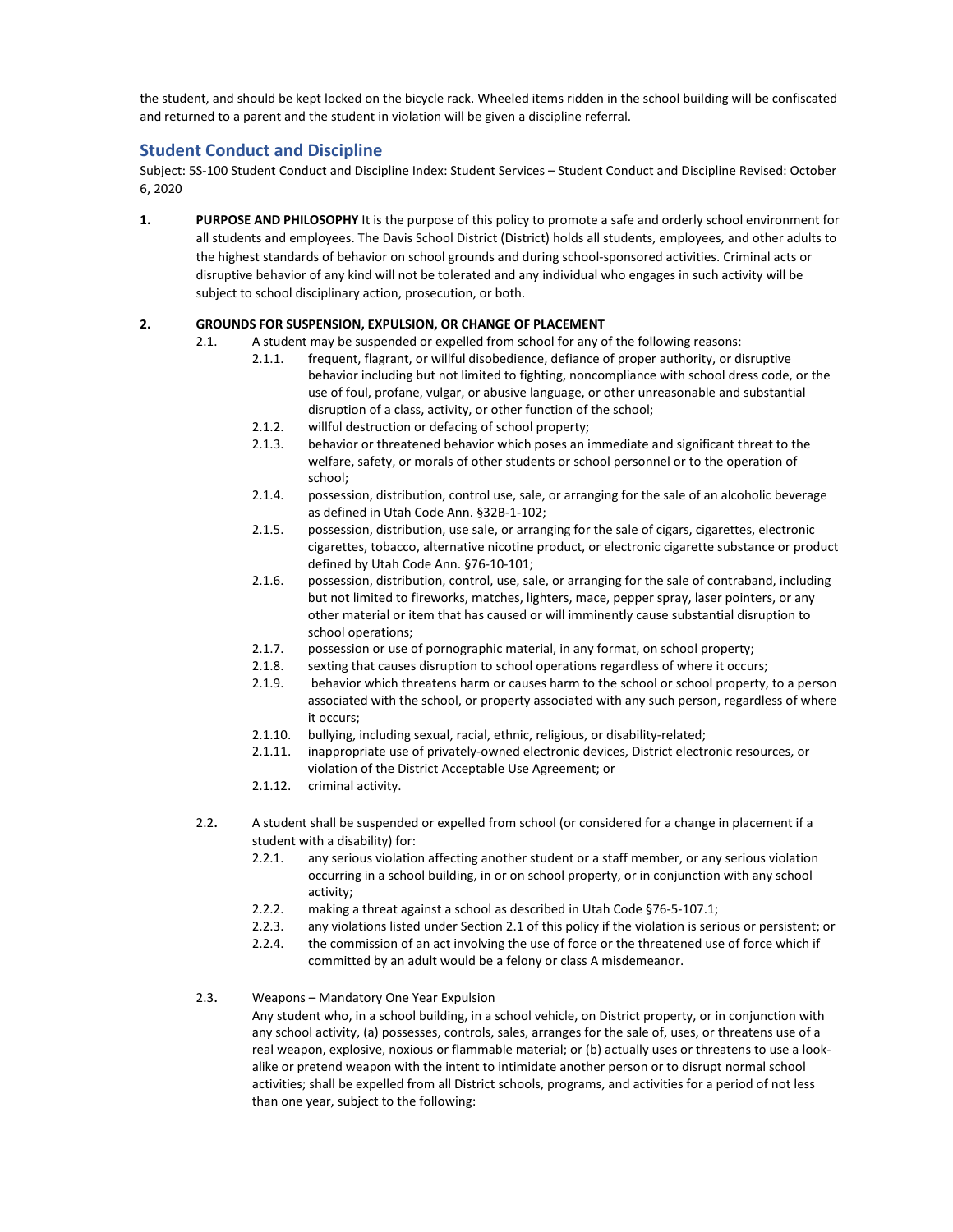- 2.3.1. Within forty-five (45) days after the expulsion the student shall appear before a member of the District Case Management Team, accompanied by a parent; and the Case Management Team shall determine:
	- [a] what conditions must be met by the student and the student's parent for the student to return to school;
	- [b] if the student should be placed on probation in a regular or alternative school setting consistent with Utah Code Ann. §53G-8-208, and what conditions must be met by the student in order to ensure the safety of students and faculty at the school the student is place in; and
	- [c] if it would be in the best interest of both the District and the student to modify the expulsion term to less than a year giving highest priority to providing a safe school environment for all students.
- 2.3.2. Students with Disabilities under IDEA and Section 504 Whenever a student receiving special education and related services under the Individual with Disabilities Education Act (IDEA) or Section 504 of the Rehabilitation Act is determined to have violated Section 2.3, the due process procedure outlined in Section 8 of the policy must be followed.

#### 2.4. Drugs and Controlled Substances – Mandatory Suspension or Expulsion

- 2.4.1. A student shall be suspended or expelled from his/her school of attendance for any of the following reasons:
	- [a] use, control, possession, distribution, sale, or arranging for the sale of an illegal drug or controlled substance (which includes alcohol, tobacco in any form, electronic cigarettes, and electronic cigarette product or substance), an imitation controlled substance, or drug paraphernalia in a school building, in a school vehicle, on District property, or in conjunction with any school activity;
	- [b] misuse or abuse, distribution, sale or arranging for the sale of prescription medication at school or a school function; or
	- [c] misuse or abuse of over-the-counter remedies. A student may possess and use over-the-counter remedies at school only in amounts not to exceed the recommended daily dose including, but not limited to: aspirin, ibuprofen, Tylenol (acetaminophen), cough drops, allergy medication, cough syrup and mouthwash.
- 2.4.2. Drug Testing
	- [a] Any student who is reasonably suspected of violating section 2.4 of the policy may be subject to a drug test for cause, arranged and paid for by the District.
	- [b] Any student who has been suspended or expelled for a violation of section 2.4 may be required to provide a clean drug test and evidence of drug assessment and drug counseling programs as a condition of readmission to school. Testing and counseling required as a condition of re-admission, rather than for the purpose of providing justification for the initial suspension or expulsion, shall be arranged, and paid for by the student's parent.
	- [c] Students who refuse to submit to required drug testing and counseling programs, or to cooperate with District officials with respect to the sharing of appropriate information, may be expelled from the District.
	- [d] Any student who is suspended or expelled for violation of section 2.4 may be subject to random drug testing, any time and for any reasons, for a period of one year from the date of offense. If the student tests positive once, he/she may be transferred to an alternative placement. If the student tests positive a second time, he/she may be expelled from all District programs or activities. Any student who refuses consent for random drug testing under these conditions shall be expelled from all District programs or activities.
- 2.4.3. Students with Disabilities Section 504 Any student identified as being disabled under either Section 504 of the Rehabilitation Act or the Americans with Disabilities Act who currently is engaging in the illegal use of drugs or alcohol shall be suspended or expelled to the same extent as non-disabled students for the possession, use, control, distribution, sale, or arrangement of the sale of illegal drugs, alcohol, or controlled substances on District property or in conjunction with any school activities, may be disciplined in all instances under the District's regular code of student conduct discipline procedures.
- 2.4.4. Students with Disabilities under IDEA Whenever a student receiving special education and related services under IDEA knowingly possesses or uses illegal drugs or sells or solicits the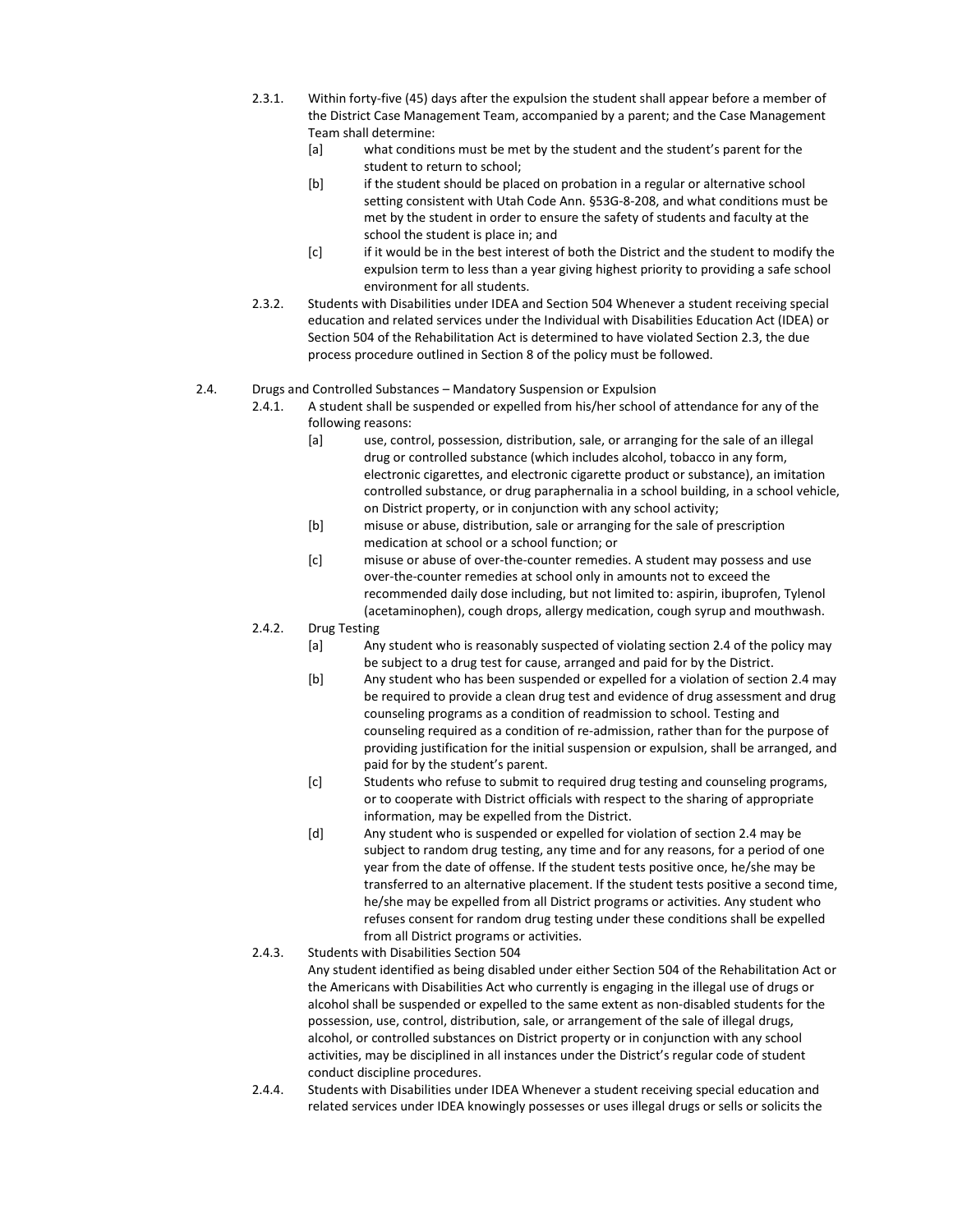sale of a controlled substance while at school or a school function, the due process procedures outlined in Section 8 of this policy must be followed.

#### 2.5. Gang Activity

Students who engage in any form of gang activities on or about school property, or at any school activity may be suspended or expelled under the terms of this policy. Students may also be excluded from participation in extracurricular activities, including interscholastic athletics as determined by the school administration after consultation with law enforcement.

2.5.1. Gang Activity Prohibited For the purposes of this policy prohibited "gang activities" include, but are not limited to any of the following:

- [a] advocating or promoting a gang or any gang-related activities
- [b] marking school property, books or schoolwork with gang names, slogans, or signs;
- [c] conducting gang initiations;
- [d] threatening another person with bodily injury or inflicting bodily injury on another in connection with a gang or gang related activity;
- [e] aiding or abetting an activity described above by a person's presence or support;

and

- [f] communicating in any method, including verbal, non-verbal, and electronic means, designed to convey gang membership or affiliation.
- 2.5.2. Gang Apparel Prohibited

Wearing, possessing, using, distributing, displaying, or selling any clothing, jewelry, apparel, emblems, badges, tattoos or manner of grooming, accessories, symbols, signs, or other thing which is evidence of membership in or affiliation with any gang is prohibited. Recognizing the gang styles and clothing continually evolve and change, and that no list could comprehensively define all clothing affiliated with gangs, the Board of Education of Davis School District (Board) provides the following representative list of prohibited clothing items that, according to Davis County gang detectives, commonly denote gang membership or affiliation:

- [a] excessively baggy clothing;
- [b] belts worn excessively long in the front and hanging on either side;
- [c] Boy-Scout-style belt buckle with the initials of the person or gang etched on it;
- [d] baseball hat or other cap with gang symbols, moniker, or insignia on it, particularly on Inside of brim:
	- [e] bandannas, or "rags," worn on a person or displayed;
	- [f] shirts or apparel with gang symbols, monikers, insignia, colors, or other gang

identifiers;

- [g] clothing or apparel displaying Old English style or "graffiti" style writing;
- [h] hair nets;
- [i] button shirts with the top button fastened and shirt tails hanging out;
- [j] pants with one pant leg rolled up or shirts with one shirt sleeve rolled up;
- [k] any apparel or style of wearing clothing that school officials, in light of the totality of the circumstances, and after consultation with law enforcement authorities, view as denoting gang membership or affiliation.
- 2.5.3. Confiscation of Gang Items Subject to the search and seizure provisions of this policy, gang paraphernalia, apparel, or weapons may be confiscated by school officials at any time.
- 2.5.4. Consultation with Law Enforcement Authorities School officials shall consult with local law enforcement authorities and gang detective whenever they have questions regarding gangrelated clothing, apparel, or other gang activity.
- 2.6. Bullying, Cyber-bullying, Hazing, Retaliation, and Abusive Conduct Bullying, cyber-bullying, hazing, and retaliation of students and employees are against federal law, state law, and District policy, and are not tolerated by the District or its schools. It is the intent of the District to respond to school-related incidents by implementing prevention efforts where victims can be identified and assessed, and perpetrators educated, in order to create safer schools that provide a positive learning environment.

School officials have the authority to discipline students and employees for off-campus speech that causes or threatens a substantial disruption on campus, at school activities, or causes or threatens a significant interference with a student's educational performance or involvement in school activities. 2.6.1. Definitions

[a] "Abusive conduct" means verbal, nonverbal, or physical conduct of a parent or student directed toward a school employee that, based on its severity, nature, and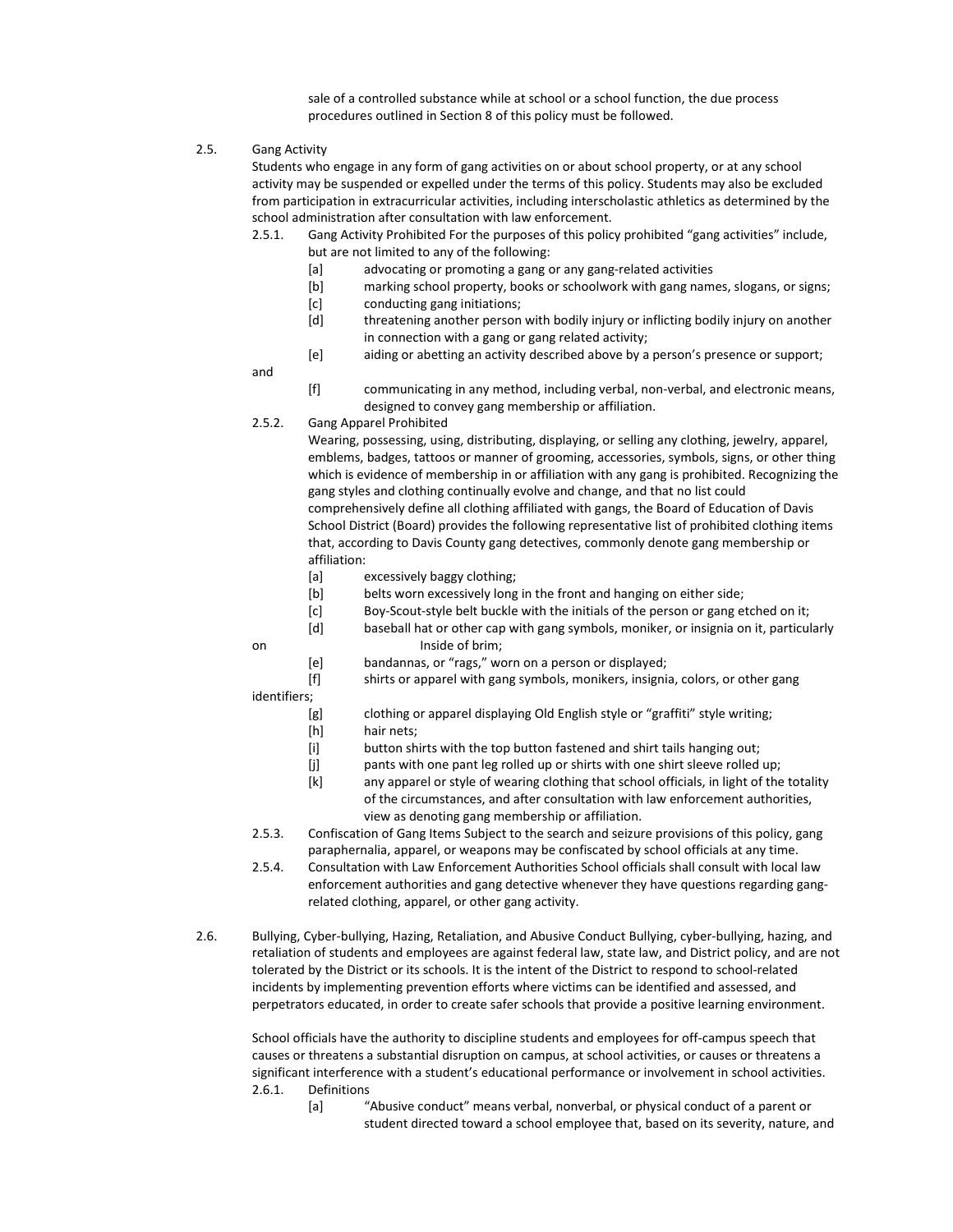frequency of occurrence, a reasonable person would determine is intended to cause intimidation, humiliation, or unwarranted distress.

[b] "Bullying" means a school employee or student intentionally committing a written, verbal, or physical act against a school employee or student that a reasonable person under the circumstances should know or reasonably foresee will have the effect of:

- (i) causing physical or emotional harm to the school employee or student;
- (ii) causing damage to the school employee's or student's property;
- (iii) placing the school employee or student in reasonable fear of:
	- (1) harm to the school employee's or student's physical or emotional well-being; or
- (2) damage to the school employee's or student's property; (iv) creating a hostile, threatening, humiliating, or abusive educational environment due to:
	- (1) the pervasiveness, persistence, or severity of the actions; or
	- (2) a power differential between the bully and the target; or
- (v) substantially interfering with a student having a safe school environment that is necessary to facilitate educational performance, opportunities, or benefits.

The conduct described above constitutes bullying, regardless of whether the person against whom the contact is committed, directed, consented to, or acquiesced in, the conduct.

- [c] "Cyberbullying" means using the Internet, a cell phone, or another device to send or post text, video, or an image with the intent or knowledge, or with reckless disregard, that the text, video, or image will hurt, embarrass, or threaten an individual regardless of whether the individual directed, consented, to, or acquiesced in the conduct.
- [d] "Hazing" means a school employee or student intentionally, knowingly, or recklessly committing an act or causing another individual to commit an act toward a school employee or student that:
	- (i) endangers the physical health or safety of a school employee or student;
	- (ii) involves any brutality of a physical nature such as whipping, beating, branding, calisthenics, bruising, electric shocking, placing of a harmful substance on the body, or exposure to the elements;
	- (iii) involves consumption of any food, alcoholic product, drug, or other substance, or
	- (iv) involves any activity that would subject a school employee or student to extreme mental stress, such as sleep deprivation, extended isolation from social contact, or conduct that subjects a school employee or student to extreme embarrassment, shame, or humiliation; and
	- (v) is committed for the purpose of initiation or admission into, affiliation with, holding office in, or as a condition for membership or acceptance, or continued membership or acceptance, in any school or school sponsored team, organization, program, or event; or
	- (vi) is directed toward a school employee or student whom the individual who commits the act knows, at the time the act is committed, is a member of, or candidate for, membership with a school, or school sponsored team, organization, program, or event to which the person committing the act belongs to or participate in.
- [e] "Retaliate" or "retaliation" means an act or communication intended:
	- (i) as retribution against a person for reporting bullying or hazing; or
		- (ii) to improperly influence the investigation of, or the response to a report of bullying or hazing.
- [f] The conduct defined herein constitutes bullying, cyber-bullying or hazing, regardless of whether the person against whom the conduct is committed directed, consented to, or acquiesced in, the conduct.
- 2.6.2. Prohibited Conduct
	- [a] No school employee or student may: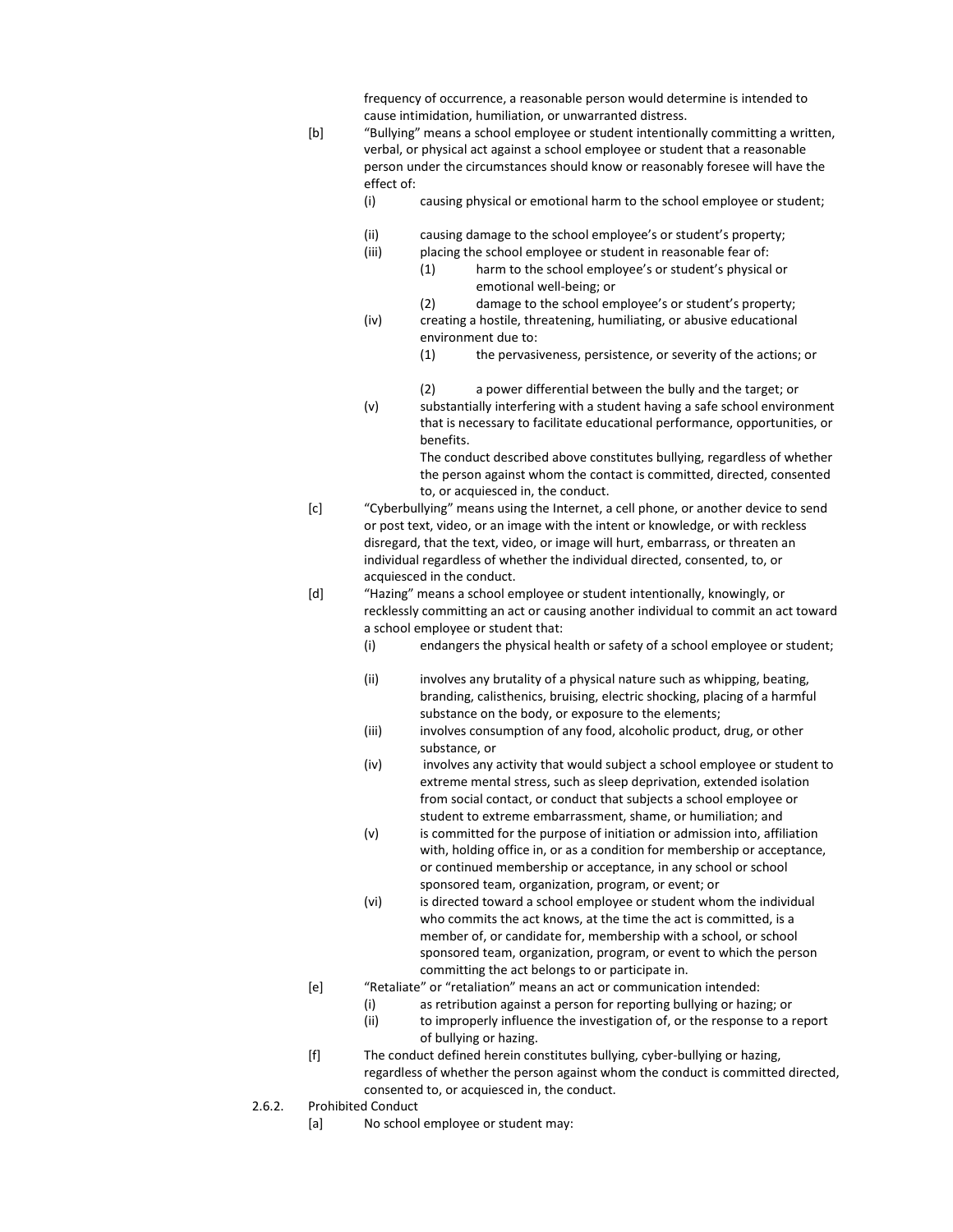- (i) engage in any form of bullying or cyber-bullying a school employee or student, on or about school property, on a school bus, at a school bus stop, or while traveling to or from a school location or school event, or at any school-related or sponsored activity regardless of location or circumstance;
- (ii) engage in hazing a school employee or student at any time or in any location;
- (iii) engage in retaliation against a school employee; a student; or an investigator for, or witness of, an alleged incident of bullying, harassing, cyber-bullying, hazing; or
- (iv) make a false allegation of bullying, cyber-bullying, hazing, or retaliation against a school employee or student.
- [b] No parent or student may engage in abusive conduct directed toward a school employee.
- 2.6.3. Investigation and Discipline Each reported violation of the prohibitions noted previously shall be promptly investigated and discipline determined in accordance with this policy.
- 2.6.4. Reporting Requirement
	- [a] School employees who become aware of bullying, hazing, or related initiation activity, shall report such incident immediately to school administrators so that prompt and appropriate action can be taken. School personnel who fail to report incidents of bullying or hazing to school or District administrators may face disciplinary action.
	- [b] Students who observe hazing activities and fail to intervene or report the hazing to school officials may face disciplinary action for conspiring to engage in hazing.
- 2.6.5. Coordination with other Policies
	- [a] School employees who engage in any of these prohibited behaviors may be subject to individual investigation resulting in employment action.
	- [b] Bullying, cyberbullying, hazing or retaliation that is found to be based on a protected class is further prohibited under federal anti-discrimination laws and is subject to provisions of District policy 11IR-100 Nondiscrimination Policy and Complaint Procedure.
- 2.6.6. Parental Notification of Certain Incidents and Threats A school administrator shall promptly notify a parent personally of:
	- [a] a parent's student's threat to commit suicide; or
	- [b] an incident of bullying, cyber-bullying, hazing, or retaliation involving the parent's student as a victim or an individual who is alleged to have engaged in prohibited conduct.
- 2.6.7. Record Notification

When a parent has been notified by a school administrator of a threat or incident, the school administrator shall complete a Record of Parent Notification of Student Threat or Incident form.

- [a] This record shall be securely and confidentially maintained by the school consistent with state and federal law.
- [b] A school shall provide a student a copy of the Record of Parent Notification of Student Threat or Incident related to the student if the student requests a copy of record; and expunge the record maintained in accordance with this section if the student has graduated from high school and requests the record be expunged.
- 2.6.8. Grievance Process for Incident of Abusive Conduct
	- [a] A school employee who has experienced abusive conduct as defined in section 2.6.1 [a] and is not satisfied with initial efforts to resolve the issue, may file a grievance not later than thirty (30) days after the incident(s) in order to be effectively investigated and resolved, unless the time for filing is extended by the District for good cause shown. Grievance Process: Step 1
		- (I) The grievance must be in writing, dated, and signed by the grievant and delivered to the principal.
		- (ii) Within ten (10) business days, the principal shall meet with the grievant to discuss the grievance and possible resolutions.
		- (iii) Within ten (10) business days after the meeting, the principal will respond in writing explaining the principal's position and offer options for substantive resolution of the complaint.
	- [b] Grievance Procedure: Step 2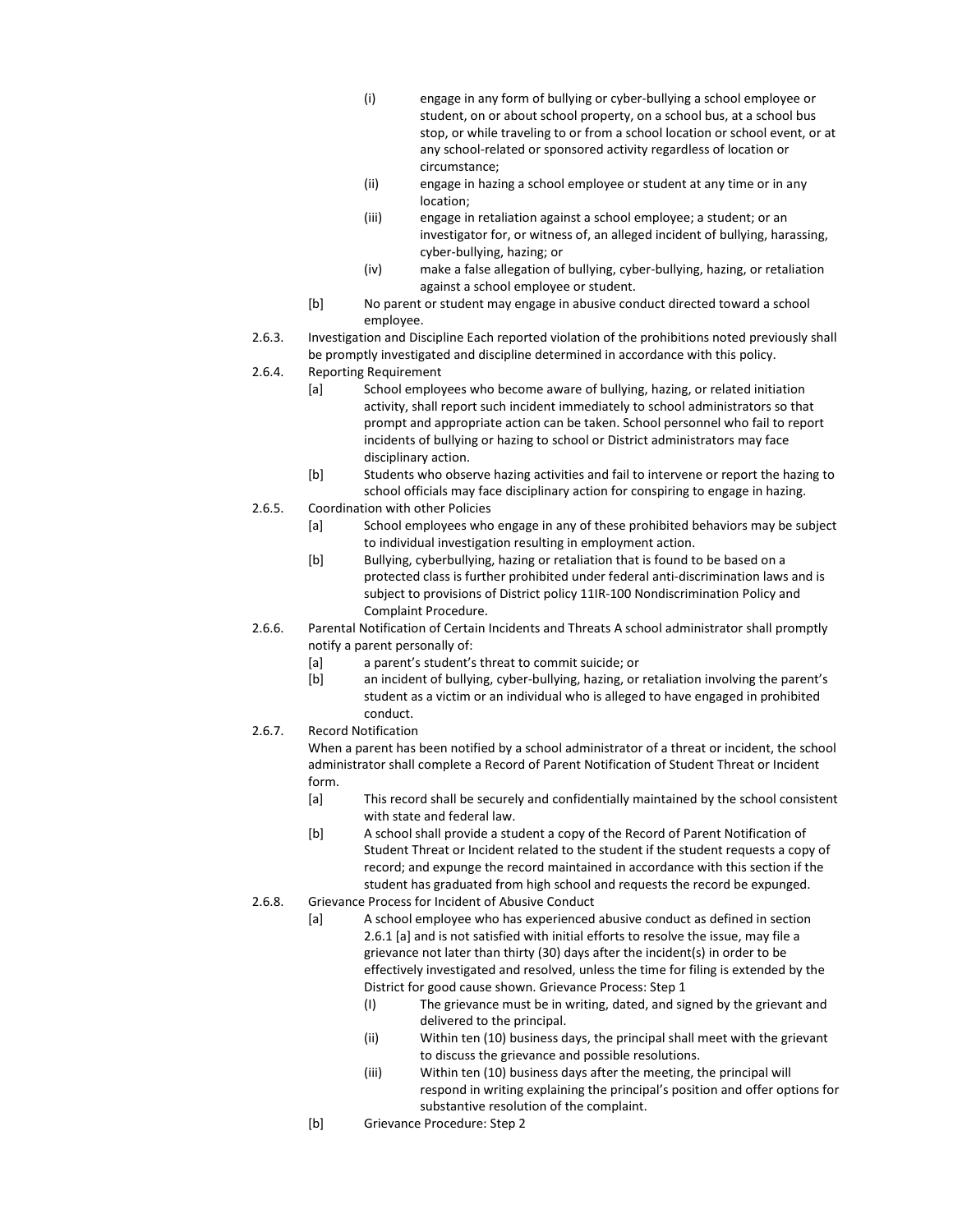- (i) If the response by the principal does not satisfactorily resolve the issue, the grievant may appeal the response in writing within ten (10) calendar days after receipt of the response to the school director.
- (ii) Within ten (10) business days after receipt of the grievance, the school director will meet with the grievant to discuss the grievance and possible resolutions.
- (iii) Within fifteen (15) calendar days after the meeting, the school director will respond in writing with a final resolution of the grievance.
- [c] The school director's written response shall be the final administrative action in the matter.

#### **3. INVESTIGATIONS**

3.1. General Investigation Guidelines for School Administrators

School administrators have the authority and duty to conduct investigations and to question students pertaining to infractions of school rules, whether or not the alleged conduct is a violation of criminal law. School administrators shall conduct investigations according to the following general guidelines:

- 3.1.1. Administrators shall conduct investigations in a way that does not unduly interfere with school activities.
- 3.1.2. Administrators shall separate witnesses and offenders in an attempt to keep witnesses from corroborating their statements and have all parties write separate statements concerning the incident under investigation.
- 3.1.3. Administrators shall advise students suspected of wrongdoing orally or in writing of the nature of the alleged offense.
- 3.1.4. Students must be provided an opportunity to give their version of the incident under investigation, however, refusals to respond or provide information should be respected.
- 3.1.5. When questioning students as part of an investigation, school staff should have another adult present whenever possible.
- 3.1.6. In conducting an investigation, a school administrator may review disciplinary reports of involved students and review relevant physical evidence.
- 3.1.7. Administrators shall accommodate students with disabilities and young children unable to write their own statements through use of tape recorders, scribes, etc.
- 3.1.8. All students involved in the investigation shall be instructed that retaliation is prohibited. Any act of reprisal against any person who has testified, assisted, or participated in any manner in an investigation, proceeding, or hearing is strictly prohibited and subject to disciplinary action.
- 3.1.9. All students involved in the investigation shall be instructed to keep all details of the investigation confidential.
- 3.1.10. When the investigation is completed and if it is determined that disciplinary action may be in order, due process requirements must be met. Specifically, the student must be given proper notice of the charges against him/her and the disciplinary action being recommended, as well as a fair opportunity to present his or her version of the facts.
- 3.2. Conduct Alleging Sexual Harassment Protected Under Title IX When a school administrator receives a report or otherwise learns of alleged conduct that possibly rises to the level of sexual harassment as defined in Title IX, the school administrator shall follow the due process procedures as outlined in District policy 5S-102 Sexual Harassment under the Jurisdiction of Title IX Protections.
- 3.3. Confirmed Allegation of an Incident of Bullying, Cyber-bullying, Hazing, or Retaliation Following an investigation confirming an incident of bullying, cyber-bullying, hazing, or retaliation, if appropriate, a school administrator may take positive restorative justice practice action and support involved students through trauma-informed practices.
- 3.4. Coordination with Law Enforcement

3.4.1. School administrators have the responsibility and the authority, within their respective jurisdictions, to determine when the help of law enforcement authorities is necessary, as outlined in this policy and Utah State law.

- 3.4.2. Under Utah Code Ann. §53G-8-211, a student who is alleged to have committed an offense on school property where the student is enrolled, when school is in session, or during a school-sponsored activity; or that is truant:
	- [a] may not be referred to law enforcement or court if the alleged offense is a class C misdemeanor, an infraction, or a status offense on school property, or an offense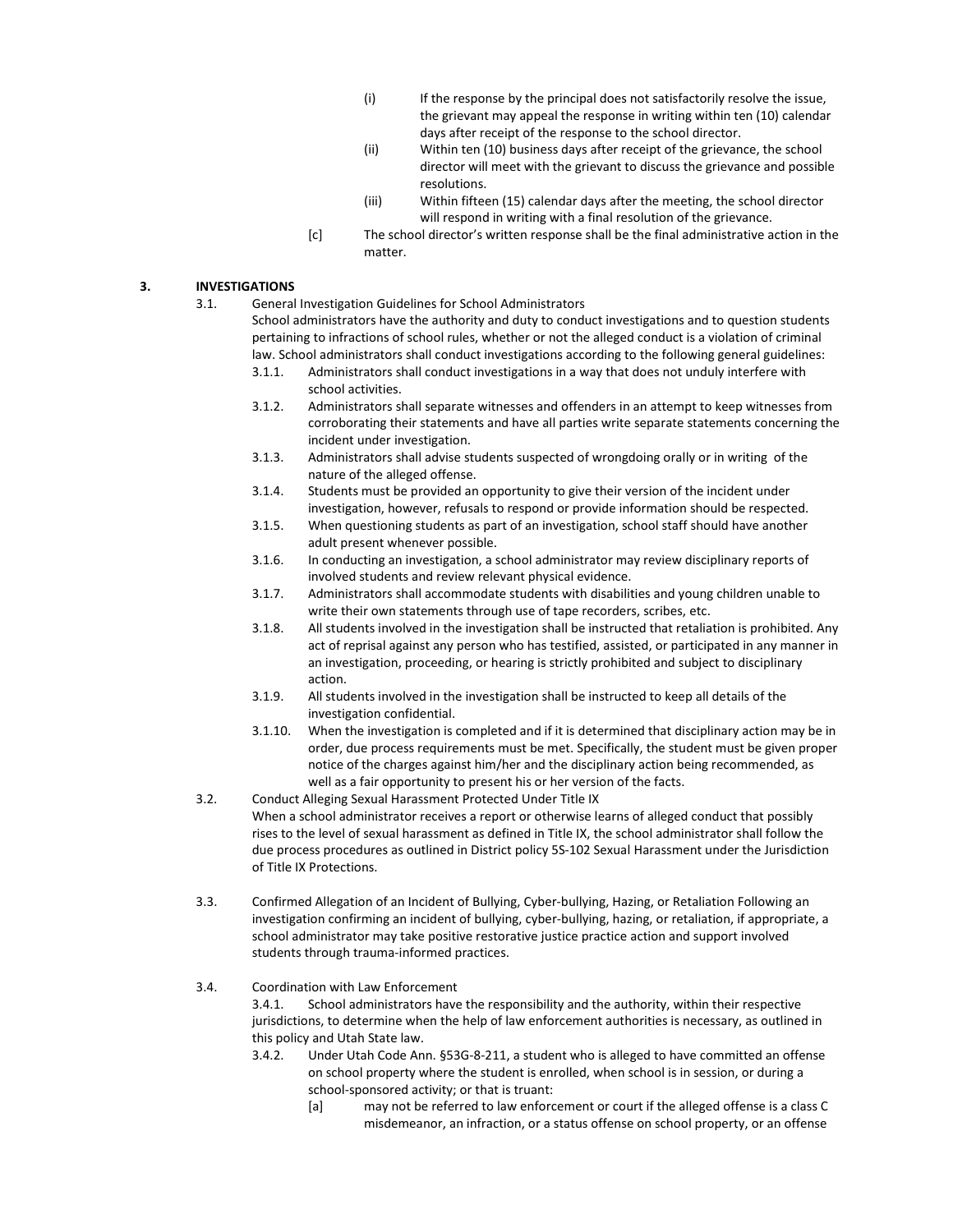that is truancy. The student may be referred to evidence-based alternative interventions created and developed by the school or District.

- [b] If the student refuses to participate in an evidence-based alternative intervention, a school may refer a student to a court or a law enforcement officer or agency for an alleged class C misdemeanor committed on school property or for allegedly being a habitual truant, as defined in Utah Code §53G-8-211.
- 3.4.3. School Administrators may invite law enforcement authorities to the school to:
	- [a] conduct an investigation of alleged criminal conduct on the school premises or during a school-sponsored activity;
	- [b] maintain a safe and orderly educational environment; or
	- [c] maintain or restore order when the presence of such authorities is necessary to prevent injury to persons or property.
- 3.4.4. Investigation Initiated by School Authorities of Criminal Code

During an investigation for violation of school rules, it may become evident that the incident under investigation may also be a violation of criminal law. If the school administrator has reason to suspect that a criminal act has been committed, and in the opinion of the administrator, law enforcement authorities should be notified, the following procedure should be followed:

- [a] The administrator shall request that law enforcement authorities conduct an investigation during school hours and question students who are potential witnesses to the alleged criminal behavior.
- [b] Unless circumstances dictate otherwise, questioning of the student by school officials shall not begin or continue until law enforcement authorities arrive.
- [c] Under direction of the administrator, a school official shall inform the student's parent as soon as possible that the student may have committed a criminal act and that law enforcement authorities will be or are involved in the investigation.
- [d] The administrator shall document the contact or attempted contact with the student's parents.

3.4.5. Investigation Initiated by School Resource Officers (SROs) and Other Law Enforcement

Authorities

School officials shall cooperate with SROs and other law enforcement authorities who are carrying out official duties such as investigating crimes, serving subpoenas, etc., as outlined in Utah Code Ann. §80-1-103.

- [a] When law enforcement authorities can show a need to do so, they shall be permitted to conduct an investigation on school grounds during school hours.
- [b] Such a need will ordinarily be shown if delay in police investigation might result in danger to a person, flight from jurisdiction by a person reasonably suspected of a crime, or destruction of evidence. In such cases:

(i) the law enforcement authorities shall be required to get prior approval of the school administrator or other designated person before beginning an investigation on school premises;

- (ii) the school administrator shall document the circumstances warranting the investigation as soon as practical;
- (iii) alleged criminal behavior related to the school environment brought to the school administrator's attention by law enforcement authorities shall be dealt with under the provisions of this policy in addition to any court action;
- (iv) law enforcement authorities investigating school-related or studentrelated crimes may not have access to student education records, aside from directory information, unless they 5S-100 Student Conduct and Discipline Page 10 of 28 have a subpoena or court order, permission from parent, or serve as a designated School Resource Officer;
- (v) directory information is limited to a student's name, home address, date of birth, phone number, class schedules and parents' home address, email address, and phone numbers for use in case of emergency.
- 3.4.6. Release of Student to Law Enforcement Authorities
	- [a] Law enforcement authorities may, without a court order or warrant, take a student into temporary custody as outlined in Utah Code Ann. §80-6- 201.
	- [b] Where it is necessary to take a student into custody on school premises, law enforcement authorities shall: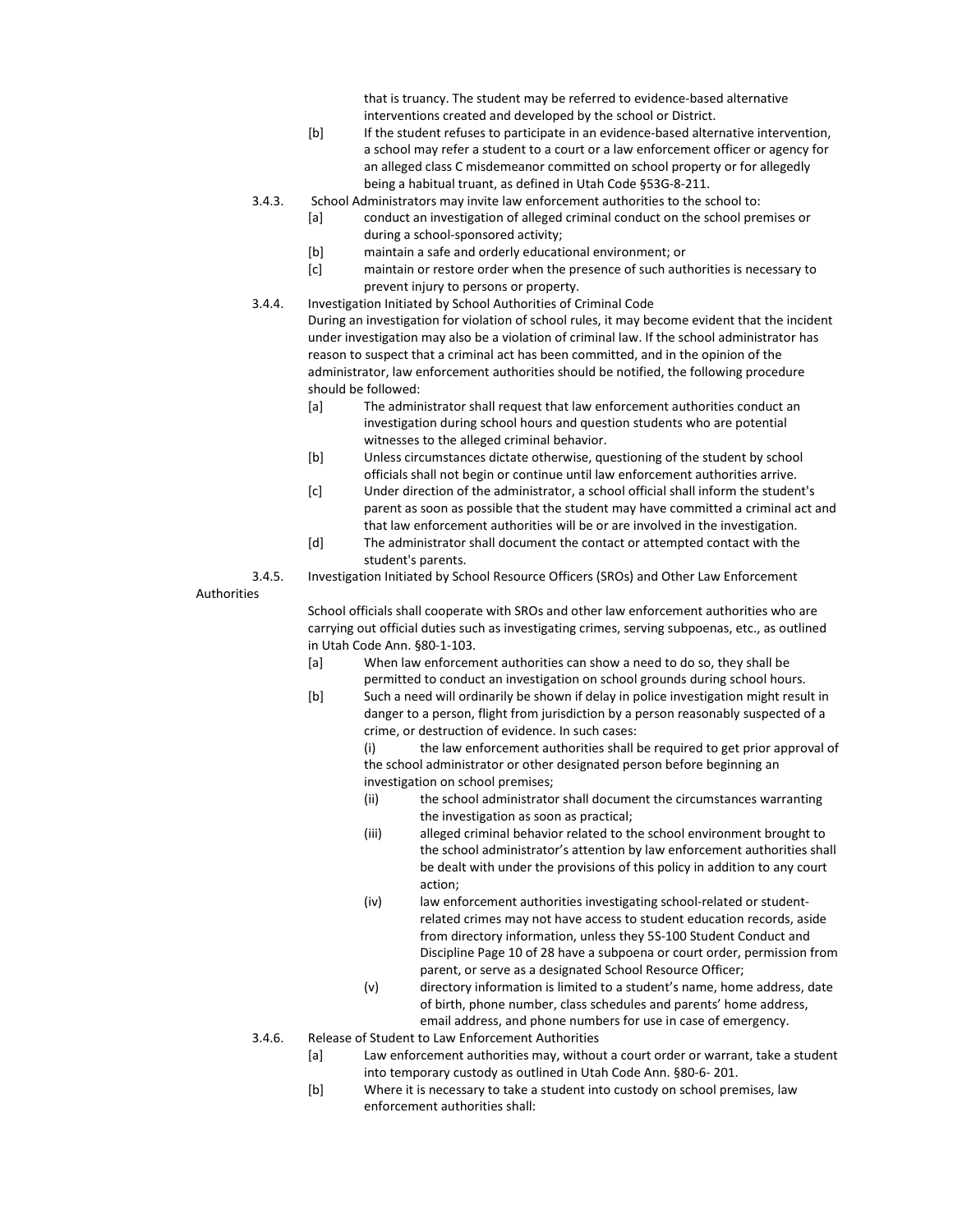- (i) contact the school administrator and relate the circumstances necessitating such action;
- (ii) consult with the school as to how an arrest is to be made in order to cause the least disruption to the school process;
- (iii) when possible, have the school administrator summon the student to the administrator's office prior to taking the student into custody;
- (iv) notify the parent of the action under Utah Code Ann. §80-6-203.
- [c] The school administrator shall immediately notify the Superintendent's office of the removal of a student from school by law enforcement authorities.
- [d] When a student has been taken into custody or arrested on school premises without prior notification to school administration, school staff present shall encourage law enforcement authorities to inform an administrator of the circumstances as quickly as possible. If the officers decline to tell an administrator, the school staff members present shall immediately notify an administrator.
- 3.4.7. Quelling Disturbances of School Environment Law enforcement may be requested to assist in controlling disturbances of the school environment which a school administrator has found to be unmanageable by school personnel and has the potential of causing harm to students and other persons, or to property. Such circumstances include situations where a parent or member of the public exhibits undesirable or illegal conduct on or near school grounds, or at a school event, and who refuse to abide by a school administrator's directive to leave the premises.
- 3.4.8. Coordination of Policies and Law Enforcement Authorities School administrators shall meet at least annually with local law enforcement authorities to discuss the District's Student Conduct and Discipline Policy and rules on law enforcement contacts with the District. Law enforcement authorities shall be asked to inform their staffs about the terms of the Student Conduct and Discipline Policy.

### **4. EMERGENCY SAFETY INTERVENTIONS**

A school employee may not subject a student to physical restraint or seclusionary time out unless utilized as a necessary emergency safety intervention (ESI) in compliance with this section.

- 4.1. Definitions
	- 4.1.1. An "emergency safety intervention (ESI)" is the use of seclusionary time out or physical restraint when a student presents an immediate/imminent danger of physical violence/aggression towards self or others, which is likely to cause serious physical harm. An "emergency safety intervention" is not for disciplinary purposes.
	- 4.1.2. "Physical escort" means a temporary touching or holding of the hand, wrist, arm, shoulder, or back for the purpose of guiding a student to another location.
	- 4.1.3. "Physical restraint" means personal restriction immobilizing or reducing the ability of an individual to move his arms, legs, body, or head freely.
	- 4.1.4. "Seclusionary time out" means that a student is placed, by school personnel, in a safe enclosed area, isolated from adults and peers, and the student is, or reasonably believes, he will be prevented from leaving the enclosed area.

#### 4.2. General Procedures

- 4.2.1. Teachers and other personnel who may work directly with students shall be trained on the use of effective alternatives to ESI as well as the safe use of ESI and a release criterion.
- 4.2.2. ESI shall:
	- [a] be applied for the minimum time necessary to ensure safety;
	- [b] be discontinued as soon as imminent danger of physical harm to self or others has dissipated;
	- [c] be discontinued if the student is in severe distress;
	- [d] never be used as punishment or discipline;
	- [e] in no instance be imposed for more than 30 minutes.
- 4.3. Physical Restraint
	- 4.3.1. A school employee may, when acting within the scope of employment, use and apply physical restraint or force as an ESI as may be reasonable and necessary under the following circumstances:
		- [a] to protect the student or another individual from serious physical harm;
		- [b] to take possession of a weapon, other dangerous objects in the possession or under the control of a student; or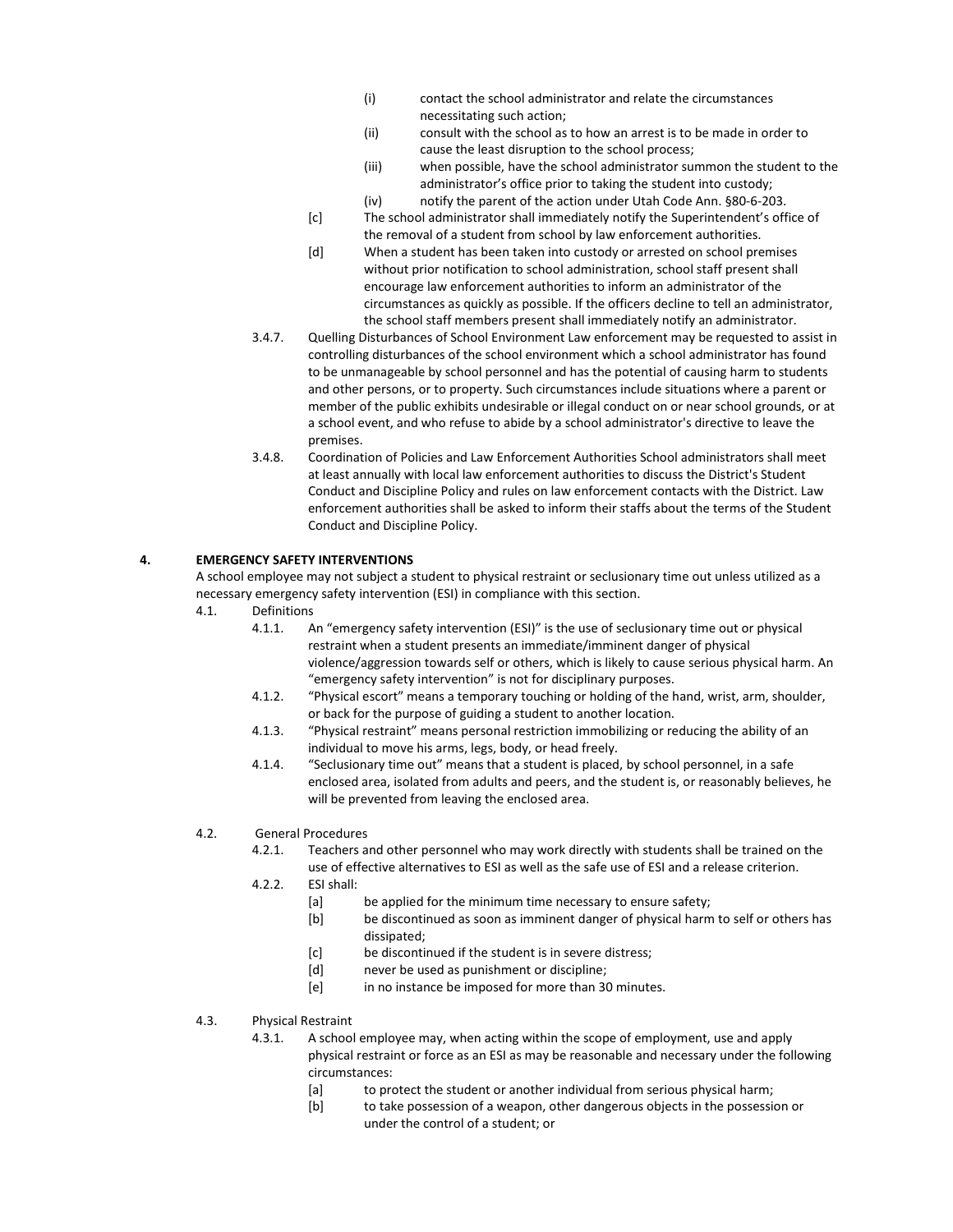- [c] the student is destroying property and physical safety is at risk.
- 4.3.2. A school employee may use less intrusive means including a physical escort, to address circumstances described above.
- 4.3.3. When an employee exercises physical restraint as an ESI on a student, the following types of physical restraint are prohibited:
	- [a] prone, or face-down;
	- [b] supine, or face-up;
	- [c] physical restraint which obstructs the airway or adversely affects the student's primary mode of communication;
	- [d] mechanical restraint, except for seatbelts or safety equipment used to secure students during transportation;
	- [e] any device used by a law enforcement officer in carrying out law enforcement

duties; or

- [f] chemical restraint, except as prescribed by a licensed physician and implemented in compliance with a student's Health Care Plan.
- 4.4. Seclusionary Time Out

A school employee may, when acting within the scope of employment, place a student in seclusionary time out as an ESI under the following circumstances:

- 4.4.1. the student presents an immediate danger of serious physical harm to self or others;
- 4.4.2. any door remains unlocked consistent with the fire and public safety requirements; and
- 4.4.3. the student is within line sight of the employee at all times.
- 4.5. Notification
	- 4.5.1. If an employee uses an ESI with a student, the employee shall provide notice as soon as reasonably possible and before the student leaves the school to the school administration and the student's parent.
	- 4.5.2. If a crisis situation occurs requiring an ESI be used, the school or employee shall notify the student's parent, the school administrator, and the school director as soon as possible and no later than the end of the school day.
	- 4.5.3. If the ESI is applied for longer than fifteen minutes, the school or employee shall immediately provide notice to the student's parent and school administration.
- 4.6. Documentation
	- 4.6.1. Parent notifications made under this section shall be documented in the student information system.
	- 4.6.2. Within 24 hours of using ESI with a student, the school shall notify the parent that they may request a copy of any notes or additional documentation taken during the emergency safety intervention.
	- 4.6.3. Upon request of a parent, the school shall provide a copy of any notes or additional documentation taken during the use of an emergency safety intervention.
	- 4.6.4. A parent may request a time to meet with school staff and administration to discuss the use of an emergency safety intervention.
- 4.7. ESI Committee

The District has established and maintains an ESI Committee to monitor the use of emergency safety interventions in District schools in accordance with Utah Administrative Rule R277-609-7.

4.8. Prohibition of Corporal Punishment A school employee may not inflict or cause the infliction of corporal punishment.

### **5. SEARCHES**

Given the school's custodial and tutelary responsibility for children, and the Board's intent to preserve a safe environment for all students and staff, the Board recognizes that school officials have the authority to conduct reasonable searches of students and student property. To protect individual rights and guard against excessive intrusion, school officials engaging in searches of students and property shall abide by the following guidelines:

- 5.1. General Guidelines
	- 5.1.1. Searches of a student's person or personal property (coats, hats, backpacks, book bags, purses, wallets, notebooks, gym bags, electronic devices, etc.) may be conducted: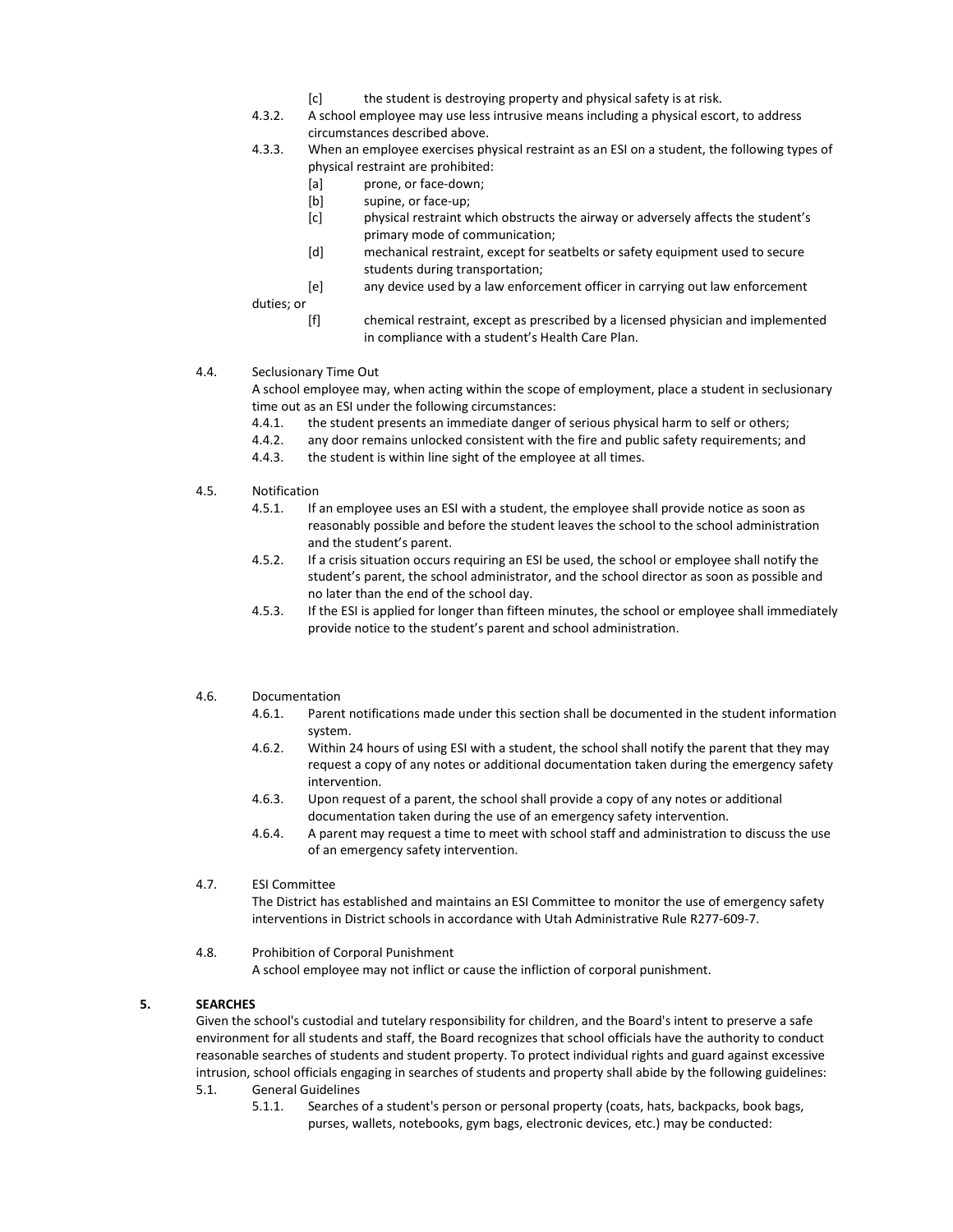- [a] with the student's consent. Wherever possible, before conducting the search, the school official shall request the student's consent to the inspection and inform the student that he/she may withhold consent. Such consent, if offered, shall be voluntary; or
- [b] without the student's consent when school officials have reasonable suspicion to believe a student possesses evidence that:
	- (i) a policy or law has been violated; or
	- (ii) presents an immediate danger of physical harm to students, staff or school property; and
	- (iii) the items being searched are capable of concealing such evidence.
- 5.1.2. The search must be reasonably related to the suspicion and not excessively intrusive in light of the student's age, history and school record and the nature of the infraction. The scope of any search should be limited by the reasonable suspicion that motivated the search. If an item is found that leads to reasonable suspicion that additional, related items may also exist, the search may be extended.
- 5.1.3. Whenever possible, another staff member shall be present at any search of a student or student property.
- 5.1.4. A school official may at any time, request assistance of the appropriate law enforcement agency having jurisdiction over the facilities of the school.
- 5.1.5. A school official shall be responsible for the custody, control, and disposition or destruction of any illegal or dangerous substance or objects taken from a student. Anything found in the course of a search which is evidence of a student violation of school rules shall be tagged for identification at the time it is seized and kept in a secure place by the school official.
- 5.1.6. All contraband discovered in a search by school officials shall be immediately confiscated and turned over to law enforcement authorities if school officials have reason to believe the contraband is related to the commission of a criminal act.
- 5.1.7. A school official shall dispose of or destroy a confiscated electronic cigarette product. If a school official has reason to believe the confiscated electronic cigarette product contains an illegal substance, the schools may release the confiscated electronic cigarette product to local law enforcement.
- 5.2. School Property Lockers, Desks, Other Storage Areas Provided for Student Use Students have no right or expectation of privacy in school lockers, desks, or other storage areas. While lockers, desks, and other storage areas are under the joint control of students and the school they are solely school property and may be searched at any time by school officials with or without cause. Once a locker, desk or other storage area is opened for search, any search of student belongings contained within the locker must comply with the guidelines for searches of personal belongings in Section 5.1 of this policy.

#### 5.3. Vehicles

Vehicles in the possession of students and parked on school premises may be searched, based on consent or reasonable suspicion by the appropriate school official. Searches of vehicles of staff members or visitors shall be conducted by law enforcement personnel.

#### 5.4. Searches of Person

- 5.4.1 In addition to the general guidelines above, search of a student's person or intimate personal belongings shall be conducted:
	- [a] in a private area of the school by a school official of the same gender as the student being searched;
	- [b] whenever possible, in the presence of the student (for belongings) and another staff member of the same gender.
- 5.4.2. Authorized searches of a student's person are as follows:
	- [a] the student's pockets;
	- [b] purses, briefcases, backpacks, or any objects in the possession of the student;
	- [c] a "pat-down" of the exterior of the student's clothing and the removal of any identified item;
	- [d] removal of an article of exterior clothing such as a jacket, shoes, socks;
	- [e] a student's privately-owned electronic device if warranted and to the extent warranted; and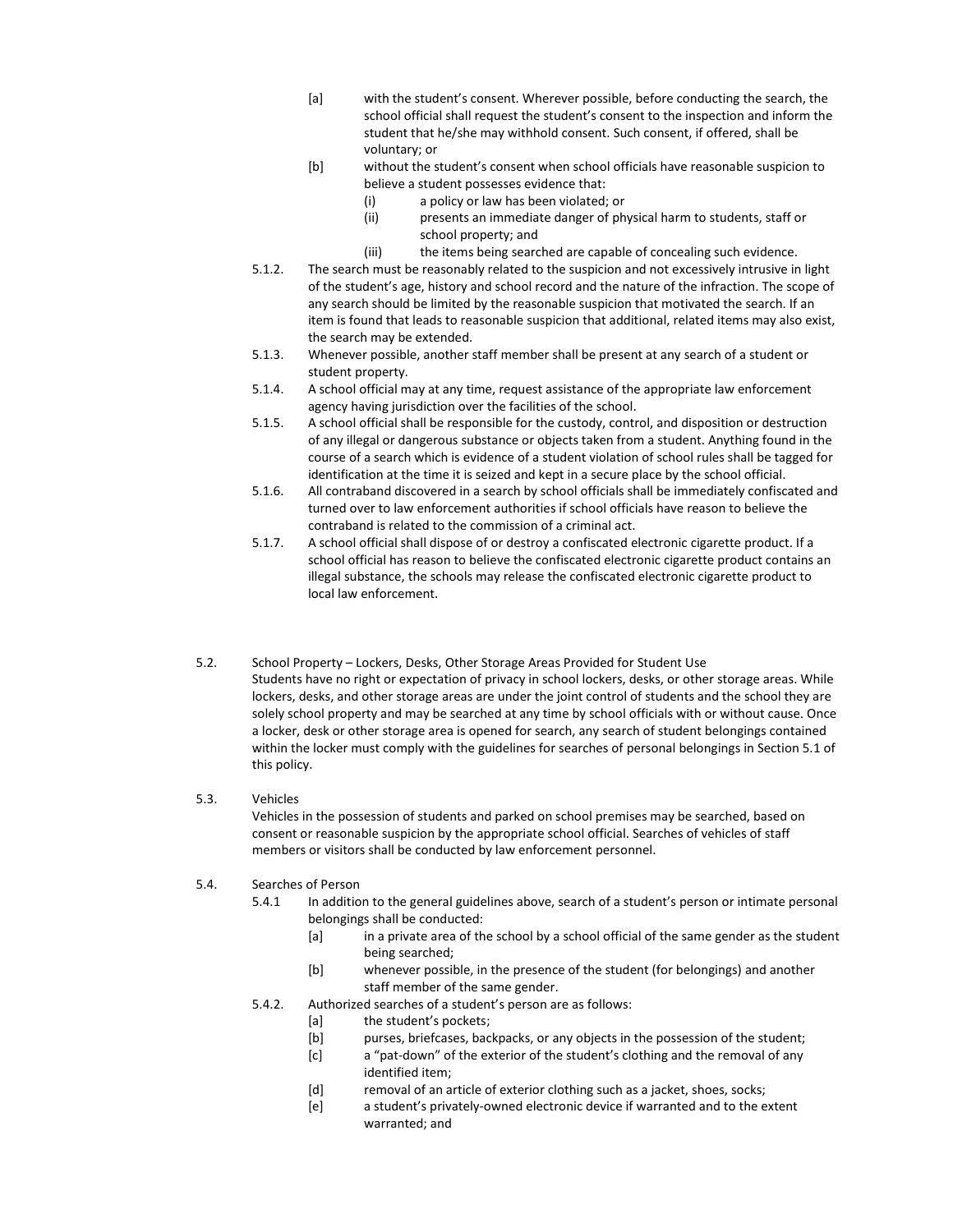- [f] requesting the student turn pockets inside out and roll up sleeves.
- 5.4.3. Under no circumstances may school officials require students to remove any other items of clothing during the search.
- 5.4.4. If this limited search does not turn up suspected contraband and school officials have reasonable suspicion that the student is concealing contraband in his/her inner clothing (i.e., hiding drugs, weapons, or other contraband underneath shirts, pants, or underwear), law enforcement authorities shall be summoned immediately to conduct further search and investigation.
- 5.5. Canine Searches The school administrator, in conjunction with local law enforcement officials, may determine when, and if, a specially trained detection canine shall be used in the school to search for drugs, weapons, or other contraband. In creating a proper and effective learning environment within the framework of mutual respect and trust, school administrators shall use caution and discretion in determining when to use a drug detecting canine in the school. No detection canine shall be used in the school for searches without the permission of the school administrator.
	- 5.5.1. Students. Sniffing of students by detection canines is considered to be a search under the Fourth Amendment, may be embarrassing or frightening, and shall not be permitted in schools.
	- 5.5.2. Lockers and Vehicles. The sniffing of school lockers, personal items (backpacks, gym bags, book bags, etc.) or a student's vehicle on school property by detection canines of lockers and vehicle in school parking lots may be permitted. A positive alert by a detection canine may be considered reasonable grounds for a school official to conduct a search of the locker, personal items, or vehicle as outlined in this policy.
- 5.6. Parent Notification School officials have no obligation to contact parents before detaining and questioning students. It is good practice when a student is questioned about serious allegations of the student's own misbehavior, that a parent should be notified to protect the interest and well-being of the student.
- 5.7. Documentation School officials shall thoroughly document the details of any search conducted of a student's property or person. Documentation shall be made at the time of the search, or as soon as possible thereafter, and shall include the following:
	- 5.7.1. the time, place, and date of the search;
	- 5.7.2. information received that established the need for the search and the name of the informant, if any;
	- 5.7.3. the name and title of individuals conducting and observing the search;
	- 5.7.4. substances or objects found, and the disposition made of them (police, school, etc.); and
	- 5.7.5. subsequent action taken including parental notification.

## **6. AUTHORITY TO SUSPEND OR EXPEL**

- 6.1. Authority to Suspend and Duration of Suspension for Regular Education Students The school administrator has the authority to suspend a regular education student for up to ten (10) school days per incident. In considering whether to suspend a student, the school administrator shall consider all relevant factors, including but not limited to, the severity of the offense, the student's age, disability, academic status and disciplinary record, parental capabilities, and community resources. The school administrator is prohibited from suspending for longer than ten (10) school days, expelling, or otherwise changing student placement. Whenever such action is contemplated or desired, the school administrator shall make a referral to the District's Case Management Team (CMT).
- 6.2. Authority to Suspend and Duration of Suspension for Students with Disabilities The school administrator has the authority to suspend a student with disabilities (504 or IDEA) for not more than ten (10) consecutive school days for any violation of school rules, and additional removals of not more than ten (10) consecutive school days in that same school year for separate incidents of misconduct as long as those removals do not constitute a pattern resulting in a change of placement.

### 6.3. Authority to Expel and Duration of Expulsion

The Board or the District's Case Management Team (CMT) may expel a student for violations of policy or law for a fixed or indefinite period, provided that indefinite expulsions shall be reviewed by the Case Management Team and the conclusions reported to the Board, at least once each year.

6.4. Parental Responsibility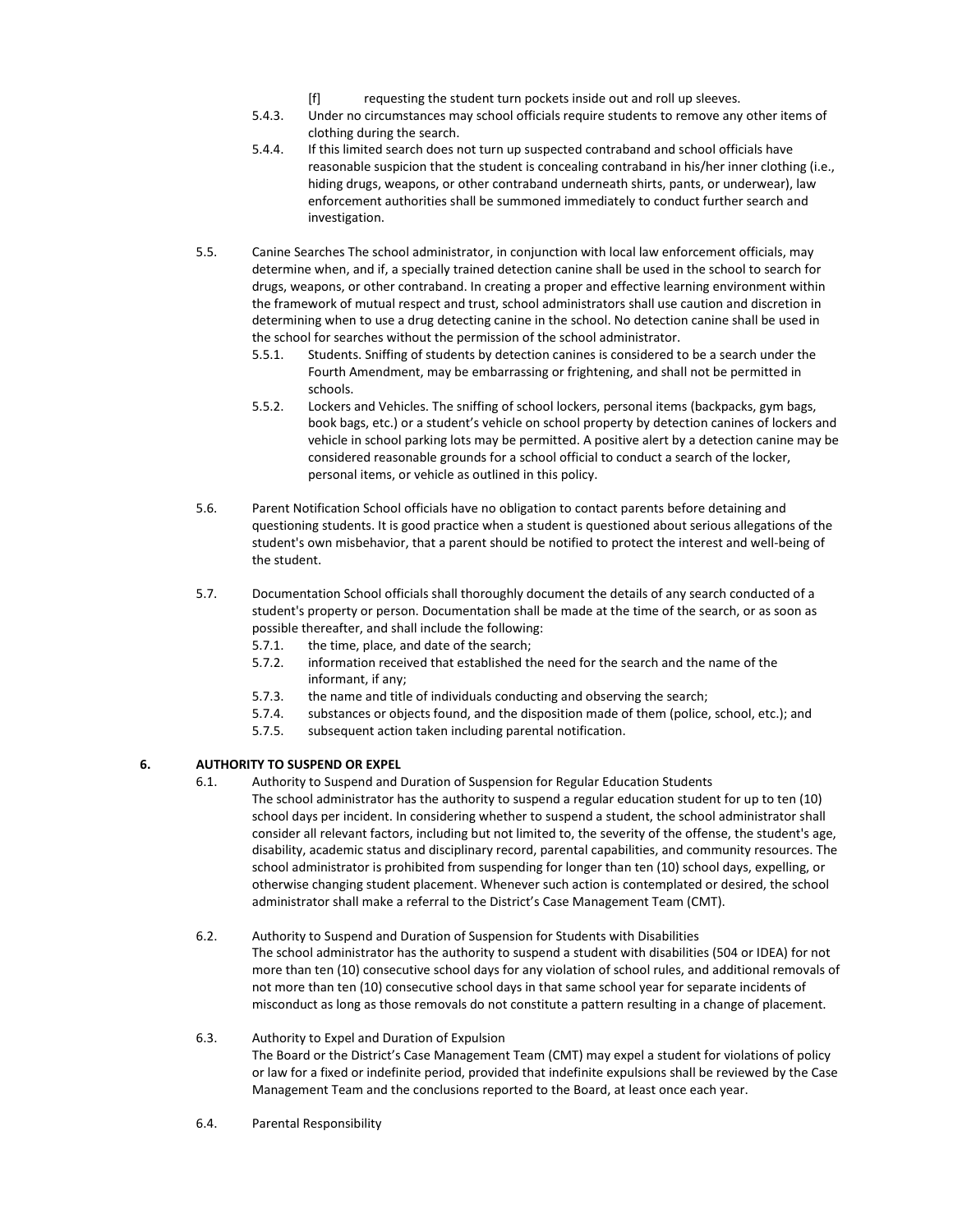If a student is expelled for a period longer than ten (10) days, the student's parent is responsible for undertaking an alternative education plan which will ensure that the student's education continues during the period of expulsion. The parent shall work with designated school officials to determine how the student's education will continue through private education paid for by the parents, an alternative program offered by the school or District, or other alternatives which will reasonably meet the educational needs of the student. Costs of educational services which are not provided by the District are the responsibility of the student's parent.

- 6.4.1. The parent and designated school officials may enlist the cooperation of the Division of Child and Family Services, the juvenile court, law enforcement, or other appropriate government agencies in determining how to meet the educational needs of the student.
- 6.4.2. The District shall contact the parent of each student under age sixteen (16) who has been expelled from all District programs and services at least once a month to determine the student's progress.

#### 6.5. Authority to Institute Change of Placement for Student with Disabilities

Where the student is receiving special education services or accommodations on the basis of disability under IDEA, 504, or ADA, procedures outlined in the Davis School District Special Education Policy Manual and State of Utah Special Education Rules shall be followed, including prior written notice to parents or guardians regarding their procedural due process rights, before any long-term disciplinary action or change of placement takes place.

### **7. DUE PROCESS FOR SUSPENSIONS OF 10 DAYS OR LESS**

The following procedure shall apply to all students facing suspension of ten (10) school days or less:

- 7.1. The school administrator shall inform the student of the allegations against him/her, the disciplinary action being recommended, and provide the student with the opportunity to present his or her version of the facts.
- 7.2. If the student denies the charges, the student shall be provided with an explanation of the evidence and an opportunity to present his/her version of the incident to a school administrator.
- 7.3. The student shall present his/her version of the incident in writing. Students with disabilities or young students who are unable to write their own statements shall be accommodated through the use of tape recorder, scribe, etc.
- 7.4. The school administrator shall notify the custodial parent of the student of the following without delay:
	- 7.4.1. that the student has been suspended;
	- 7.4.2. the grounds for the suspension;
	- 7.4.3. the period of time for which the student is suspended; and
	- 7.4.4. the time and place for the custodial parent to meet with a designated school official to review the suspension.
- 7.5. The school administrator shall also notify the non-custodial parent, if requested in writing, of the suspension.
	- 7.5.1. This does not apply to the portion of school records which would disclose any information protected under a court order.
	- 7.5.2. The custodial parent is responsible to provide the school a certified copy of any court order prohibiting notification to the non-custodial parent.
- 7.6. School administrators shall document the charges, evidence, and action taken.
- 7.7. In general, the notice and informal conference outlined in 7.1 through 7.3 shall precede the student's removal from school. If, in the judgment of the administrator, notice is not possible because the student poses a danger to a person or property or an on-going threat of disrupting the academic process, he/she may be removed immediately. However, in such cases, the necessary notice and informal hearing shall follow as soon as possible.

### **8. DUE PROCESS FOR EXPULSIONS**

The school administrator shall inform the student of the charges against him/her, the disciplinary action being recommended, and provide the student with the opportunity to present his or her version of the facts.

8.1. If the student denies the charges, the student shall be provided with an explanation of the evidence and an opportunity to present his/her version of the incident to school administrators.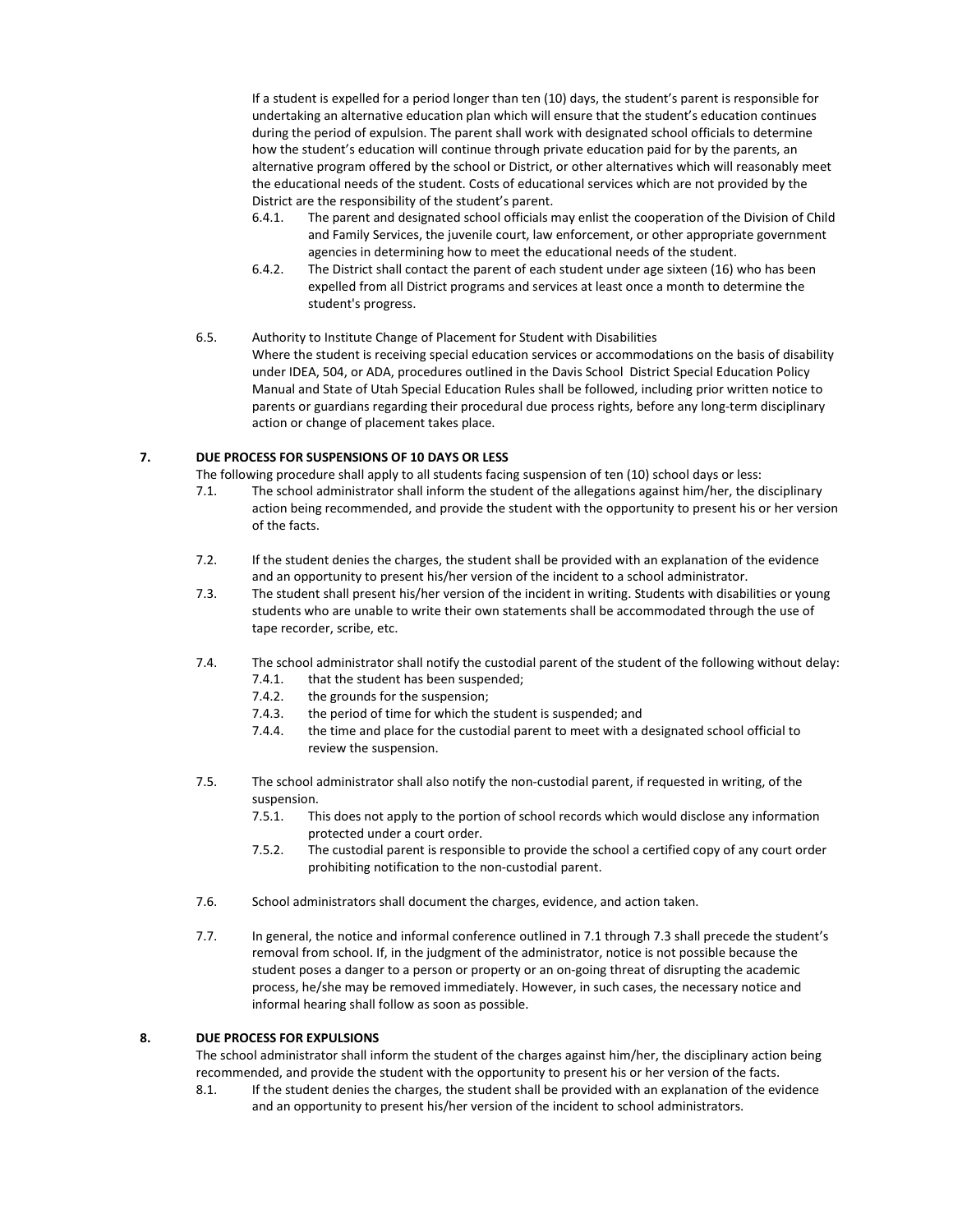- 8.2. If the school administrator desires or contemplates expelling a student for longer than ten (10) school days, he/she shall submit a Safe Schools referral to the (CMT) on the CMT referral forms.
- 8.3. Prior to sending the referral to the CMT, but in no instance longer than ten (10) school days after the suspension began, the school administrator shall meet with the custodial parent to discuss the charges against the student and the proposed discipline. The school administrator shall also notify the noncustodial parent, if requested in writing by a noncustodial parent, of the possible expulsion as outlined in section 7.5 of this policy.
- 8.4. Notice to Student and Parent If the CMT determines, after considering the totality of the circumstances, that a student should be expelled for longer than ten (10) school days, The Department of Student and Family Resources shall send written the student's parent, which includes all of the following elements:
	- 8.4.1. a description of the alleged violation(s) or reason(s) giving rise to disciplinary action;
	- 8.4.2. the penalty being imposed (duration of expulsion);
	- 8.4.3. a statement that a due process hearing may be requested in writing within ten (10) working days of receipt of the notice;
	- 8.4.4. a statement that, if a hearing is requested, the Superintendent has the authority to appoint an impartial Hearing Officer(s), who may be an employee of the District;
	- 8.4.5. a statement that the expulsion is taking effect immediately and will continue for the stated period unless a hearing is requested in a timely manner and the Hearing Officer determines otherwise;
	- 8.4.6. the date of the notice; and
	- 8.4.7. a statement that, if a hearing is not requested within ten (10) working days after receipt of the notice, the District's decision to expel the student will be final, and the parent's right to oppose the District's decision will be waived.
- 8.5. Hearing Procedures If a hearing is requested in response to the Notice of Expulsion, the following procedures shall apply:
	- 8.5.1. After receipt of the request, the District shall schedule a hearing as soon as possible but not later than ten (10) working days following receipt of the request.
	- 8.5.2. A written Hearing Notice shall be sent to the custodial parent informing the custodial parent

of:

- [a] the name of the Hearing Officer;
- [b] the date, place, and time of the hearing;
- [c] the circumstances, evidence, and issues to be discussed at the hearing;
- [d] the right of all parties to cross-examine witnesses subject to the Hearing Officer's determination that this right should be limited to protect student witnesses from retaliation, ostracism, or reprisal;
- [e] the right of all parties to appeal to the Superintendent within ten (10) working days following the decision if the parties disagree with the Hearing Officer's decision;
- [f] the right of all parties to examine all relevant records.
- 8.5.3. The Hearing Officer shall conduct the hearing on the record and shall:
	- [a] ensure that a written record of the Hearing is made, a copy of which shall be provided to all parties upon request, with the cost borne by the District;
	- [b] consider all relevant evidence presented at the hearing; allow the right to crossexamination of witnesses, unless the Hearing Officer determines that this right should be limited to protect student witnesses from ostracism, retaliation or reprisal;
	- [c] allow all parties a fair opportunity to present relevant evidence; and
	- [d] issue a written decision including Findings of Fact and Conclusions.

8.5.4. Hearing Rules

Formal Rules of Evidence do not apply to the Hearing and no discovery is permitted. However, the following rules will apply:

- [a] parties may have access to information contained in District files to the extent permitted by law;
- [b] hearings shall be closed to the press and the public;
- [c] documents, testimony, or other evidence submitted by the parties after the hearing, will not be considered by the Hearing Officer;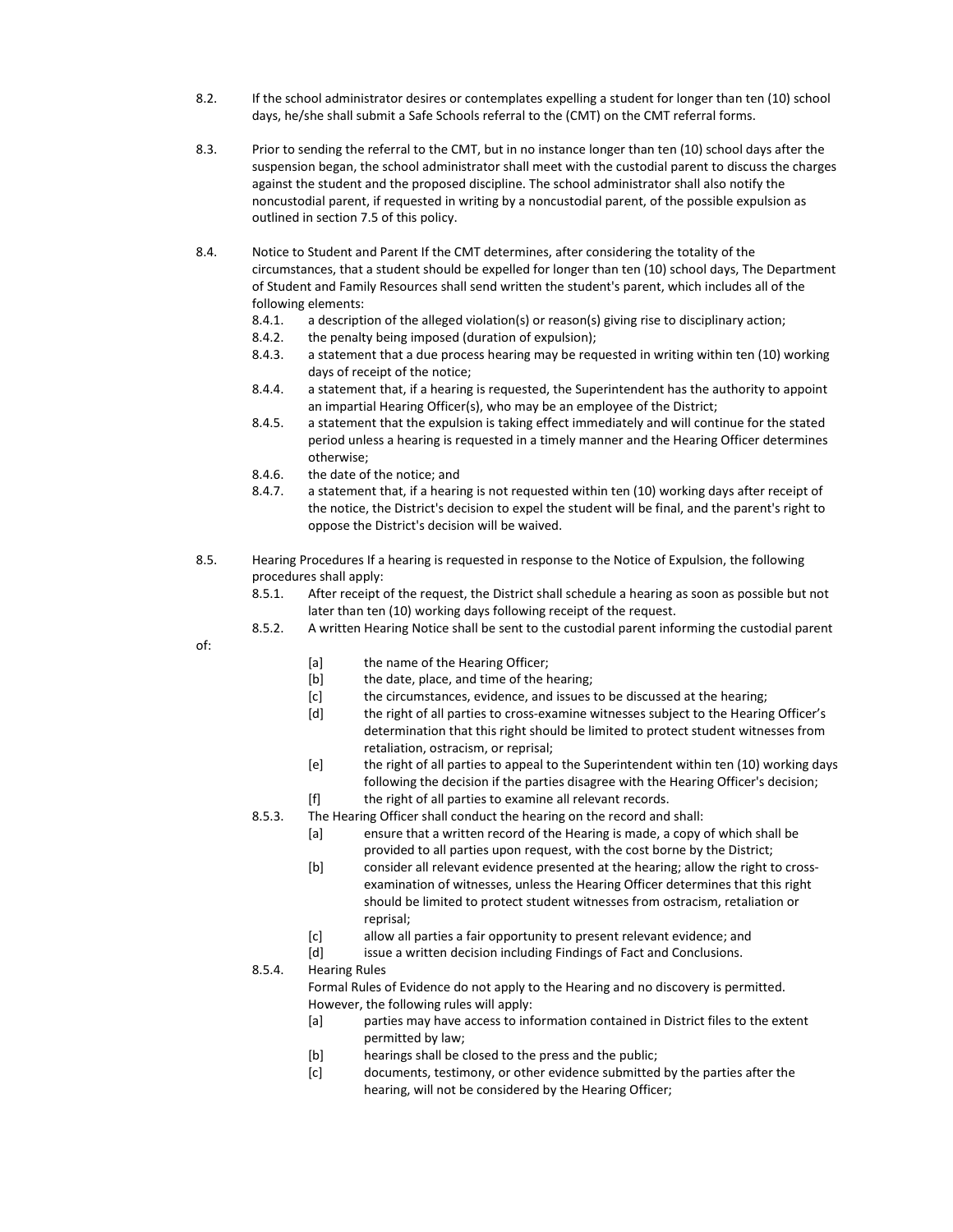- [d] the Hearing Officer may excuse witnesses or parties or suspend or terminate a hearing if persons involved in the hearing are abusive, disorderly, disruptive, or if they refuse to abide by the rules and orders of the Hearing Officer.
- 8.5.5. Appeals
	- [a] Within ten (10) working days following receipt of the Hearing Officer's written decision, either party may appeal the decision, in writing, to the Superintendent.
	- [b] Within ten (10) working days following receipt of the appeal, the Superintendent shall rule on the appeal or refer the appeal to the President of the Board.
	- [c] If the appeal is referred to the Board, the Board may schedule, and hold, a hearing consistent with District policy.

#### **9. DUE PROCESS FOR CHANGE OF PLACEMENT OF STUDENTS WITH DISABILITIES**

When the student is receiving special education services or accommodations on the basis of disability under IDEA, 504, or ADA, procedures outlined in the Davis School District Special Education Policy Manual and Utah State Board of Education Special Education Rules shall be followed, including prior written notice to parents or guardians regarding their procedural due process rights, before any long-term disciplinary action or change of placement takes place. When a determination is made that the conduct of a 504 or ADA student is not a manifestation of the student's disability, the student shall be subject to the same disciplinary consequences as regular education students, up to and including expulsion from school without educational services. NOTE: These procedures can also be found in Parental Procedural Safeguard for Children with Disabilities and their Parents.

#### **10. TRANSFER AND ALTERNATIVE PLACEMENT FOR REGULAR EDUCATION STUDENTS**

Students do not have a right to placement at their neighborhood school. Therefore, any regular education student who is expelled from his/her school of attendance and transferred to another school or referred to Case Management for alternative placement because of disciplinary violations shall continue to receive educational services provided by the District and may not invoke due process procedures to challenge the District's decision, unless the student will be out of school for more than ten (10) school days as a result of the expulsion and transfer.

#### **11. EXTRA-CURRICULAR ACTIVITIES**

Participation in interscholastic athletics, cheerleading, and other extra-curricular activities is not a constitutionally protected civil right. Therefore, students who are suspended or expelled may lose the privilege of participation during the period of suspension/expulsion and may not be allowed to invoke due process procedures to challenge the denial of extracurricular participation. Additional standards of conduct and behavior for students participating in extra-curricular activities are found in the District's Policy 5S-200 Minimum Standards of Eligibility for Extracurricular Participation.

### **12. SCHOOL LEVEL DISCIPLINE PLANS**

The District recognizes the importance of local community involvement and site-based decision making; therefore, each school shall develop a written school discipline plan containing clear rules of conduct and consequences consistent with this policy.

- 12.1. School discipline plans shall recognize the following principles:
	- 12.1.1. every person deserves to be respected;
	- 12.1.2. every person deserves to be safe, to feel safe, and to be free from danger;
	- 12.1.3. students attend school to learn (academics, behavioral skills, social emotional skills, etc.), and learning is enhanced in a physically and emotionally safe environment;
	- 12.1.4. learning is enhanced in an organized environment and the establishment of academic and behavioral expectations is essential for this environment; and
	- 12.1.5. there is an intrinsic relationship between academics and behavior.
- 12.2. The purpose of an effective discipline plan is to help students achieve their educational goals; therefore, discipline means the "action taken" when:
	- 12.2.1. behavior interferes with learning; and
	- 12.2.2. warrants action.

#### 12.3. Each school's discipline plan shall include:

- 12.3.1. goals which give special emphasis to the teaching of self-discipline, restorative discipline practices, good citizenship, social emotional skills, and positive behavioral interventions and supports;
- 12.3.2. an evaluation process which provides for an annual assessment of goals;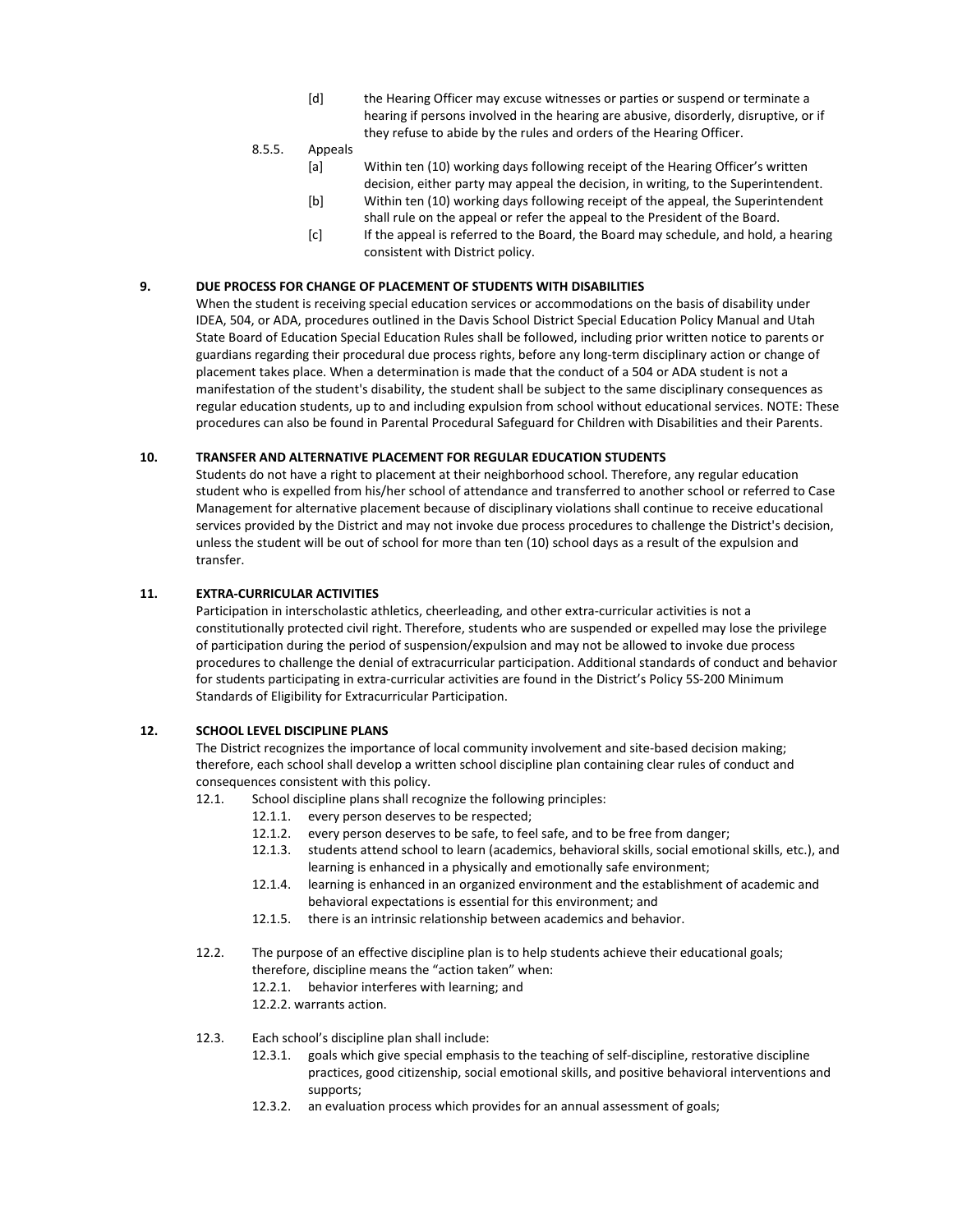- 12.3.3. a staff development program related to student self-discipline, restorative practices, good citizenship, social emotional skills, and positive behavioral interventions and support;
- 12.3.4. implementation of the District Truancy Intervention Program;
- 12.3.5. implementation of District policies regarding the use and abuse of alcohol, tobacco, drug paraphernalia and real or imitation controlled substances, and other harmful trends by students;
- 12.3.6. compliance with due process, investigation guidelines, and other procedures; and
- 12.3.7. a bullying and hazing prevention program as outline in section 12.4 of this policy;
- 12.3.8. gang prevention and intervention policies, taking into account the individual school's unique needs or circumstances.
- 12.4. Bullying and Hazing Prevention Program

Each school shall develop a bullying and hazing prevention program using a prevention program approved by the District's Student and Family Resources Department as a model.

- 12.4.1. The school bullying and hazing prevention program shall include annual discussion and training designed to prevent hazing and bullying and procedures and plans for training students, staff, coaches, and volunteers that includes information on:
	- [a] bullying, cyber-bullying, hazing and retaliation;
	- [b] sexual aggression or acts of a sexual nature or with sexual overtones;
	- [c] discrimination under the following federal laws:
		- (i) Title IV of the Civil Rights Act of 1964; Title IX of the Education Amendments of 1972; Section 504 of the Rehabilitation Act of 1973; and Title II of the Americans with Disabilities Act of 1990;
	- [d] How bullying, cyber-bullying, hazing, and retaliation are different from discrimination and may occur separately from each other or in combination;
	- [e] bullying, cyber-bullying, hazing, and retaliation based upon the students' or employee's actual or perceived characteristics, including race, color, national origin, sex, disability, religion, gender identify, sexual orientation, or other physical or mental attributes or conformance or failure to conform with stereotypes; and
	- [f] the right of free speech and how it differs for students, employees, and parents.
- 12.4.2. The school bullying and hazing prevention program shall also:
	- [a] provide for an assessment of the prevalence of bullying in the school, specifically, locations where students are unsafe and additional adult supervision may be required, such as playgrounds, hallways, and lunch areas;
	- [b] compliment the school's existing discipline plan;
	- [c] include required strong responsive action against retaliation including assistance to harassed students and their parents in reporting subsequent problems and new incidents; and
	- [d] include strategies for providing student and staff, including aides, custodians, kitchen and lunchroom workers, secretaries, paraprofessionals, and coaches, with awareness and intervention skills and social emotional skills training.
- 12.5. School Dress and Grooming Expectations

The Board recognizes that dress and grooming affect the behavior of students, that there are sanitation and safety factors directly related to proper dress and grooming, and that school administrators, teachers, and parents need clear dress and grooming guidelines so that rules of dress and discipline can be enforced consistently. Therefore, each school shall establish expectations for student dress and appearance at the school level to include the following

12.5.1. Hair

All students shall wear their hair in a clean and well-groomed manner. Extreme hairstyles or colors are prohibited.

12.5.2. Clothing

The Board emphasizes the importance of school, parent, and student collaboration in encouraging students to come to school dressed appropriately for schoolwork. School officials may prohibit the following types or styles of clothing at school or school activities:

- [a] extreme or slovenly clothing, including but not limited to, baggy or "sagging" pants or shorts, excessively oversized jackets, or coats, inappropriately short, tight, or revealing shorts, skirts, dresses, shirts, etc., clothing that is torn, ripped or frayed;
- [b] bare or stocking feet;
- [c] clothing which displays obscene, vulgar, lewd, or sexually explicit words, messages, or pictures;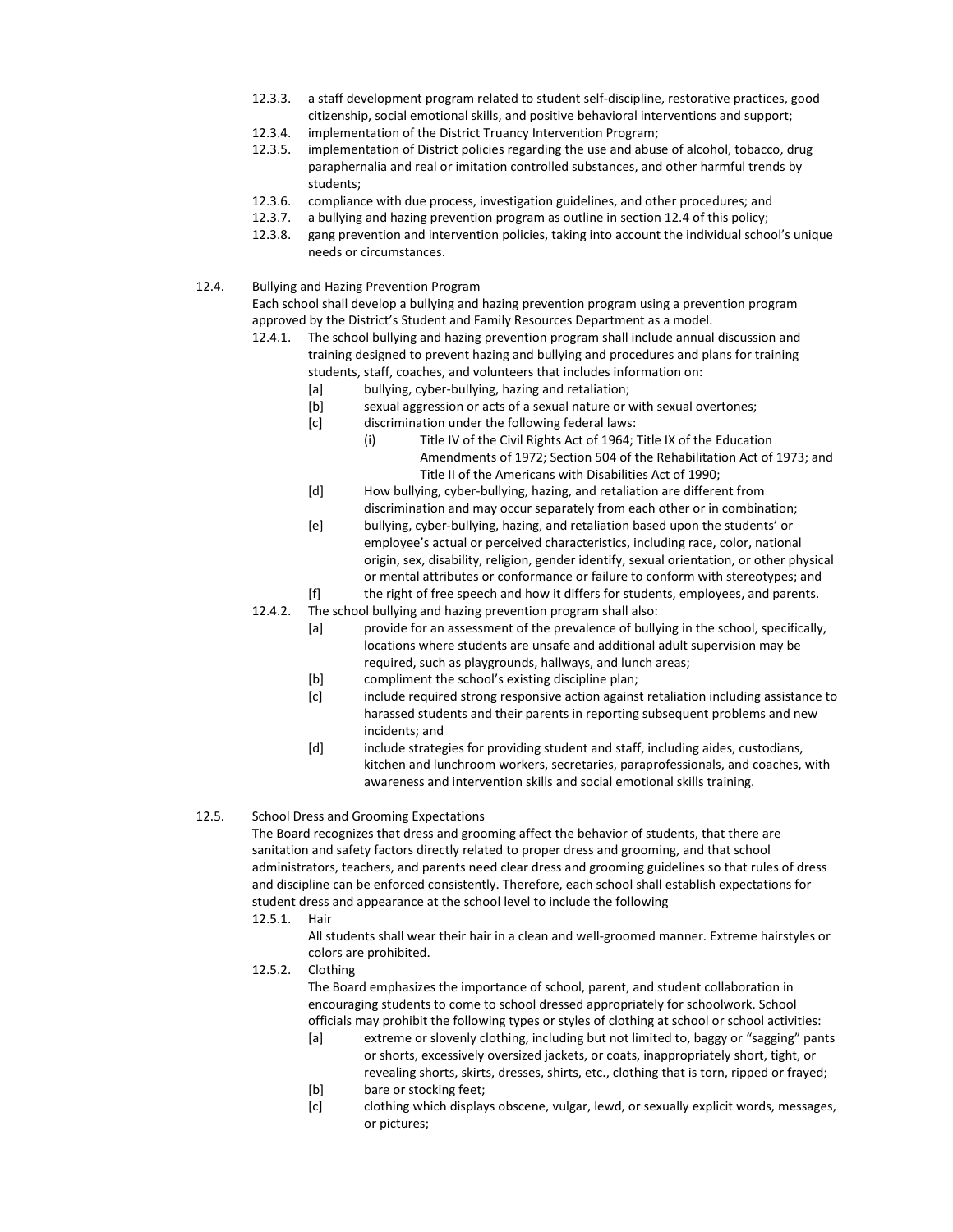- [d] hats and bandannas;
- [e] clothing attachments or accessories which could be considered weapons, including but not limited to spikes on boots, bracelets or chokers, chains on wallets or belts, etc.;
- [f] exaggerated cosmetics and body paint;
- [g] exaggerated body piercing;
- [h] clothing that exposes bare midriffs, buttocks, or undergarments;
- [i] clothing that advertises a substance a student cannot legally possess or use (i.e., tobacco, alcohol, illegal drugs); and
- [j] any clothing or apparel that conveys a specific, particularized message (e.g., political buttons, religious jewelry or apparel, etc.) that school officials can prove has caused or imminently will cause material disruption of classwork, or substantial interference with the work of the school or invasion of the rights of others may be prohibited.
- 12.6. Electronic Device Policy

The Board vests in school administrators the responsibility to develop a policy governing the possession and use of both District-owned and privately-owned electronic devices and the authority to enforce reasonable rules relating to such electronic devices in the schools.

12.6.1. Each school shall have a policy governing the possession and use of electronic devices on school premises and at school sponsored activities which includes the following:

- [a] definitions of electronic devices covered by policy;
- [b] prohibitions against use of electronic devices during standardized assessments unless specifically allowed by statute, regulation, student IEP, or assessment directions;
- [c] clear information about restrictions on when or where possession of electronic devices, active or deactivated, are strictly prohibited;
- [d] clear information about permissible uses of an electronic device;
- [e] prohibitions on the use of electronic devices in ways that bully, humiliate, harass, or intimidate school-related individuals, including students, employees, and guests, or violates local, state, or federal laws;
- [f] prohibitions or restrictions on unauthorized use that would cause invasions of reasonable expectations of student and employee privacy;
- [g] requirement for students and employees to comply with the applicable District Acceptable Use Policy agreement;
- [h] procedures to report the misuse of electronic devices;
- [i] procedures and due process for the confiscation and recovery of privately-owned electronic devices used in violation of the school's policy;
- [j] potential disciplinary actions for violation of the school's policy regarding the use of electronic devices; and
- [k] exceptions to the policy for special circumstances, health-related reasons, use consistent with a current and valid IEP and emergencies.
- 12.6.2. Schools are encouraged to involve educators, parents, students, school community councils, and school community members in developing this policy.
- 12.6.3. Schools shall provide, within the first 45 days of each school year, a school-wide or inclassroom training to employees and students that covers the requirements described in Utah Administrative Code R277-495-5.
- 12.7. Closed Campus School Community Councils may authorize and implement "closed campus," under which students are prohibited from leaving school grounds during the school day without authorization from the school attendance office.
- 12.8. Adoption of School Rules and Procedures Each school shall establish rules and procedures on school discipline and dress that are compatible with District policy, state law, and federal law. School rules and procedures shall be developed through a cooperative effort of the administration, instruction and support staff, students, parents and community members. The District may review local school rules and procedures and require the school to modify any rule or procedure that is not consistent with Board policy or state statutes on discipline in the public schools.
- 12.9. Written Notice and Posting of School Rules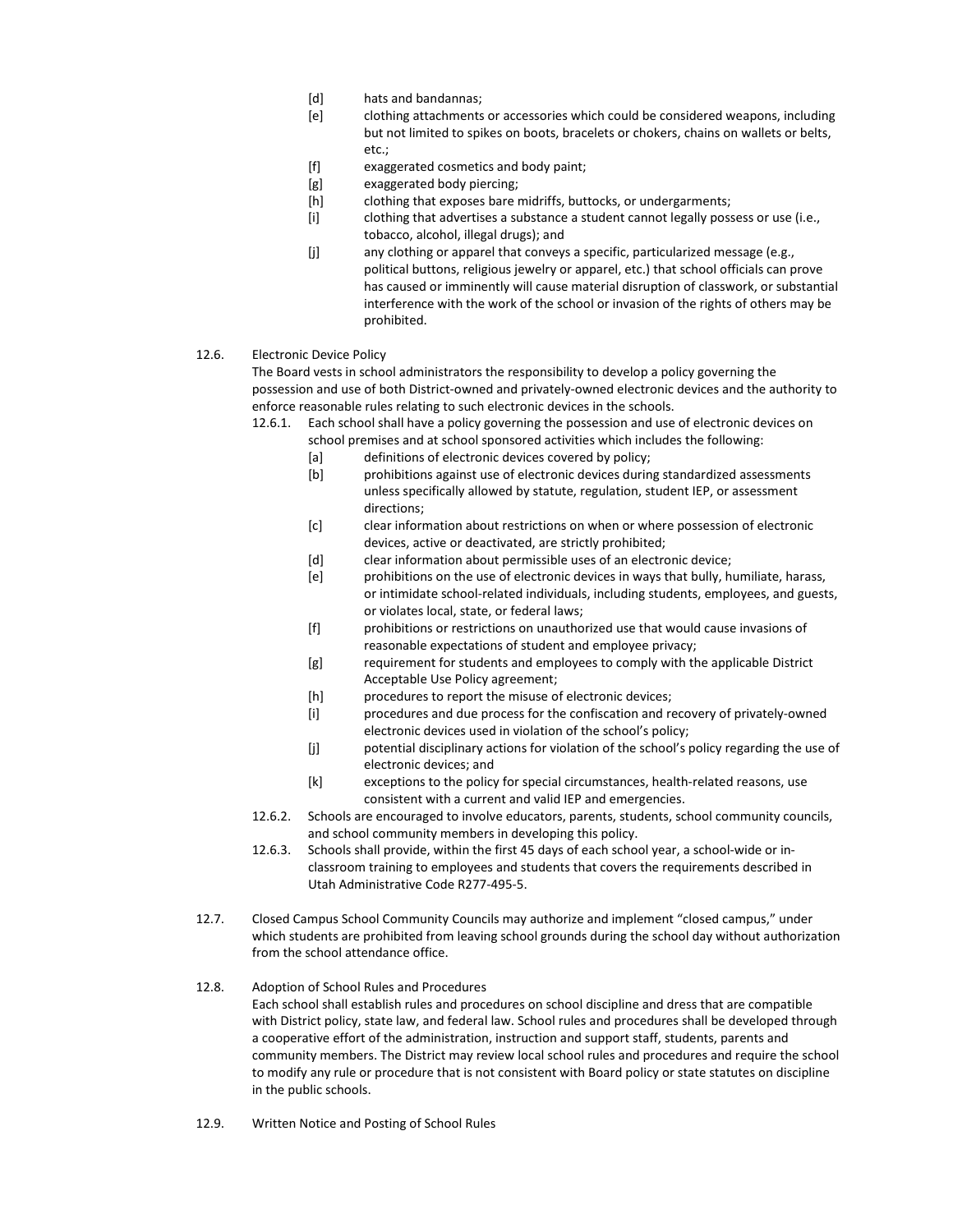- 12.9.1. School administrators shall establish procedures to provide for written notice of a school's discipline rules and procedures to:
	- [a] new and continuing students at the beginning of each school year;
	- [b] transfer students at the time of their enrollment in the school; and
	- [c] the student's parent.
- 12.9.2. Each school shall post a list of school rules consistent and in conjunction with the District Student Conduct and Discipline Policy in prominent locations in the school.
- 12.9.3. Teachers are encouraged to post class rules in the classroom.
- 12.10. Site Based Interventions

A continuum of intervention strategies, including positive behavioral interventions and supports, shall be available to help students whose behavior in school repeatedly falls short of reasonable expectations. Prior to expelling or changing the placement of a student for repeated acts of willful disobedience, defiance of authority, or disruptive behavior which are not so extreme or violent that immediate removal is warranted, good faith efforts shall be made at the school level to implement a remedial discipline plan to allow the student to remain in his or her school of attendance.

- 12.10.1. Before referring the student to District Case Management for expulsion, or change of placement under this section, school staff should demonstrate that they have attempted some or all of the following interventions:
	- [a] talking with the student using positive behavioral interventions and supports;
	- [b] class schedule adjustments;
	- [c] phone contact with the parent;
	- [d] information parent/student conferences;
	- [e] behavioral contracts;
	- [f] after-school make-up time;
	- [g] short-term in-school suspension (ISS);
	- [h] short-term at-home suspensions:
	- [i] resource team involvement and assistance;
	- [j] appropriate evaluation;
	- [k] home study;
	- [l] alternative programs;
	- [m] vouth court for minor infractions;
	- [n] law enforcement assistance as appropriate.
- 12.10.2. Parental Attendance with Student

As part of a remedial discipline plan for a student, a school may require the student's parent, with the consent of the student's teachers, to attend class with the student for a period of time specified by a designated school official. If the parent or guardian does not agree or fails to attend class with the student, the student shall be suspended in accordance with the provisions of school and District discipline policies.

12.10.3. Peer Mediation

School community councils may authorize and implement peer mediation programs, in which students are taught and encouraged to use mediation and other conflict resolution methods to peacefully resolve disputes.

12.10.4. After-School Detention Teachers and other school officials shall make reasonable attempts to notify a parent before detaining a student after school. If detention is necessary for the student's health or safety, an exception may be made to the notice requirement.

### **13. CLASSROOM TEACHER RESPONSIBILTIES**

Since discipline within the classroom is the basic responsibility of each teacher, good procedure using positive behavioral interventions and supports in handling inappropriate student behavior is necessary. All teachers shall establish and communicate classroom rules that are compatible with school level plans and District policies. 13.1. Classroom Rules and Disclosure

- To enhance classroom discipline the teacher shall:
	- 13.1.1. develop written, clearly stated, academic, citizenship and behavioral expectations (class disclosure);
	- 13.1.2. secure the school administrator's approval of the classroom rules and disclosure and keep a copy on file in the school;
	- 13.1.3. inform parents s of expectations and discipline procedures by providing, in writing, a copy of classroom expectations and rules; and
	- 13.1.4. involve students in the development of classroom rules for reasonable behavior and consequences and discuss expectations and rules with students as needed.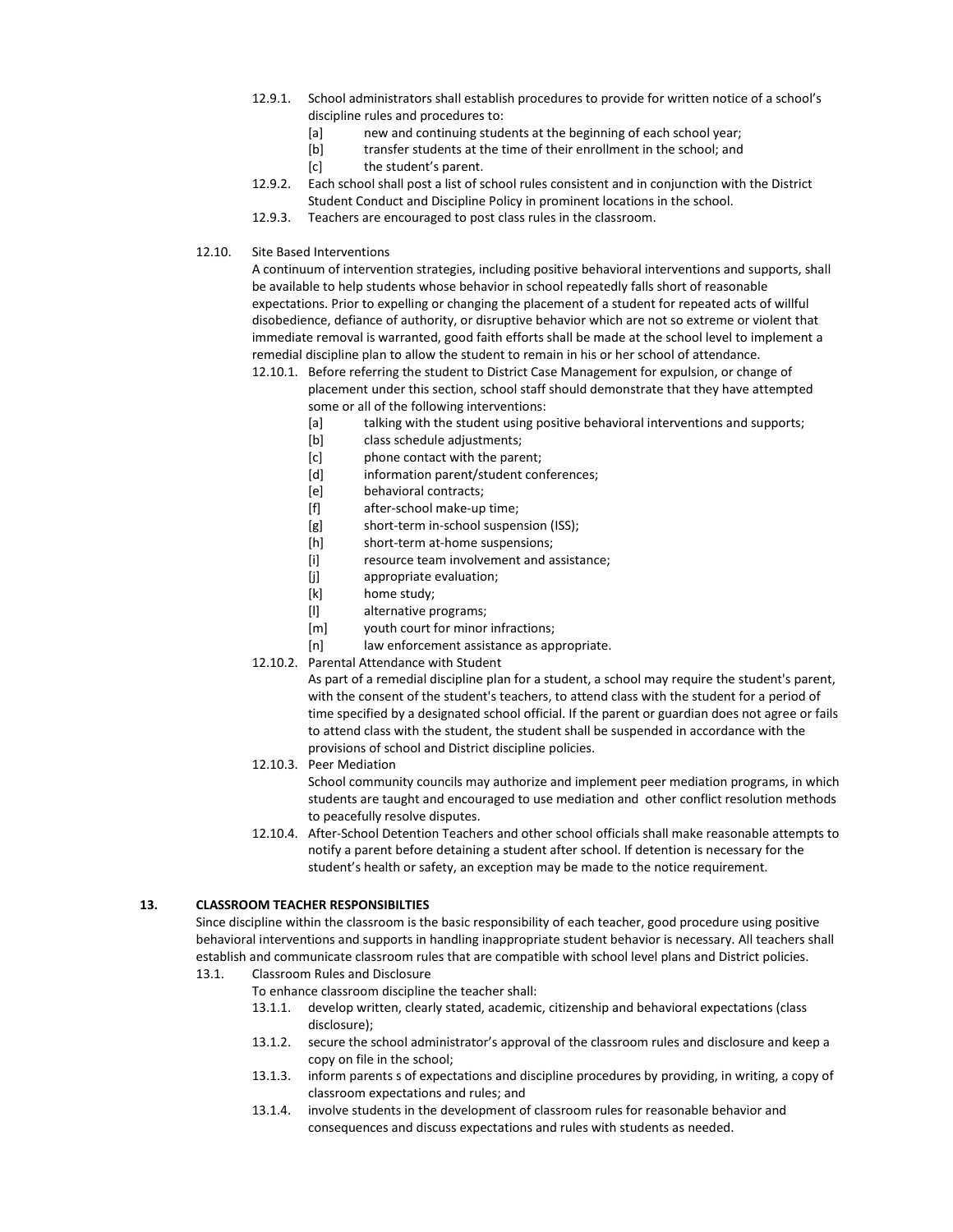13.2. Referral for Inappropriate Behavior

If a student displays a pattern of inappropriate behavior(s) or of serious intensity the teacher shall consult with a parent and the school administration for possible referral to:

- 13.2.1. Counselor;
- 13.2.2.Administrator;
- 13.2.3. Special education/504 team for evaluation;
- 13.2.4. Student and Family Resources Department.
- 13.3. Suspension by Teacher to Office
	- 13.3.1. A teacher may exclude a student from class when the seriousness of the offense, the persistence of the behavior, or the disruptive effect of the violation makes the continued presence of the student unacceptable.
	- 13.3.2. In such cases the student shall be excluded from the class for at least the remainder of the class period in secondary grades and as determined by the teacher(s) and the administrator in elementary grades, with the appropriate transmittal slip to the administrator.
	- 13.3.3. The teacher shall furnish the administrator with documentation of the full particulars of the incident as promptly as teaching obligations permit.
	- 13.3.4. The excluded student shall report to a designated area within each school and remain there until a decision is made.
	- 13.3.5. The parent shall be notified of action taken.
	- 13.3.6. The school administrator shall determine whether the student may remain at school.
	- 13.3.7. If the student is to be sent home the parent shall provide transportation.

#### **14. RECORDS—INTERAGENCY COLLABORATION**

14.1. Superintendent and School Administrator Notification by Juvenile Court and Law Enforcement

#### Agencies

- 14.1.1. Within three (3) days of being notified by the Juvenile Court that a juvenile has been adjudicated or of being notified by a law enforcement agency that a juvenile has been taken into custody or detention for a violent felony, defined in Utah Code Ann. §76-3-203.5, or an offense in violation of Utah Code, Title 76, Chapter 10, Part 5 Weapons, the superintendent shall notify the school administrator of the school the juvenile attends or last attended.
- 14.1.2. Upon receipt of the information, the school administrator shall make a notation in a secure file other than the student's permanent file; and, if the student is still enrolled in the school administrator's school, the school administrator shall notify staff members who should know of the adjudication, arrest or detention.
- 14.1.3. Staff members receiving information about a juvenile's adjudication, arrest or detention may only disclose the information to other persons having both a right and a current need to know.
- 14.2. Student Discipline Records/Education Records

School officials may include appropriate information in the education record of any student concerning disciplinary action taken against the student for conduct that posed a significant risk to the safety or well-being of that student, other students, or other members of the school community. If a student is expelled for more than ten (10) school days, a notation of the expulsion shall be attached to the student's cumulative file.

- 14.3. Disclosure of Discipline Records to School Officials School officials may disclose student discipline information described above to school officials, including school officials in other schools, who have legitimate educational interests in the behavior of the student.
- 14.4. Disclosure of Discipline Record to Other Agencies School officials shall not release personally identifiable student discipline records to other government agencies unless the: 14.4.1. student is the agency's custody;
	- 14.4.2. agency produces a subpoena or court order; or
	- 14.4.3. student's parent or guardian has authorized disclosure.

#### **15. TRAINING**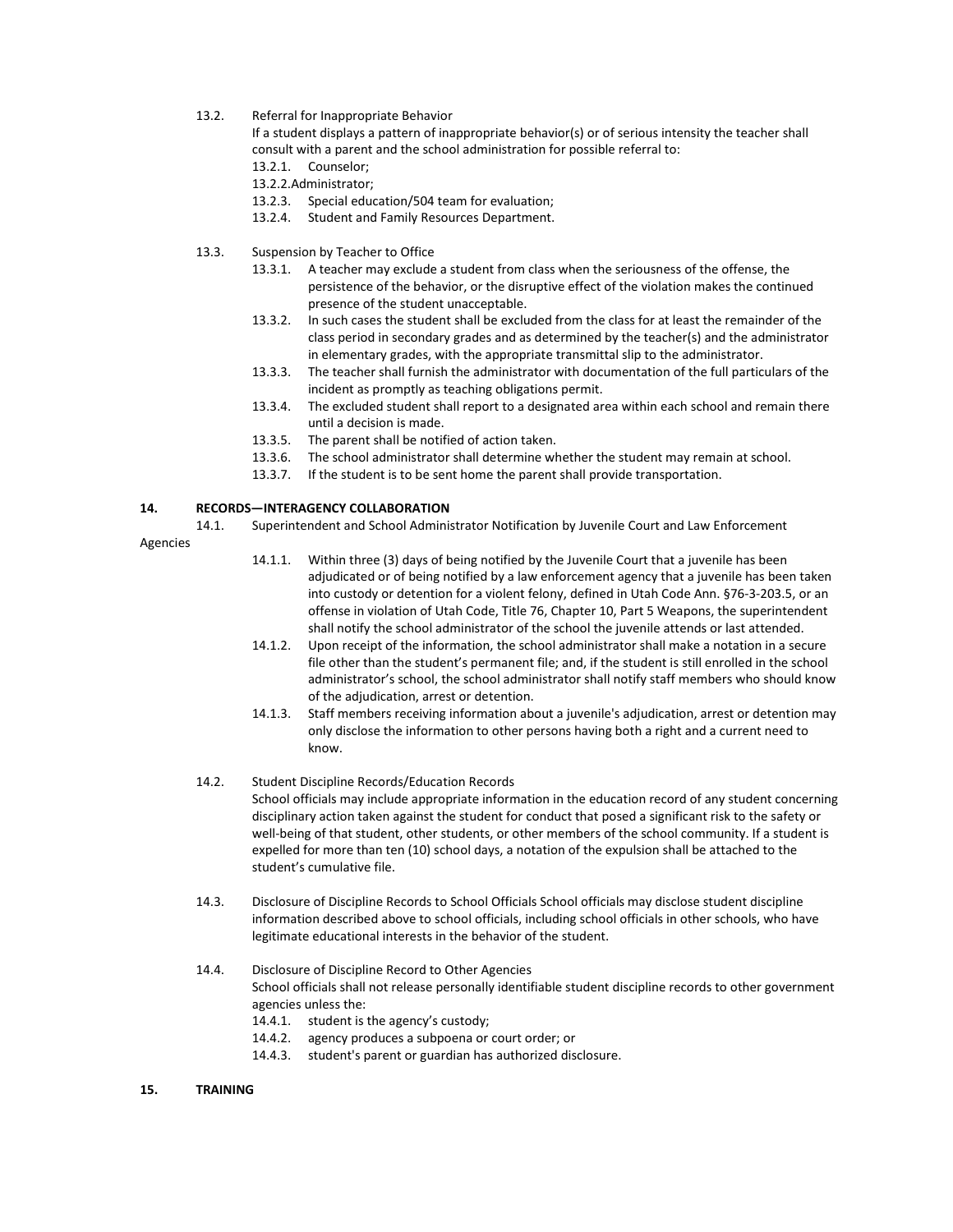- 15.1. All new employees shall receive information about this policy at new employee orientation. All other employees shall be provided information at least every three years regarding this policy and the District's commitment to a safe and orderly school environment.
- 15.2. Administrative employees who have specific responsibilities for investigating and resolving safe schools' violations shall receive yearly training on this policy and related legal developments.
- 15.3. School administrators in each school and program directors shall be responsible for informing students, parents, and staff of the terms of this policy including the procedures outlined for investigation and resolution of violations.

### **16. REPORTING**

- 16.1. Each school shall compile an annual report of all out-of-school suspensions and expulsions and submit it to the District Department of Student and Family Resources. For each suspension or expulsion, the report shall indicate the student's race, gender, disability status, and age/grade, as well as the reason for the discipline, the length of the discipline, and a statement as to whether the student was referred to the Case Management Team.
- 16.2. The Case Management Team shall compile all of the suspension/expulsion data submitted by the schools into a single report for the review of the Superintendent and the Board.

### **17. POLICY DESSEMINATION**

- 17.1. A summary of this policy shall be posted in a prominent place in each District facility.
- 17.2. A summary of the policy shall also be published in student registration materials, student and employee handbooks, and other appropriate school publications.
- 17.3. School employees; students who are at least eight years old; and parents/guardians of students enrolled in the District are required to sign a statement annually indicating that the individual signing the statement has received a copy of this policy.

## **Student Data and Family Privacy Protection**

### 1. **PURPOSE AND PHILOSOPHY**

The collection and analysis of student data is essential to the teaching and learning process. The Board of Education of Davis School District (Board) establishes this policy to provide standards and procedures that protect the privacy of students and ensure that their data is used only for legitimate education purposes; in compliance with state Student Privacy and Data Protection statutes and the federal Family and Educational Privacy Act (FERPA).

### 2. **PROTECTION OF FAMILY AND STUDENT PRIVACY**

#### 2.1. **Activities Prohibited without Prior Written Consent**

- 2.1.1. Prior written consent of a student's parent is required if any Davis School District (District) employee or agent plans to administer to a student any psychological or psychiatric examination, test, or treatment, or any survey, analysis, or evaluation that has the purpose or evident intended effect of causing the student to reveal information, whether the information is personally identifiable or not, concerning the student's or any family member's:
	- [a] political affiliations or, except as provided under Utah Code Ann §53G10-202 or rules of the Utah State Board of Education, political philosophies;
	- [b] mental or psychological problems;
	- [c] sexual behavior, orientation, or attitudes;
	- [d] illegal, anti-social, self-incriminating, or demeaning behavior;
	- [e] critical appraisals of individuals with whom the student or family member has close family relationships;
	- [f] religious affiliations or beliefs;
	- [g] legally recognized privileged and analogous relationships, such as those with lawyers, medical personnel, or ministers; and
	- [h] income, except as required by law;
- 2.1.2. Prior written consent is required in all grades, Kindergarten through grade 12.
- 2.1.3. These prohibitions shall also apply within the curriculum and other school activities unless prior written consent of the student's parent has been obtained.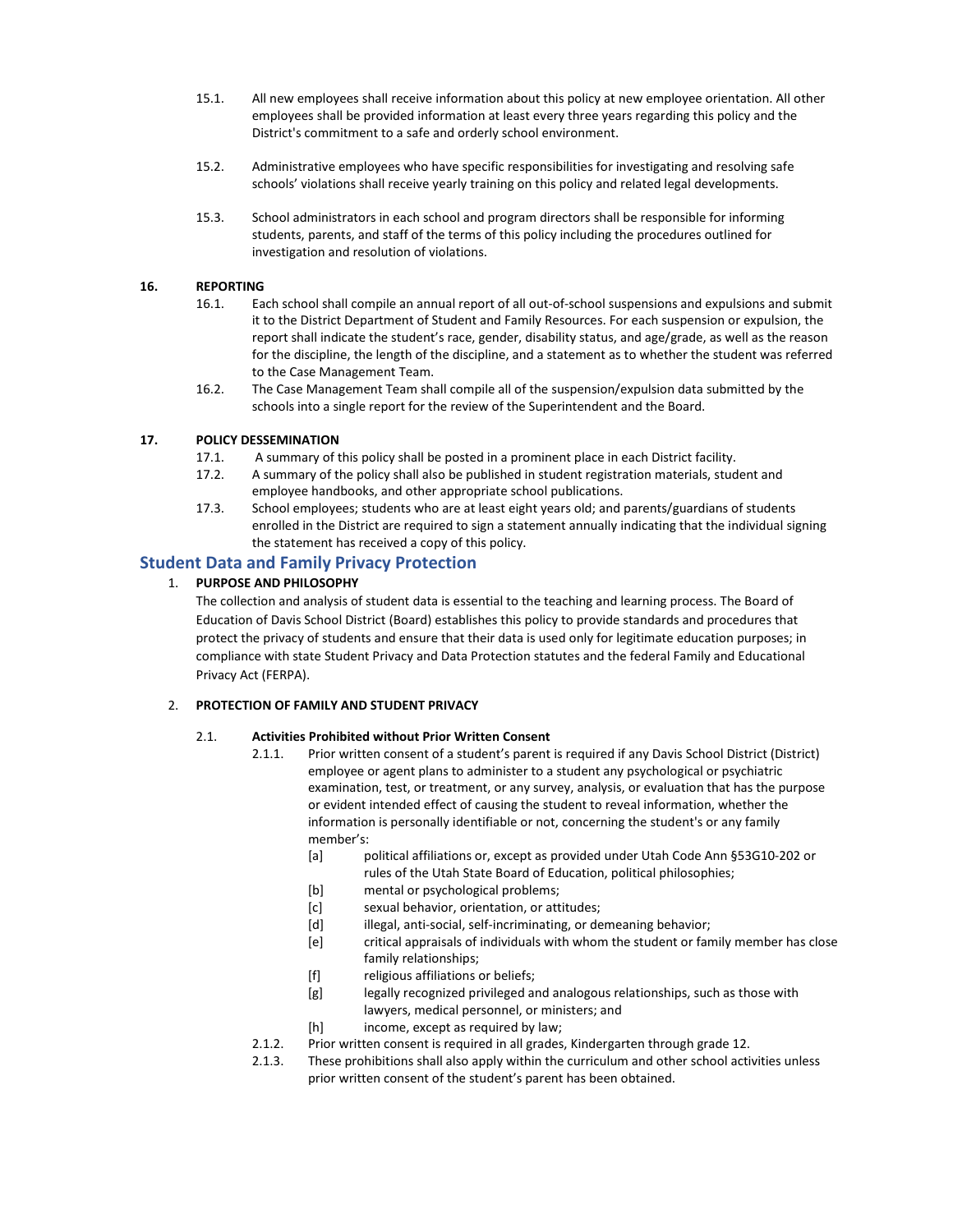#### 2.2. **Parental Notice and Consent**

- 2.2.1. Written parental consent is valid only if a parent has been first given written notice, including notice that a copy of the educational or student survey questions to be asked of the student in obtaining the desired information is made available at the school, and a reasonable opportunity to obtain written information concerning:
	- [a] records or information, including information about relationships, that may be examined or requested;
	- [b] the means by which the records or information shall be examined or reviewed:
	- [c] the means by which the information is to be obtained;
	- [d] the purposes for which the records or information are needed;
	- [e] the entities or persons, regardless of affiliation, who will have access to the personally identifiable information; and
	- [f] a method by which a parent of a student can grant permission to access or examine the personally identifiable information.
- 2.2.2. For a survey described in 2.1.1, written notice shall include an internet address where a parent can view the exact survey to be administered to the student.
- 2.2.3. Except in response to a situation which a school employee reasonably believes to be an emergency, or as authorized under Utah Code Title 62A, Chapter 4a, Part 4, Child Abuse or Neglect Reporting Requirements, or by order of a court, disclosure to a parent must be given at least two weeks before information protected under this policy is sought. Following disclosure, a parent may waive the two-week minimum notification period.
- 2.2.4. A general consent used to approve admission to school or involvement in special education, remedial education, or a school activity does not constitute written consent under this policy.
- 2.2.5. This policy does not limit the ability of a student to spontaneously express sentiments or opinions otherwise protected against disclosure under this policy.

#### 2.3 **Duration of Parental Authorization**

Unless otherwise agreed to by a student's parent and the person requesting written consent, the authorization is valid only for the activity for which it was granted; or until the parent withdraws consent during the course of the activity, by submitting a written withdrawal of authorization to the school.

#### 2.4. **Well-being of a Student**

- 2.4.1. If a school employee or agent believes that a situation exists that presents a serious threat to the well-being of a student, that employee or agent shall notify the student's parent without delay. If, however, the matter has been reported to the Division of Child and Family Services (DCFS), it is the responsibility of DCFS to notify the student's parent.
- 2.4.2. If a school employee, agent, or school resource officer believes a student is at-risk of attempting suicide, physical self-harming, or harming others, the school employee, agent, or school resource officer may intervene and ask a student questions regarding the student's suicidal thoughts, physically self-harming behavior, or thoughts of harming others for the purposes of:
	- [a] referring the student to appropriate prevention services; and
	- [b] informing the student's parent.

#### 2.5. **Review of District-wide Test/Treatment/Survey/Evaluation**

- 2.5.1. Any psychological or psychiatric examination, test, treatment, or any survey, analysis, or evaluation to be administered District-wide to students shall be submitted annually to the Assessment Department for review if:
	- [a] it is likely to result in disclosure of personal information in the areas listed in 2.1.1 of this policy;
	- [b] it is to be administered to entire student body; or
	- [c] it is at the request of or to be administered by outside individuals.
- 2.5.2. Prior to allowing the test's administration, it shall be determined whether the psychological or psychiatric examination, test, treatment, or any survey, analysis or evaluation requires prior parental consent.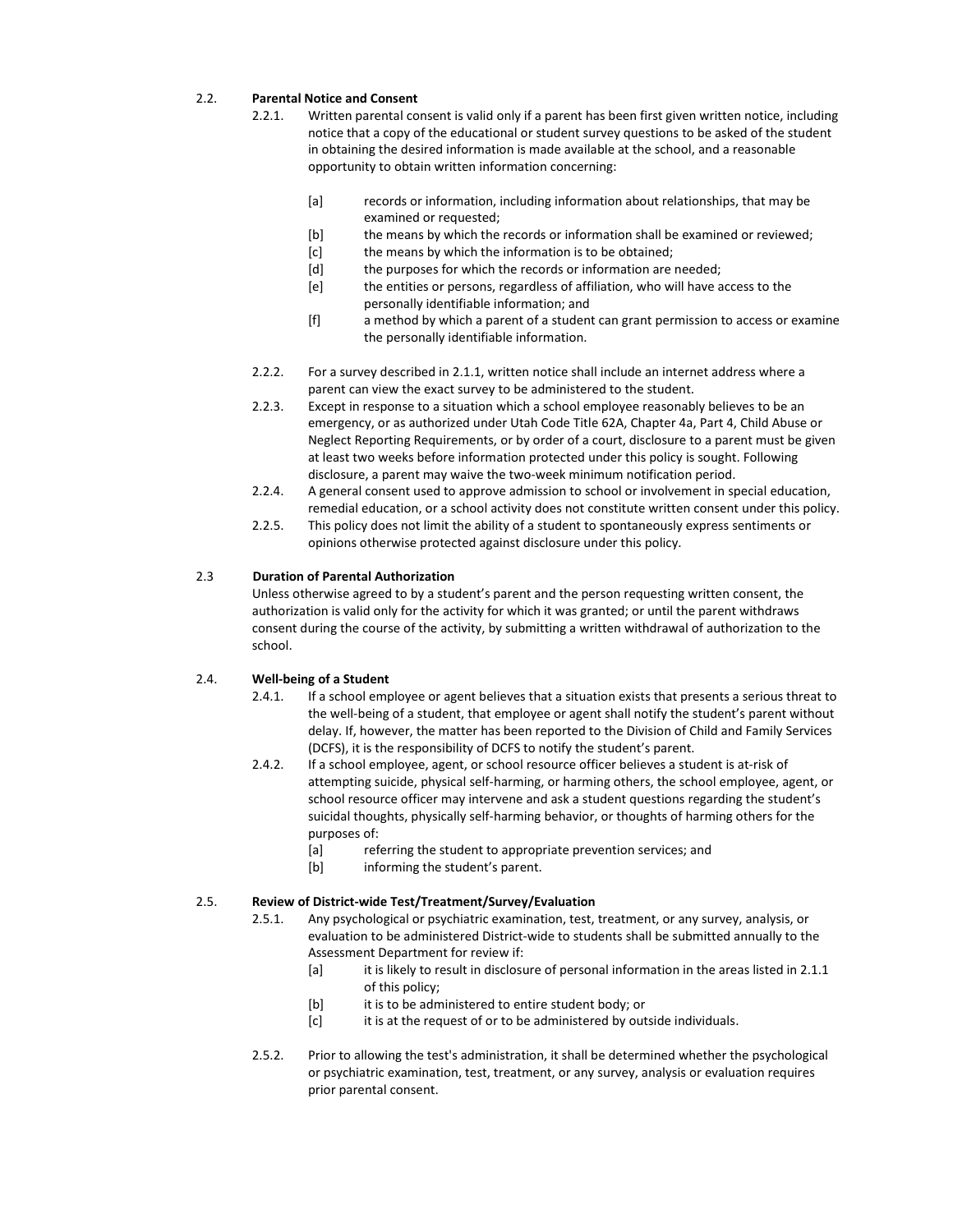#### 3. **FAMILY EDUCATIONAL RIGHTS AND PRIVACY**

#### **Access to Education Records**

- 3.1. Parents have the right to inspect and review all of their student's education records maintained by the District or school.
	- 3.1.1. If the education records of a student contain information on more than one student, the parent may inspect and review or be informed of only the specific information about their student.
	- 3.1.2. The District or school shall give full rights to student education records to either parent, unless the District or school has been provided with evidence that there is a court order or legally binding instrument relating to such matters as divorce, separation, or custody that specifically revokes these rights.
	- 3.1.3. Each school shall establish appropriate procedures for the granting of a request by a parent for access to the education records of their child within a reasonable period of time, but in no case more than forty-five (45) days after the request has been made.

#### **Amendment of Education Records**

- 3.2. Parents may challenge and request the District or school to amend any portion of their student's education record that is inaccurate, misleading or in violation of the privacy rights of the student.
	- 3.2.1. The District or school shall consider the request and decide whether to amend the records within a reasonable amount of time. If the District or school decides not to amend the record as requested, it shall inform the parent of its decision and of their right to a hearing.
	- 3.2.2. Upon request of a parent, the District shall provide an opportunity for a hearing to challenge the content of the student's education records on the grounds that the information contained in the education records is inaccurate, misleading, or in violation of the privacy rights of the student.
	- 3.2.3. Such hearing shall be informal and shall be conducted by an employee of the District who does not have a direct interest in the outcome of the hearing. (See 34 CFR 99.22)
	- 3.2.4. If, as a result of the hearing, the District decides that the challenged information is inaccurate or misleading, the record should be amended accordingly, and the parent informed in writing.
	- 3.2.5. If, as a result of the hearing, the District decides that the challenged information is not inaccurate or misleading, the District shall inform the parent of their right to place a statement in the record, commenting on the challenged information in the record, or stating why they disagree with the decision. Any such document must remain with the contested part of the record for as long as the record is maintained and shall be disclosed whenever the portion of the record to which the statement relates is disclosed.

#### **Disclosure of Education Record**s

- 3.3. The District or school may not disclose information from education records without prior parental consent, except as provided by law. Such exceptions include, but are not limited to:
	- 3.3.1. school officials who have a legitimate educational interest;
	- 3.3.2. other schools that have requested the records and in which the student seeks or intents to enroll, or where the student is already enrolled, so long as the disclosure is for purposes related to the student's enrollment or transfer;
	- 3.3.3. individuals who have obtained court orders or subpoenas;
	- 3.3.4. individuals who need to know in cases of health and safety emergencies;
	- 3.3.5. officials in the juvenile justice system to improve educational outcomes;
	- 3.3.6. a State agency or organization that is legally responsible for the care and protection of the student, including the responsibility to investigate a report of educational neglect;
	- 3.3.7. the Immigration and Naturalization Service (INS) for foreign students attending school under a visa; or
	- 3.3.8. the Attorney General of the United States in response to an ex parte order in connection with the investigation or prosecution of terrorism crimes;
	- 3.3.9. organizations conducting studies for, or on behalf of the District, or postsecondary institutions for the purpose of developing, validating, or administering predictive tests; administering student aid programs; or improving instruction if done under the terms of a written agreement meeting the conditions of 34 CFR 99.35 and approved by the Director of Assessment and the Student Data Manager;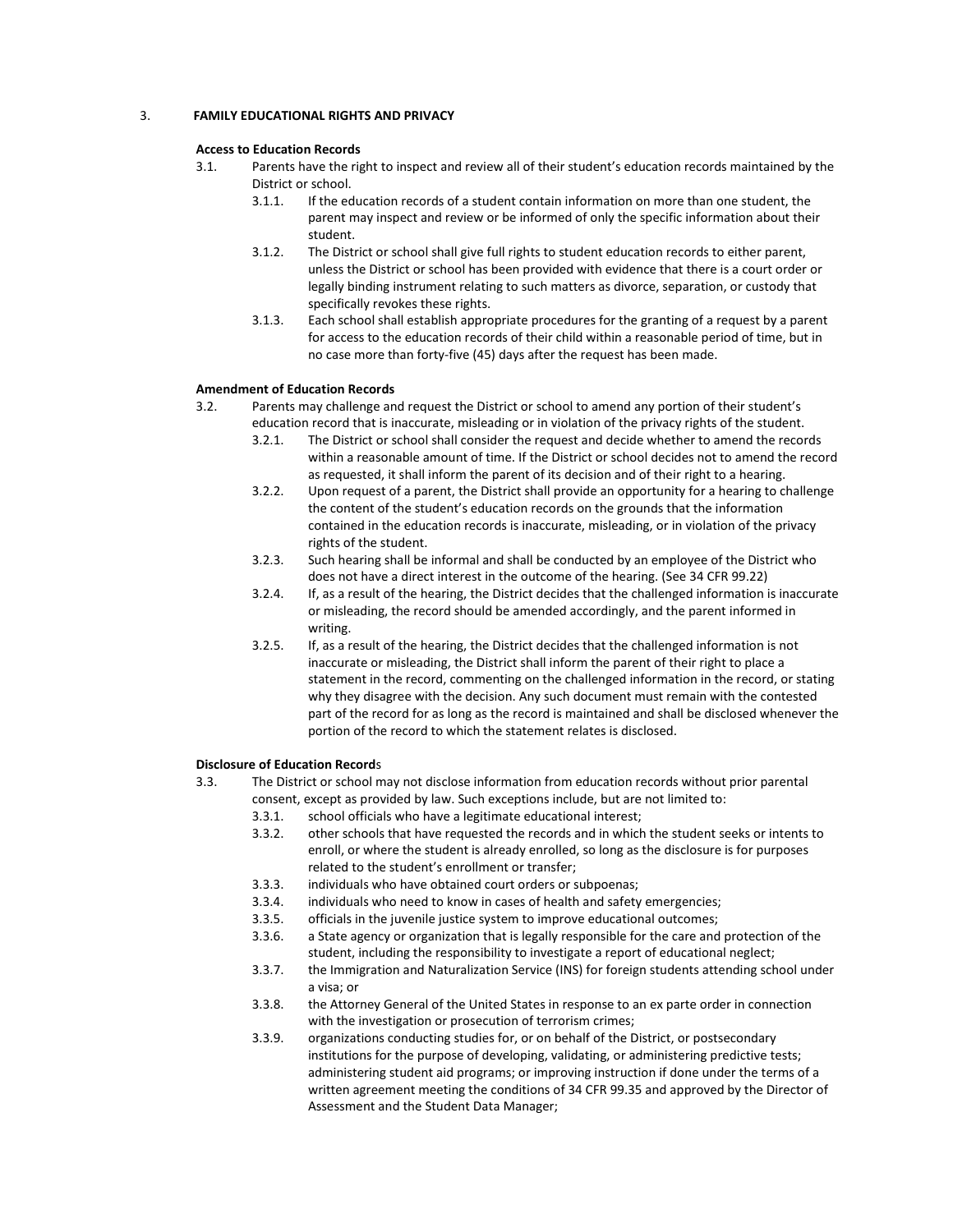- 3.3.10. authorized representatives of the Secretary of Education or State or local education authorities to conduct an audit evaluation, or enforcement or compliance activity of Federalor State-supported education programs if done under the terms of a written agreement meeting the conditions of 34 CFR 99.35 and approved by the Director of Assessment and the Student Data Manager; or
- 3.3.11. authorized representatives of the Comptroller General of the U.S. or the Attorney General of the U.S. to conduct an audit evaluation, or enforcement or compliance activity of Federal- or State-supported education programs if done under the terms of a written agreement meeting the conditions of 34 CFR 99.35 and approved by the Board of Education.

#### **Directory Information**

- 3.4. The District or school may disclose certain directory information for appropriate reasons if it has given parents annual notice of their right to request that their student's directory information not be released by the District or school. The actual means of notification; special letter, inclusion in a bulletin or newspaper article, student handbook; is left to the discretion of each school.
	- 3.4.1. The following information relating to students has been declared directory information:
		- [a] name, address, and telephone number;
		- [b] date and place of birth;
		- [c] grade level and enrollment status;
		- [d] student's District email address;
		- [e] student's ID number that is displayed on a student ID badge;
		- [f] parent's email address;
		- [g] participation in officially recognized activities and sports;
		- [h] weight and height of members of athletic teams;
		- [i] dates of attendance;
		- [i] degrees, honors, and awards received;
		- [k] most recent previous education agency or institution attended; and
		- [l] student's digital image .
	- 3.4.2. Appropriate reasons for disclosure of directory information would include, but is not limited to; newspapers for awards, posting in District or schools of awards, student directories, honor roll lists, graduation lists, other school purposes, military recruiters, higher education institutions, etc. approved by the Board of Education.
	- 3.4.3. The following shall be considered limited use directory information that may be disclosed only to other students enrolled in the same course (regardless of whether such students are enrolled in the same class section) that has been audio or video recorded by the District, for instructional and educational purposes only:
		- [a] name to the extent it is referenced or captured during the audio or video
	- recording; [b] any photograph or image of the student captured during the audio or video recording;
		- [c] any audio or video recording of the student participating in the course; and
		- [d] any online chats or other recorded communications among participants in the course captured during the audio or video recording.
	- 3.4.4. To protect the privacy of other students, parents/students are not permitted to make their own recordings of class sessions or to share or distribute District recordings of class sessions.

#### **Complaint Procedure**

3.5. Parents who believe their rights have been violated may contact the school's administration or file a complaint as outlined in this policy with:

Student Privacy Policy Office (SPPO) U.S. Department of Education 400 Maryland Avenue, SW Washington, D.C. 20202-5920 (202) 260-3887

Informal inquires may be sent to SPPO via the following email addresses[: FERPA@ED.Gov](mailto:FERPA@ED.Gov) and [PPRA@ED.Gov.](mailto:PPRA@ED.Gov) For additional information please visit the SPPO website at the following address: <https://studentprivacy.ed.gov/>

3.6. Complaints should be reported as soon as possible, but not later than 180 days from the date the parent has learned of the circumstances of the alleged violation.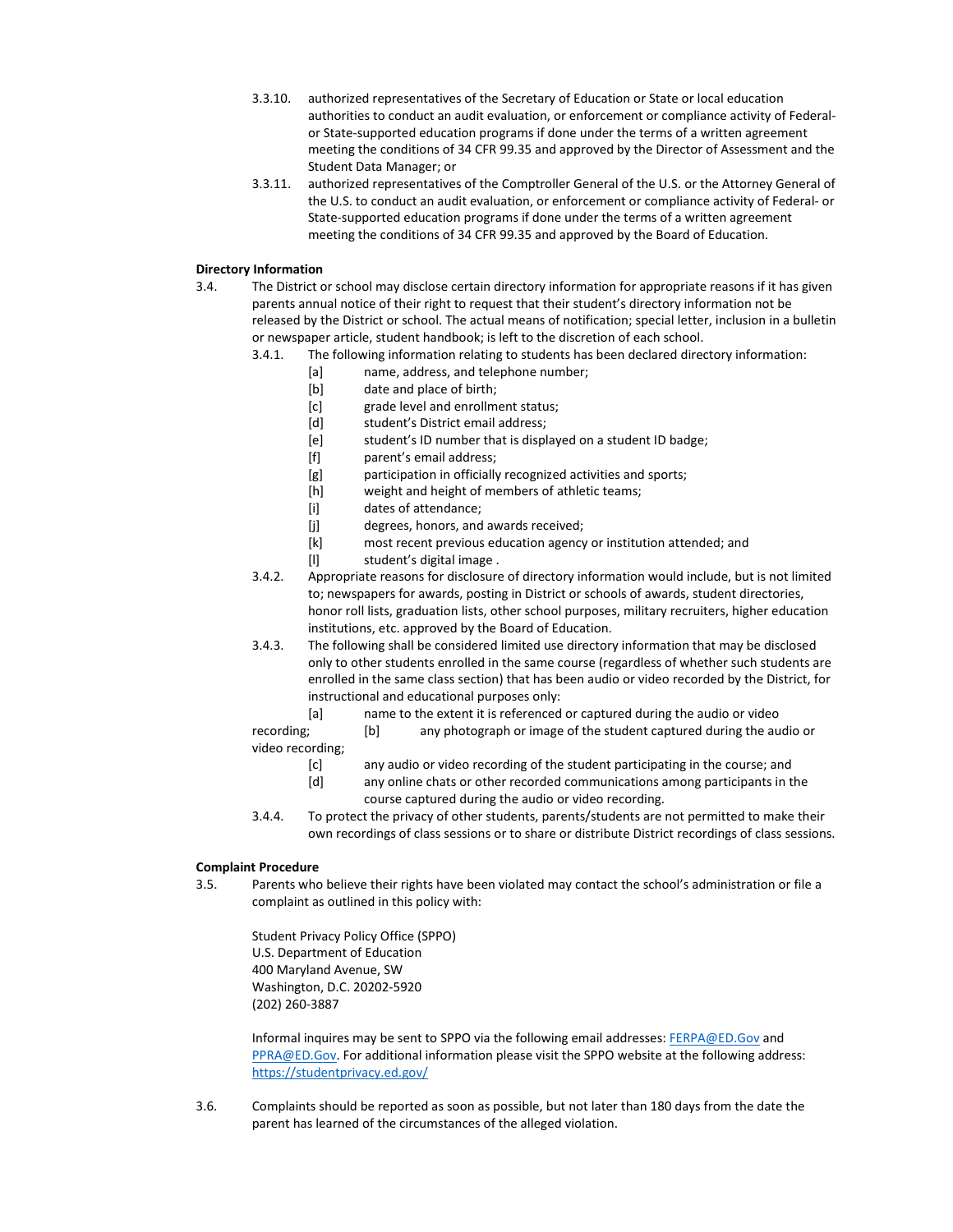#### 4. **STUDENT PRIVACY AND DATA PROTECTION**

- 4.1. In compliance with Utah Code Title 53E, Chapter 9 Student Privacy and Data Protection, the District shall:
	- 4.1.1. maintain a Data Governance Plan structured to encourage the effective and appropriate use of educational data in conjunction with District policies and procedures;
	- 4.1.2. prepare and distribute to parents a Student Data Collection Notice to inform parents and students about the student data the District collects and how that information will be used, shared, and protected;
	- 4.1.3. maintain a metadata dictionary outlining student data collected and how it is used; and
	- 4.1.4. designate an individual to act as a student data manager to fulfill responsibilities as described in Utah Code Ann. §53E-9-308. Student Data Manager Jon Hyatt 130 North Main, Farmington (801) 402-5360 [jhyatt@dsdmail.net](mailto:jhyatt@dsdmail.net)

#### 4.2. **Education Employees and Volunteers Responsibilities**

- 4.2.1. All education employees and volunteers shall maintain appropriate confidentiality pursuant to federal and state law, and District policies with regard to student performance data and personal identifiable student information.
- 4.2.2. All education employees, and volunteers have a responsibility to protect confidential student information and access records only as necessary for their assignment(s), and
	- [a] shall maintain student records in a secure and appropriate place;
	- [b] shall follow procedures for maintaining confidentiality of electronic records; and
	- [c] shall not share, disclose, or disseminate passwords for electronic maintenance of student records.
- 4.2.3. Violations of this policy may result in disciplinary action.

#### 4.3. **School Employee Access to Education Records**

4.3.1. In accordance with state student privacy laws, each school shall create and maintain a list that includes the name and position of each school employee who the public school authorizes to have access to student education records.

4.3.2. The District shall annually provide a training regarding the confidentiality of student data to any employee with access to education records.

4.3.3. A school employee shall annually submit a statement which certifies that the school employee completed the required student privacy training and understands his/her legal and ethical obligation to protect confidential student information.

#### 4.4. **Prohibition of Education Records for Marketing**

Student records maintained by the District or school, may not be sold, or used for marketing purposes or targeted advertising as defined in Utah Code Ann. § 53E-9- 301(21) except with regard to authorized uses of directory information.

#### 4.5. **Student Records Retention and Disposal**

- 4.5.1. The District and its schools shall retain and dispose of student records in compliance with the District's active retention schedule for student records.
	- [a] Student records not on the District's active retention schedule for student records shall be retained and disposed of in compliance with the Utah Division of Archives and Records Services active retention schedule for student records.
	- [b] Student special education records shall be disposed of in accordance with provisions of Utah State Board of Education Special Education Rules §300.610.
- 4.5.2. A parent or adult student may request; using the process outlined in section 3.4 of this policy; that the District amend, expunge, or destroy, any record not subject to a retention schedule and believed to be:
	- [a] inaccurate;
	- [b] misleading; or
	- [c] in violation of the privacy rights of the student.

## **Tardy Policy**

To help ensure students gain essential skills and knowledge and prepare for career and civic responsibilities, students are required to attend class regularly and on time. Instructional time is of utmost importance. It is our goal to keep students in class as much as possible. When a tardy issue arises, the situation will be handled as quickly as possible without undue